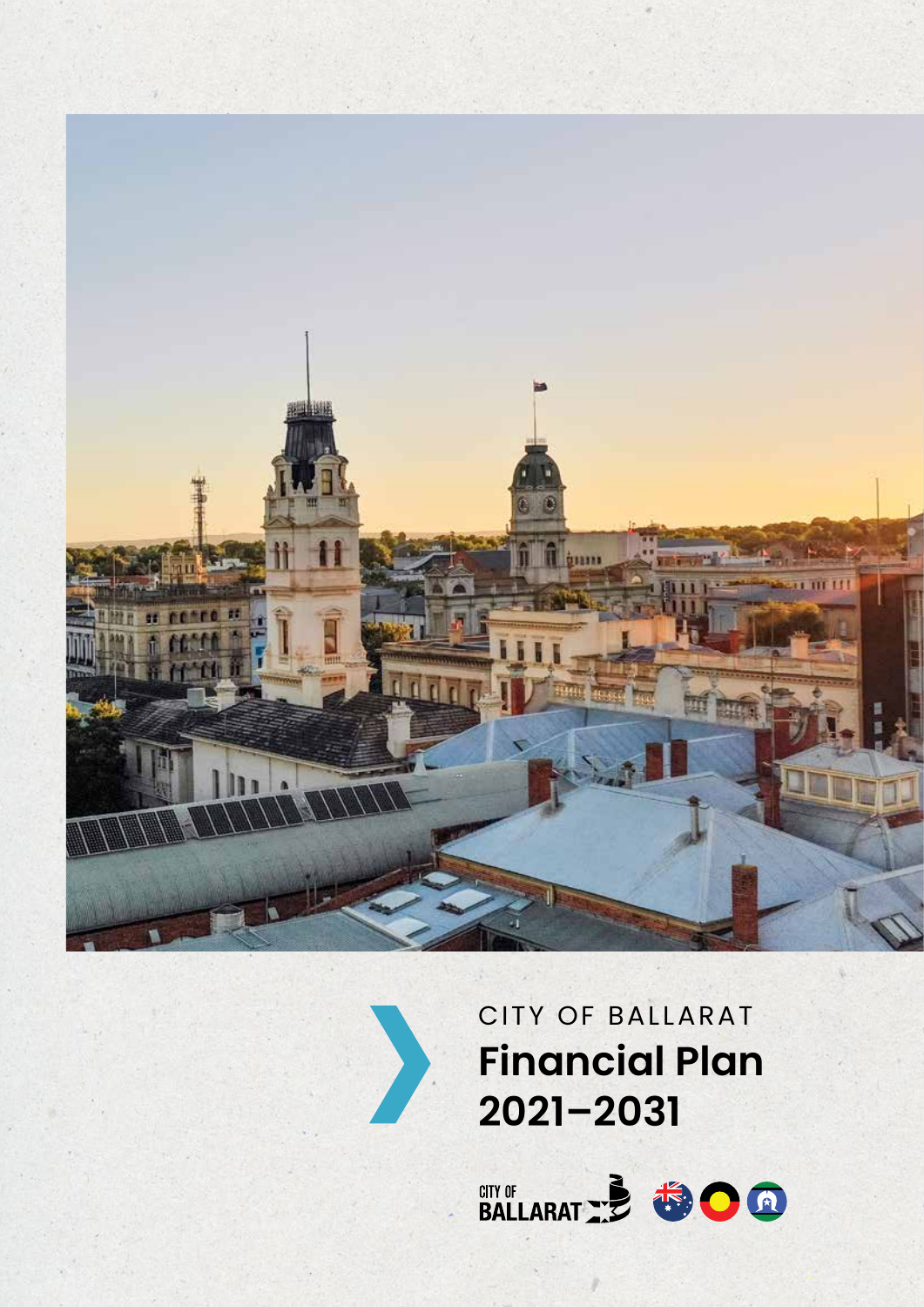

The City of Ballarat acknowledges the Traditional Custodians of the land we live and work on, the Wadawurrung and Dja Dja Wurrung People, and recognises their continuing connection to the land and waterways.

We pay our respects to their Elders past, present and emerging and extend this to all Aboriginal and Torres Strait Islander People.



—

—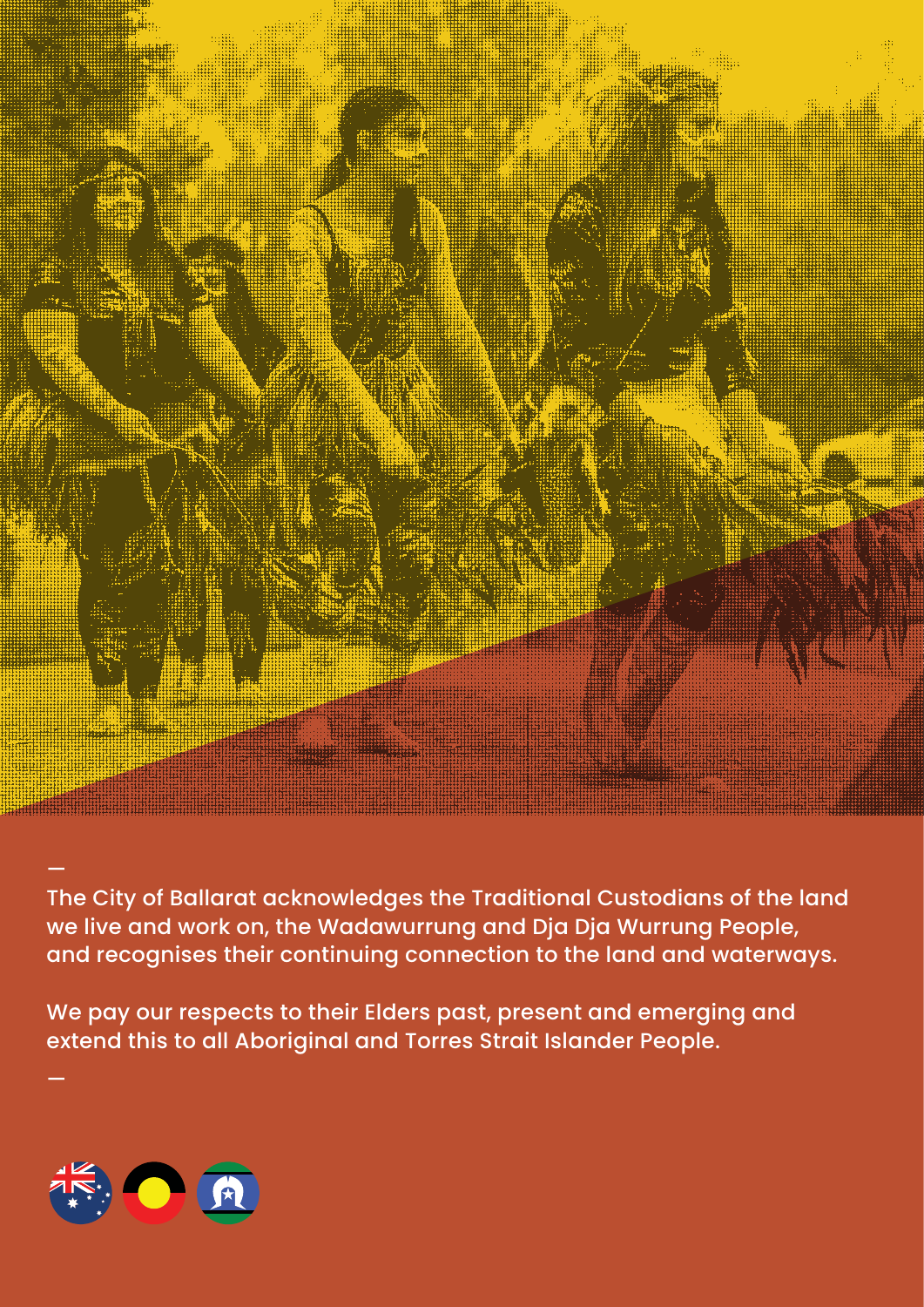# **Table of Contents**

|     | 1. Legislative Requirements                                | 04 |
|-----|------------------------------------------------------------|----|
| 1.1 | <b>Strategic Planning Principles</b>                       | იჩ |
|     | 1.2 Financial Management Principles                        | 06 |
|     | 1.3 Engagement Principles                                  | 06 |
|     | 1.4 Service Performance Principles                         | 06 |
|     | 1.5 Asset Plan Integration                                 | 07 |
|     |                                                            |    |
|     | 2. Financial Plan Context                                  | 08 |
|     | 2.1 Financial Policy Statements                            | 08 |
|     | 2.2 Strategic Actions                                      | 10 |
|     | 2.3 Assumptions to the Financial<br><b>Plan Statements</b> | 10 |

| 3. Financial Plan Statements           | 14 |
|----------------------------------------|----|
| 3.1 Comprehensive Income Statement     | 15 |
| 3.2 Balance Sheet                      | 17 |
| 3.3 Statement of Changes in Equity     | 19 |
| 3.4 Statement of Cash Flows            | 21 |
| 3.5 Statement of Capital Works         | 23 |
| 3.6 Statement of Human Resources       | 25 |
| 3.7 Planned Human Resource Expenditure | 26 |
| 4. Financial Performance Indicators 32 |    |
| <b>5. Strategies and Plans</b>         | 34 |
| 5.1 Borrowing Strategy                 | 34 |
| 5.2 Reserves Strategy                  | 36 |
|                                        |    |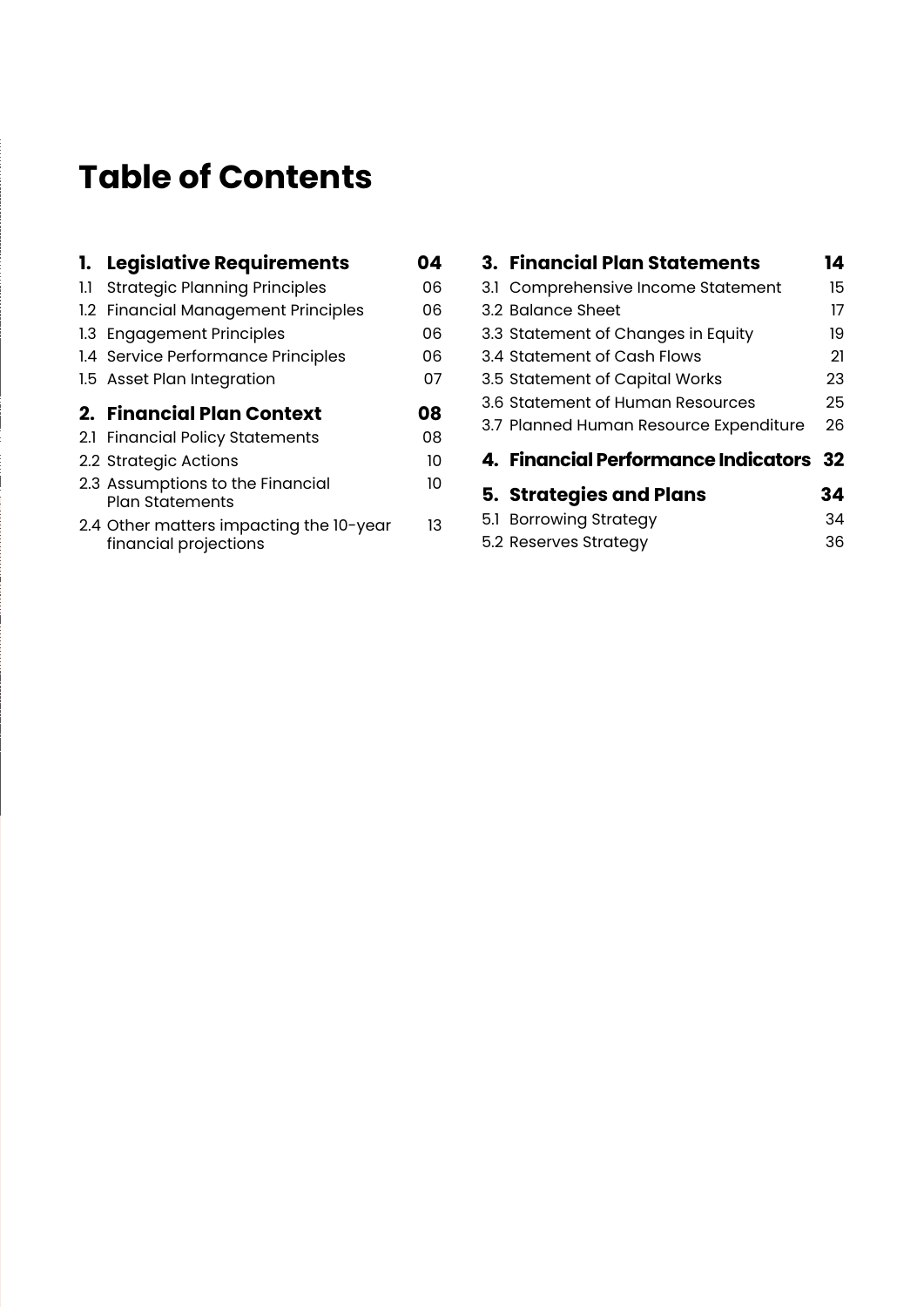# **1. Legislative Requirements**

This section describes how the Financial Plan links to the achievement of the Community Vision and the Council Plan within the Integrated Strategic Planning and Reporting Framework. This framework guides the Council in identifying community needs and aspirations over the long term (Community Vision), medium term (Council Plan) and short term (Annual Budget) and then holding itself accountable (Annual Report).

The following figure demonstrates how each element might inform or be informed by other parts of the integrated framework.

The following table (on page 5) provides an overview of the core legislated elements of an Integrated Strategic Planning and Reporting Framework and outcomes.

# **> City of Ballarat Integrated Strategic Planning Framework**



*Source: Department of Jobs, Precincts and Regions, Financial Plan, Better Practice Guide - https://www.localgovernment.vic.gov.au/strengthening-councils/ sector-guidance-planning-and-reporting*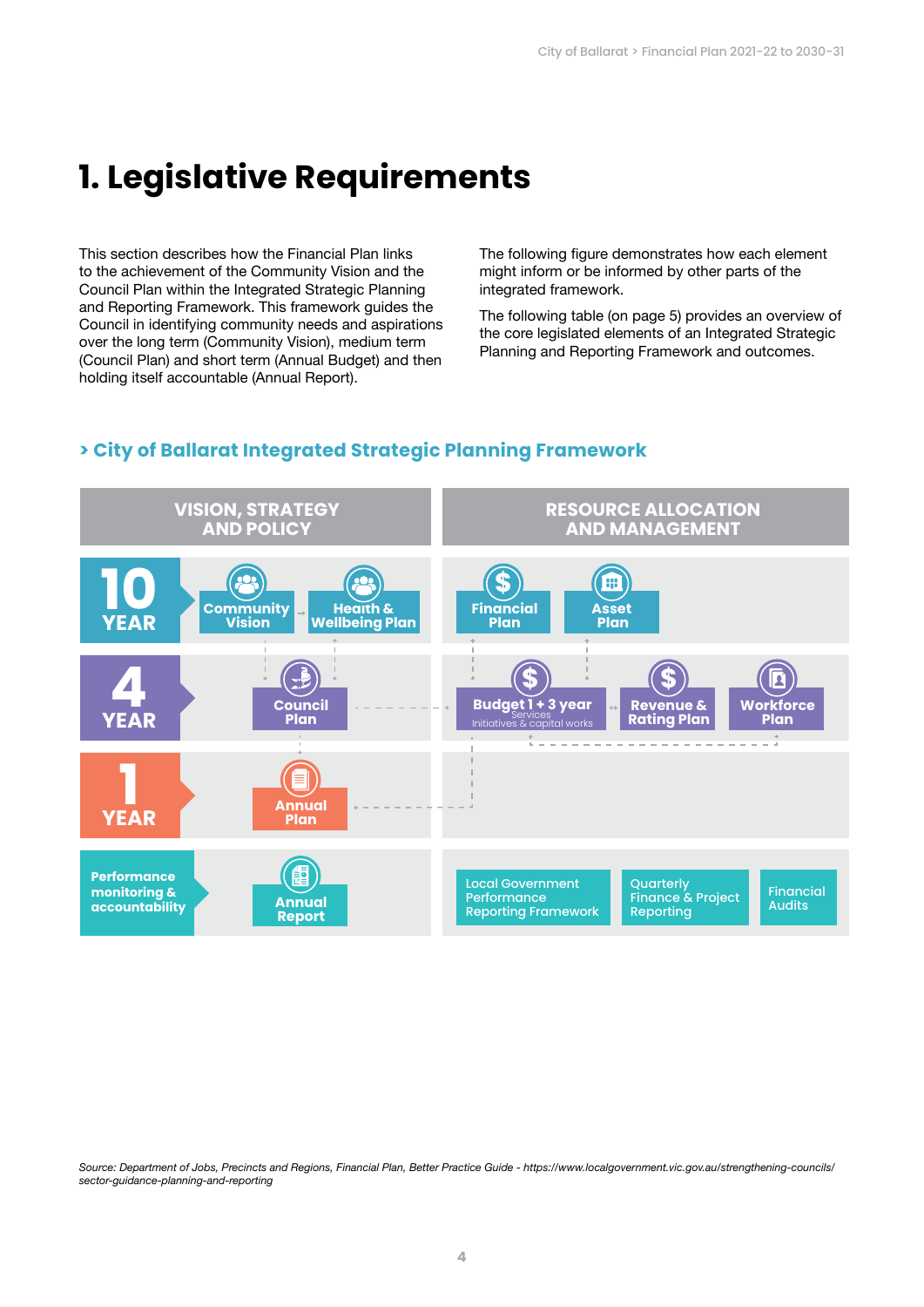| <b>ELEMENT</b>                                                                                                                                                                                                                                                                                                             | <b>OVERVIEW</b>                                                                                                                                                                                                                                                                                                                                                                                                                                                                                  | <b>OUTCOME</b>                                                                                                                                                                                                                                                                                                                                                                                  |  |  |  |
|----------------------------------------------------------------------------------------------------------------------------------------------------------------------------------------------------------------------------------------------------------------------------------------------------------------------------|--------------------------------------------------------------------------------------------------------------------------------------------------------------------------------------------------------------------------------------------------------------------------------------------------------------------------------------------------------------------------------------------------------------------------------------------------------------------------------------------------|-------------------------------------------------------------------------------------------------------------------------------------------------------------------------------------------------------------------------------------------------------------------------------------------------------------------------------------------------------------------------------------------------|--|--|--|
| <b>Community Vision</b><br>10-year aspiration for the<br>community                                                                                                                                                                                                                                                         | A community vision reflects a consensus<br>view of the future community wants and<br>needs, and the high level actions required<br>to achieve desired outcomes.<br>Vision statements reflect shared values<br>and aspirations and create active tension<br>between the current and desired future<br>state.                                                                                                                                                                                      | There is a consensus view of the desired<br>future (10+ years) for the community and<br>potential pathway to achieve this.<br>Intended directions, pathways and<br>investments have legitimacy.<br>Council's jurisdiction and targets for<br>advocacy are understood.<br>There is an understanding of<br>community, civil society and broader<br>partnerships required to achieve the Vision.   |  |  |  |
| <b>Financial Plan</b><br>10-year financial framework<br>to support achievement of<br><b>Community Vision and Council</b><br>Plan<br><b>Asset Plan</b><br>10-year asset management<br>framework to support<br>achievement of Community<br>Vision and Council Plan                                                           | A Financial Plan is used by Council,<br>community and the organisation to ensure<br>the long-term viability and sustainability of<br>the Council. It supports the achievement<br>of the Community Vision and establishes<br>investment and spending thresholds.<br>The Asset Plan ensures effective<br>management and stewardship of<br>community assets.                                                                                                                                        | Improved understanding of Council's<br>capability to achive its vision.<br>Clear view of the fiscal capacity and<br>constraints of Council.<br>Financial risk and potential areas of<br>volatility are managed.<br>Council Plan, strategies, programs and<br>projects can be resourced.<br>Council is a trusted and responsible<br>steward and community assets meet future<br>community needs. |  |  |  |
| <b>Council Plan</b><br>4-year plan to support<br>achievement of Community<br>Vision strategic objectives,<br>major initiatives, strategies and<br>indicators<br><b>Revenue and Rating Plan</b><br>4-year plan to support<br>achievement of Community<br>Vision and Council Plan                                            | Council Plan outlines the agenda<br>for a new Council and supports the<br>achievement of the Community<br>Vision through strategic objectives and<br>strategies.<br>Revenue and Rating Plan outlines a<br>medium-term view of how Council will<br>raise revenue to support activities and<br>achievement of Council Plan strategies<br>and objectives.                                                                                                                                           | Council owns the Council Plan and<br>the community is clear on its strategic<br>direction.<br>There is clarity on how strategic objectives<br>will be achieved and consistency with<br>available resources.<br>There is alignment with, and progress<br>towards, the Community Vision.<br>It is clear how Council will collect revenue<br>to support activities.                                |  |  |  |
| <b>Annual Budget</b><br>$1 + 3$ -year budget supporting<br>Council Plan delivery, includes<br>description of services, major<br>initiatives and performance<br>measures<br><b>Workforce Plan</b><br>4-year plan reflecting<br>organisational structure and<br>staffing requirements to<br>support delivery of Council Plan | Council will develop and adopt a budget<br>each year that describes in more detail<br>the way in which revenue will be raised<br>and expenditure directed.<br>The budget must include 3-year financial<br>projections as well as description<br>of services, major initiatives and<br>performance measures.<br>The CEO must prepare and maintain a<br>4-year Workforce Plan.                                                                                                                     | Strategies and initiatives to achieve Council<br>Plan are clearly articulated, mapped and<br>resourced.<br>Programs and initiatives have quality and<br>cost standards.<br>Resources (including people) required to<br>deliver on commitments are understood.<br>The community had an opportunity for<br>deliberative engagement.                                                               |  |  |  |
| <b>Annual Report</b><br>Report on operation including<br>implementation of Council Plan<br>and major initiatives, service<br>performance indicators, Financial<br><b>Performance Statements</b><br><b>LGPRF</b><br><b>Local Government Performance</b><br><b>Reporting Framework</b>                                       | The Council is accountable for its<br>performance through the Annual Report,<br>Local Government Performance Reporting<br>Framework and mandatory quarterly<br>financial reports that are presented to<br>Council.<br>Many Councils develop and maintain<br>additional mechanisms to ensure public<br>accountability, these include:<br>quarterly reporting on achievement of<br>capital works and Council Plan<br>initiatives, routine reporting on project,<br>program and policy initiatives. | Transparent monitoring of financial, service<br>and program performance.<br>Improved accountability to Council and<br>community for achievement of objectives.<br>Improvement opportunities captured and<br>incorporated into planning.                                                                                                                                                         |  |  |  |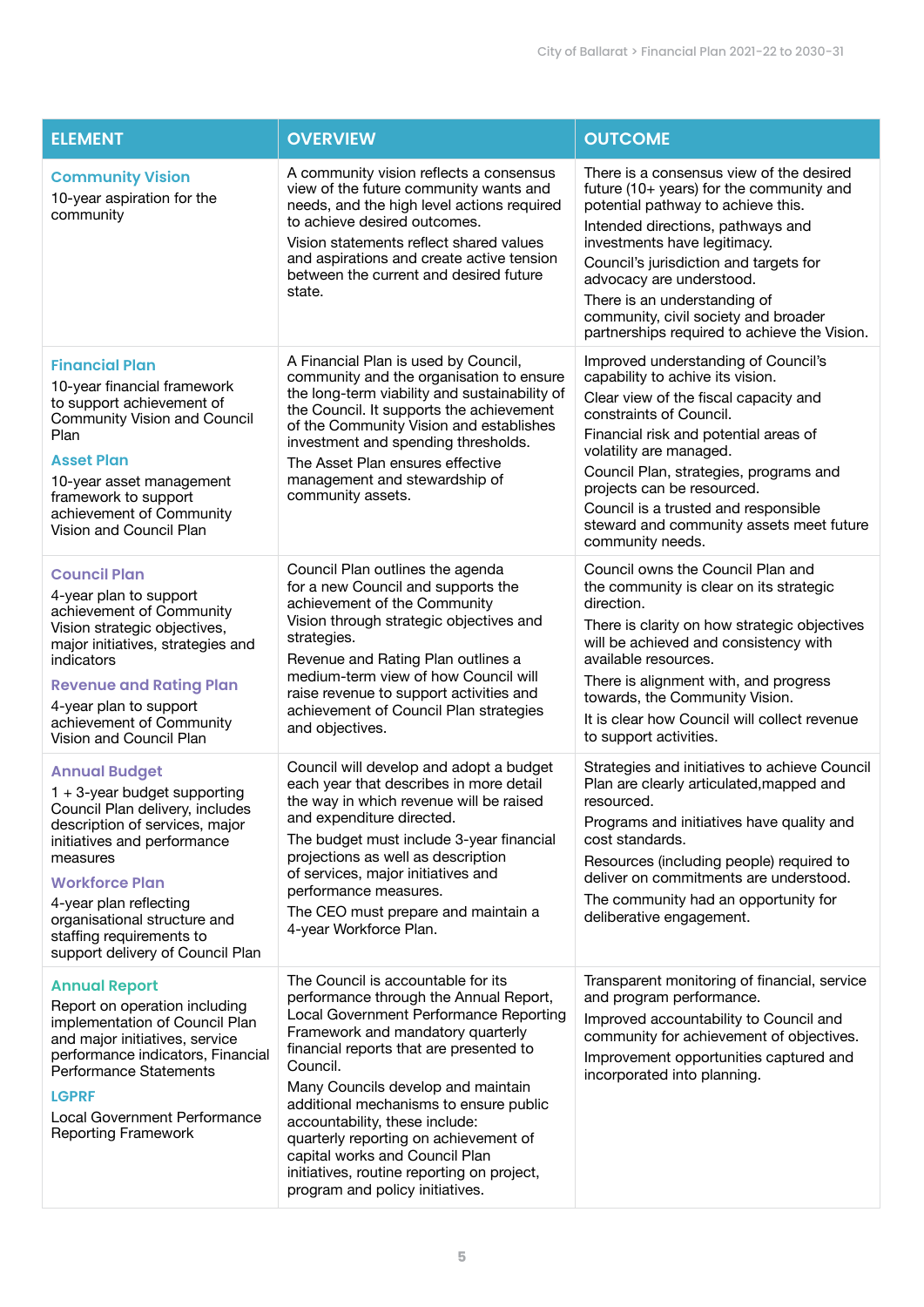# **> 1.1 Strategic Planning Principles**

The Financial Plan provides a 10-year financially sustainable projection regarding how the actions of the Council Plan may be funded to achieve the Community Vision. The Financial Plan is developed in the context of the following strategic planning principles:

- a) Council has an integrated approach to planning, monitoring and performance reporting.
- b) The Financial Plan addresses the Community Vision by funding the aspirations of the Council Plan. The Council Plan aspirations and actions are formulated in the context of the Community Vision.
- c) The Financial Plan statements articulate the 10-year financial resources necessary to implement the goals and aspirations of the Council Plan to achieve the Community Vision.
- d) Council's strategic planning principles identify and address the risks to effective implementation of the Financial Plan. The financial risks are included at section 1.2.2 below.
- e) The Financial Plan provides for the strategic planning principles of progress monitoring and reviews to identify and adapt to changing circumstances.

# **> 1.2 Financial Management Principles**

The Financial Plan demonstrates the following financial management principles:

- 1.2.1 Revenue, expenses, assets, liabilities, investments and financial transactions are managed in accordance with Council's financial policies and strategic plans.
- 1.2.2 Management of the following financial risks:
	- a) the financial viability of the Council (refer to section 2.1 Financial Policy Statements).
	- b) the management of current and future liabilities of the Council. The estimated 10 year-liabilities are disclosed in section 3.2 Budgeted Balance Sheet.
	- c) the beneficial enterprises of Council (where appropriate).
- 1.2.3 Financial policies and strategic plans are designed to provide financial stability and predictability to the community.
- 1.2.4 Council maintains accounts and records that explain its financial operations and financial position (refer section 3 Financial Plan Statements)

# **> 1.3 Engagement Principles**

Council has developed the following consultation process in line with Council's Community Engagement Policy to ensure due consideration and feedback is received from relevant stakeholders.

- a) Draft Financial Plan prepared taking into consideration strategic discussions undertaken during the deliberative process conducted in developing the Community Vision, Council Plan and Financial Plan.
- b) Draft Financial Plan endorsed to be placed on public exhibition at (August) Council meeting for a period of 14 days and calling for public submissions.
- c) Community engagement is conducted using local news outlets and social media.
- d) Hearing of any public submissions to the Financial Plan (September).
- e) Draft Financial Plan, including any revisions, presented to (October) Council meeting for adoption.

# **> 1.4 Service Performance Principles**

Council services are designed to be purposeful, targeted to community needs and provide value for money. The service performance principles are listed below:

- a) Services are provided in an equitable manner and are responsive to the diverse needs of the community. The Council Plan is designed to identify the key services and projects to be delivered to the community. The Financial Plan provides the mechanism to demonstrate how the service aspirations within the Council Plan may be funded.
- b) Services are accessible to the relevant users within the community.
- c) Council provides quality services that provide value for money to the community. The Local Government Performance Reporting Framework (LGPRF) is designed to communicate council's performance regarding the provision of quality and efficient services.
- d) Council is developing a performance monitoring framework to continuously improve its service delivery standards.
- e) Council is developing a service delivery framework that considers and responds to community feedback and complaints regards service provision.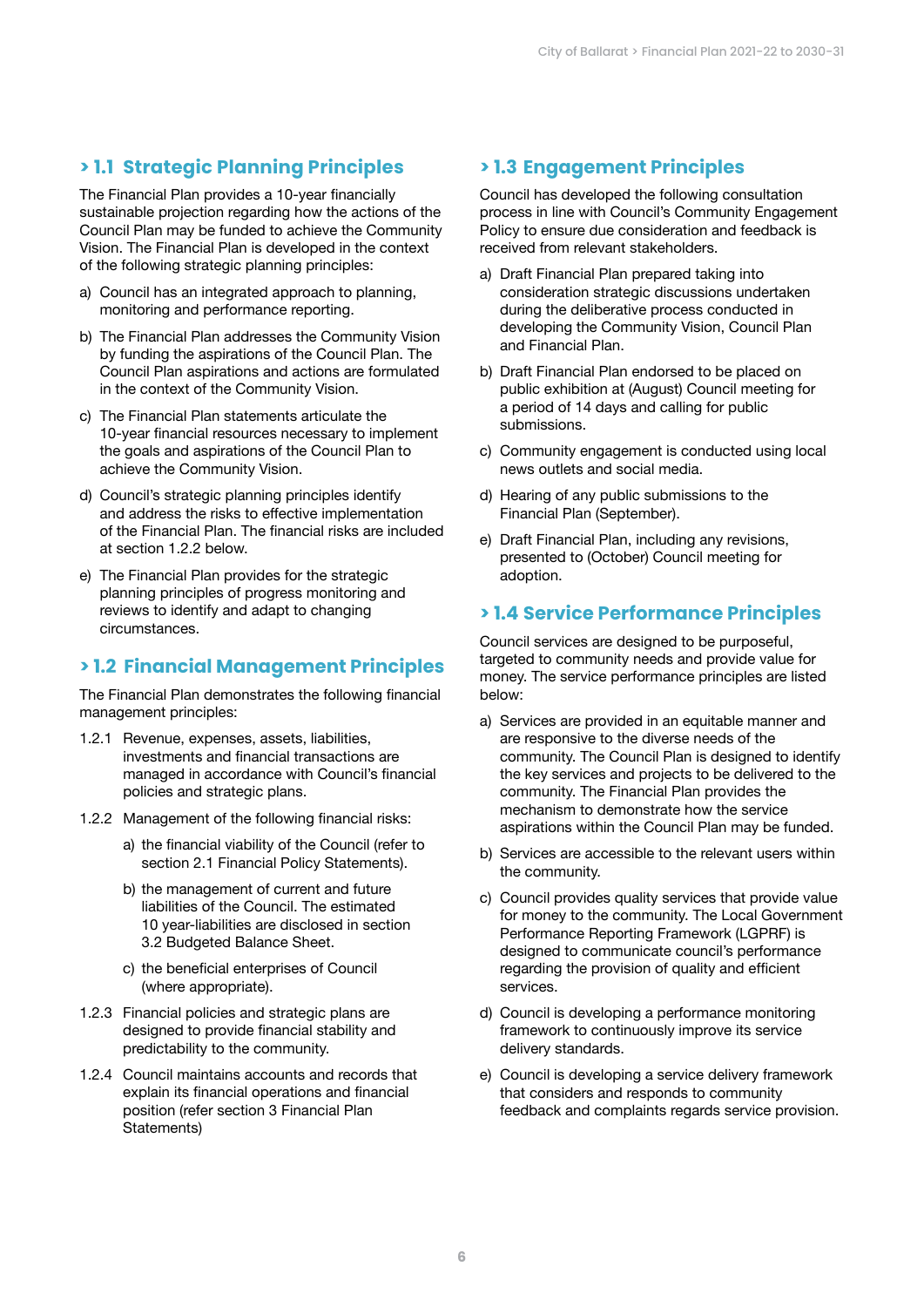# **> 1.5 Asset Plan Integration**

At the time of preparing this Financial Plan, Council is in the process of developing its first Asset Plan as required under Section 92 of the *Local Government Act 2020.*

Under this section, Council is required to develop, adopt and keep in force an Asset Plan in accordance with its deliberative engagement practices. This initial plan must be adopted by 30 June 2022, with subsequent plans to be adopted by 31 October in the year following a general election.

Integration to the Asset Plan must be a key principle of the Council's strategic financial planning principles. The purpose of this integration is designed to ensure that future funding is allocated in a manner that supports service delivery in terms of the plans and the effective management of Council's assets into the future.

The Asset Plan will identify the operational and strategic practices which will ensure that Council manages assets across their life cycle in a financially sustainable manner. The Asset Plan, and associated asset management policies, will provide council with a sound base to understand the risk associated with managing its assets for the community's benefit.

The Asset Plan is designed to inform the Financial Plan by identifying the amount of capital renewal, backlog and maintenance funding that is required over the life of each asset category. The level of funding will incorporate knowledge of asset condition, the risk assessment issues as well as the impact of reviewing and setting intervention and service levels for each asset class.

In addition to identifying the operational and strategic practices that ensure that Council manages assets across their life cycle in a financially sustainable manner, the Asset Plan quantifies the asset portfolio and the financial implications of those practices. Together the Financial Plan and Asset Plan seek to balance projected investment requirements against projected budgets.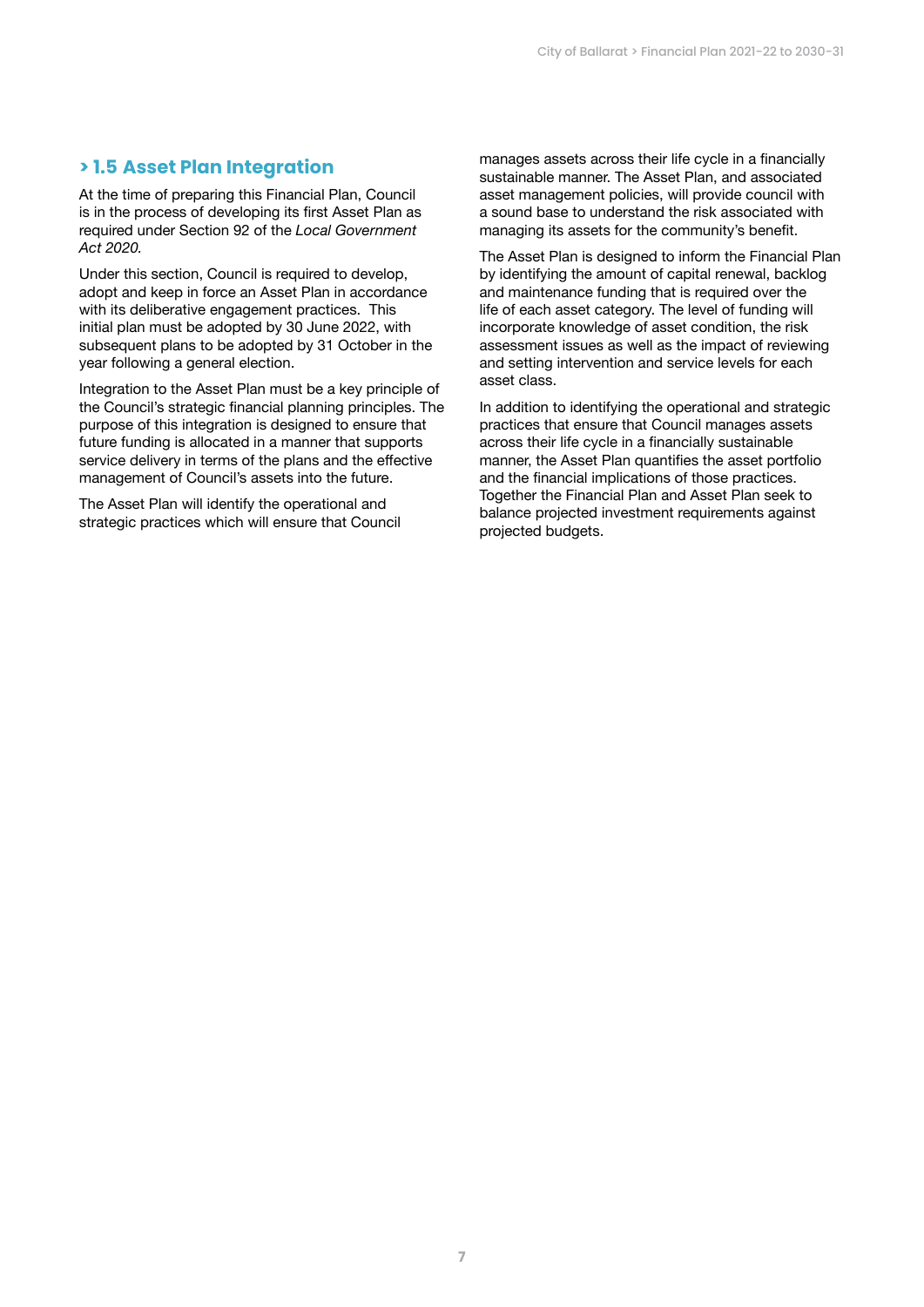# **2. Financial Plan Context**

This section describes the context and external / internal environment and consideration in determining the 10-year financial projections and assumptions. As a starting point, the first four years of the Financial Plan represent the financial projections and assumptions adopted in Council's 2021/22 four-year budget with the following amendment

The first four years of the Financial Plan represent the financial projections and assumptions adopted in Councils 2021/22 four-year budget, with minor adjustments to capital works based on updated asset renewal demand.

It is important to note that at the time of preparing the Financial Plan, and the 2021/22 budget, Council had not yet completed some key strategic documents including the Asset Plan (due by 30 June 2022) and Workforce Plan (due by 31 December 2021). The Asset Plan will give further consideration to the specific new capital works required for Council and consider what further opportunities there may be to seek grant funding for eligible projects.

It is acknowledged that the development of the Finance Plan will be an iterative process with the document to be reviewed and updated annually in line with changes in the four-year budget and to reflect critical strategies such as the Asset Plan and Workforce Plan.

# **> 2.1 Financial Policy Statements**

This section defines the policy statements, and associated measures, that demonstrates Council's financial sustainability to fund the aspirations of the Community Vision and the Council Plan.

The targets outlined in the table on page 9 reflect what is widely considered best practice as City of Ballarat do not currently have documented targets relating to these indicators.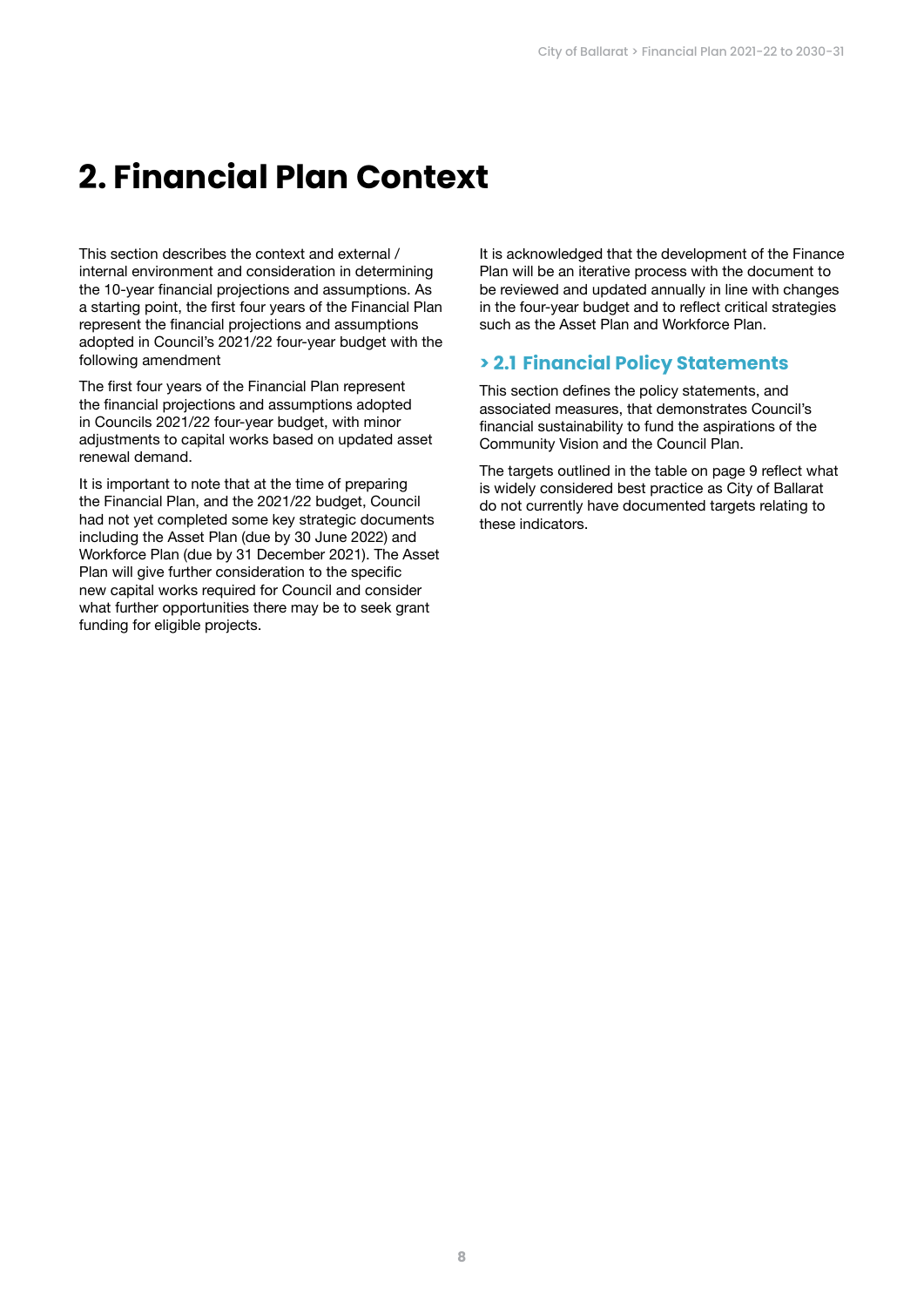# **> 2.1 Financial Policy Statements**

|                                                                                                                                                           | <b>Measure</b>                                                              |         |         |         |         |         |         | <b>Forecast Actual</b> |         |         |         |          |          |
|-----------------------------------------------------------------------------------------------------------------------------------------------------------|-----------------------------------------------------------------------------|---------|---------|---------|---------|---------|---------|------------------------|---------|---------|---------|----------|----------|
| <b>Policy Statement</b>                                                                                                                                   |                                                                             | Target* | 2020/21 | 2021/22 | 2022/23 | 2023/24 | 2024/25 | 2025/26                | 2026/27 | 2027/28 | 2028/29 | 2029/30  | 2030/31  |
| Consistent underlying<br>surplus results                                                                                                                  | Adjusted underlying<br>result greater than<br>\$0                           | \$0     | \$1,931 | \$6,798 | \$5,988 | \$2,987 | \$9,039 | \$7,906                | \$5,356 | \$6,235 | \$8,157 | \$13,242 | \$12,375 |
| Ensure Council maintains<br>sufficient working<br>capital to meet its debt<br>obligations as they fall<br>due.                                            | Current Assets /<br>current liabilities<br>greater than 1.25                | 1.25    | 2.74    | 1.44    | 1.16    | 1.31    | 1.00    | 1.38                   | 1.51    | 1.33    | 1.59    | 1.98     | 2.27     |
| Allocate adequate funds<br>towards renewal capital<br>in order to replace assets<br>and infrastructure as they<br>reach the end of their<br>service life. | Asset renewal and<br>upgrade expenses /<br>depreciation above<br>100%       | 100%    | 128%    | 191%    | 156%    | 109%    | 89%     | 100%                   | 101%    | 104%    | 106%    | 104%     | 106%     |
| That Council applies loan<br>funding to new capital<br>and maintains total<br>borrowings in line with<br>rate income and growth<br>of the municipality.   | <b>Total borrowings</b><br>/ rate revenue to<br>remain below 60%            | 60%     | 32%     | 27%     | 23%     | 20%     | 18%     | 8%                     | 13%     | 11%     | 10%     | 8%       | 7%       |
| Council maintains<br>sufficient unrestricted<br>cash to ensure ongoing<br>liquidity as well as to<br>address unforeseen cash<br>imposts if required.      | Unrestricted cash<br>/ current liabilities<br>to be maintained<br>above 80% | 80%     | 168%    | 32%     | 1%      | 13%     | 27%     | 3%                     | 10%     | 31%     | 53%     | 79%      | 107%     |
| Council generates<br>sufficient revenue from<br>rates plus fees and<br>charges to ensure a<br>consistent funding for<br>new and renewal capital.          | Capital outlays as<br>a % of own source<br>revenue to remain<br>above 30%   | 30%     | 48%     | 72%     | 43%     | 32%     | 28%     | 33%                    | 32%     | 33%     | 24%     | 23%      | 24%      |

The above indicators demonstrate that Council remains in a financially sustainable position for the term of the plan, with consistent adjusted underlying surpluses and an improving cash and working capital balance over the ten years.

\*The targets outlined in the table above equal the targets contained in Local Government Victoria's Financial Plan - Better Practice Guide, which reflect what is widely considered best practice, as City of Ballarat do not *documented targets relating to these indicators.*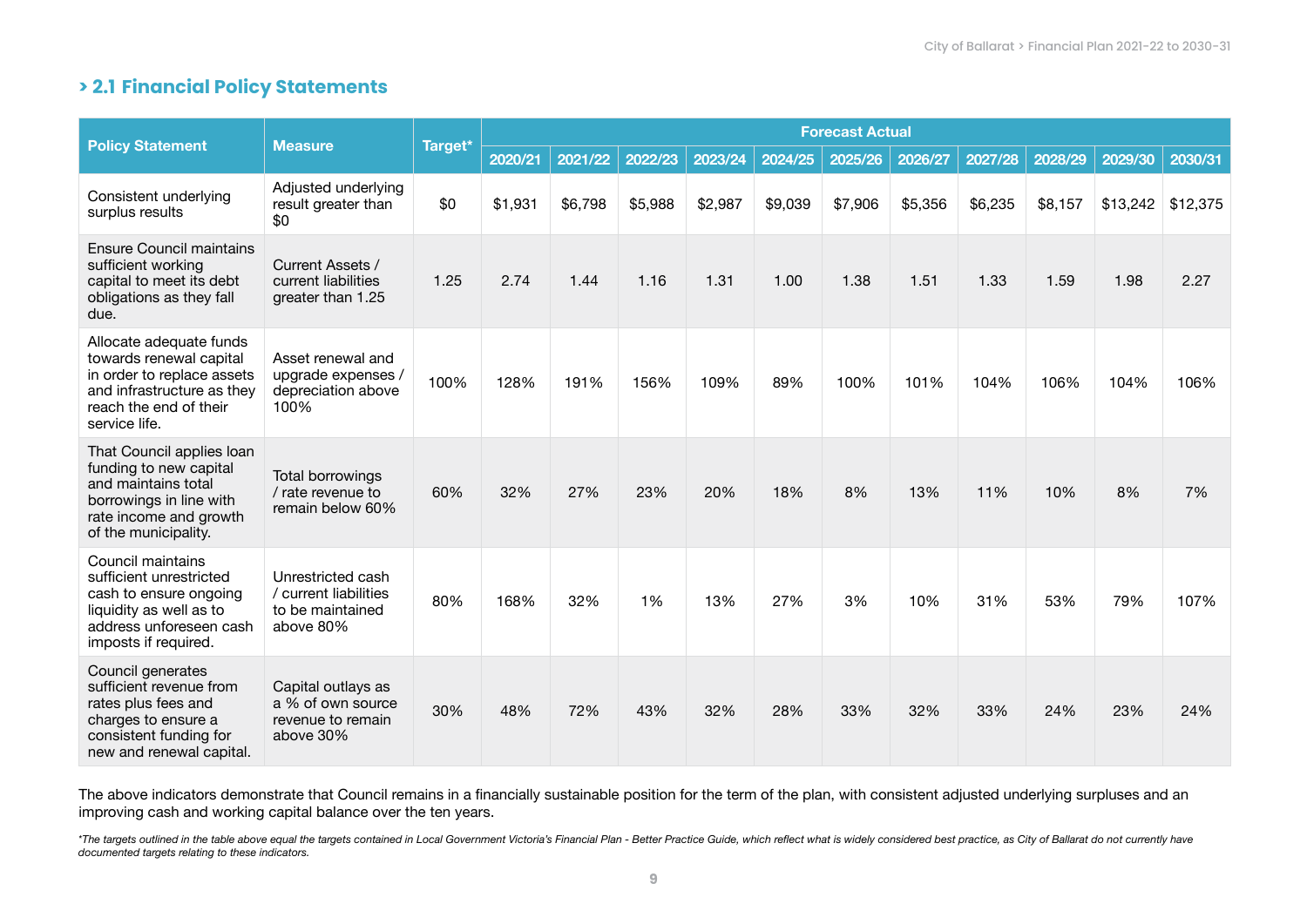# **> 2.2 Strategic Actions**

Following a series of community engagement activities, Council has identified the following strategic actions that will support the aspirations of the Council Plan.

The strategic actions are included in the Financial Plan and, where appropriate, referenced in the commentary associated with the 10-year Comprehensive Income Statement and the 10-year Statement of Capital Works.

- 1. Ensure Council reduces the asset renewal gap and the asset renewal indicator achieves a minimum of 100 per cent (asset renewal and upgrade as a percentage of depreciation)
- 2. Rolling service review program to ensure best value to community.
- 3. Deliver infrastructure works that provide for our growing community including requirements of developer contribution plans.
- 4. Ensure appropriate provision of facilities to ensure we can responsibly manage waste streams
- 5. Delivery of the Bakery Hill Urban Renewal Plan (\$15m commitment)
- 6. Advocate for and seek grant funding to support our future capital needs. In particular, the following projects will rely on grant funding to be delivered:
- Art Gallery Ballarat Collection Store (\$5m 100% grant funded) 2025/26 Financial Year
- New Animal Shelter (\$3m 100% grant funded) 2025/26 Financial Year

# **> 2.3Assumptions to the financial plan statements**

This section presents information regarding the assumptions to the Comprehensive Income Statement for the 10 years from 2021/22 to 2030/31. The assumptions comprise the annual escalations / movement for each line item of the Comprehensive Income Statement.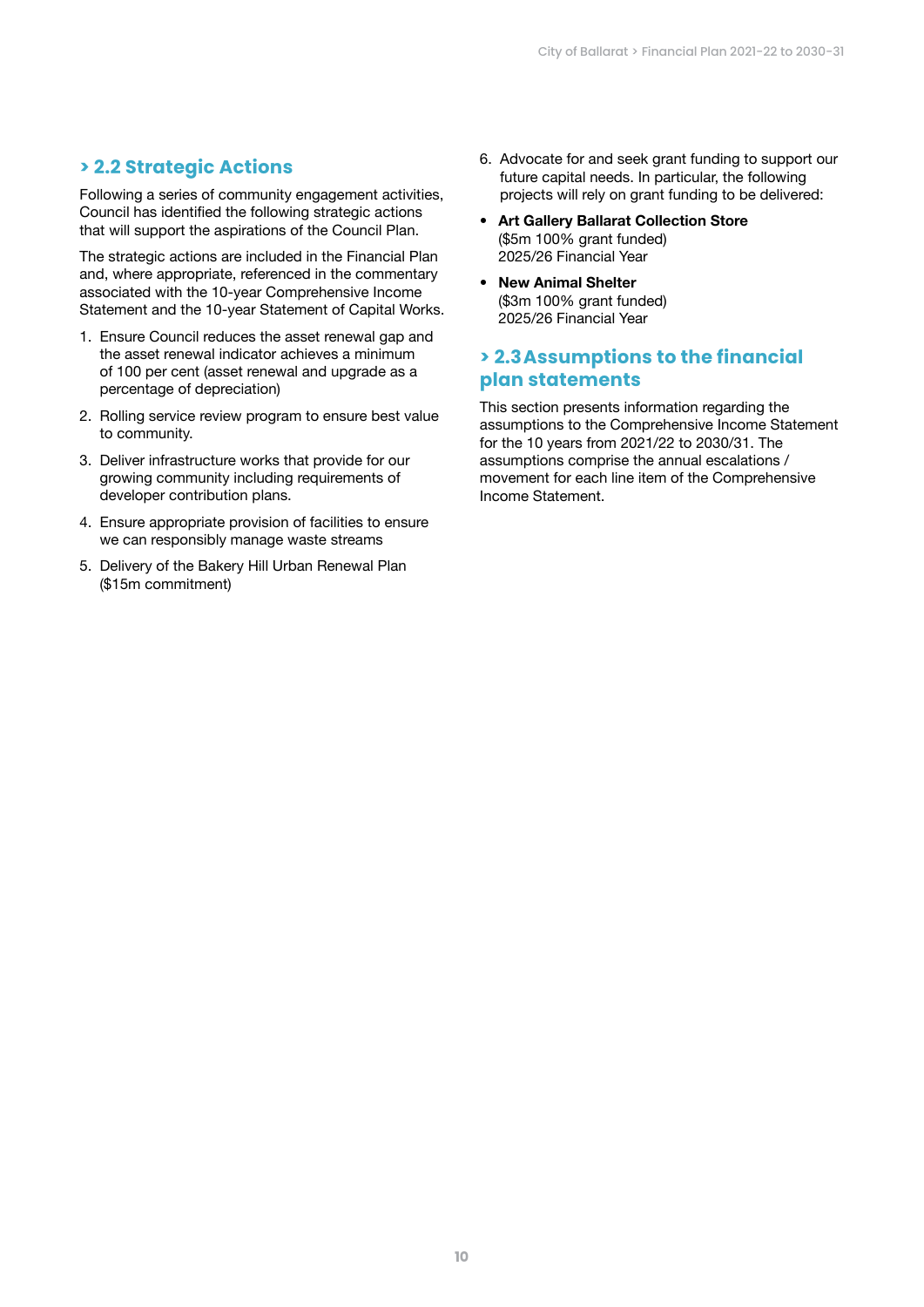# **> 2.3Assumptions to the Financial Plan Statement**

| <b>Assumption</b>                        | 2021/22 | 2022/23 | 2023/24 | 2024/25 | 2025/26 | 2026/27 | 2027/28 | 2028/29 | 2029/30 | 2030/31 |
|------------------------------------------|---------|---------|---------|---------|---------|---------|---------|---------|---------|---------|
| <b>CPI</b>                               | 1.50%   | 1.50%   | 1.50%   | 1.50%   | 2.25%   | 2.25%   | 2.25%   | 2.25%   | 2.25%   | 2.25%   |
| General rates<br>(rate cap)              | 1.50%   | 1.50%   | 1.50%   | 1.50%   | 2.25%   | 2.25%   | 2.25%   | 2.25%   | 2.25%   | 2.25%   |
| Supplementary rates (\$'000)             | 1,616   | 1,694   | 1,745   | 1,798   | 2,487   | 2,594   | 2,706   | 2,822   | 2,943   | 3,070   |
| Statutory fees<br>and fines              | 9.14%   | 2.14%   | 1.52%   | 1.51%   | 2.25%   | 2.25%   | 2.25%   | 2.25%   | 2.25%   | 2.25%   |
| User fees                                | 1.50%   | 1.50%   | 1.50%   | 1.50%   | 2.25%   | 2.25%   | 2.25%   | 2.25%   | 2.25%   | 2.25%   |
| Grants -<br>operating                    | 1.50%   | 1.50%   | 1.50%   | 1.50%   | 2.25%   | 2.25%   | 2.25%   | 2.25%   | 2.25%   | 2.25%   |
| Grants -<br>capital $(\$'000)$           | 33,500  | 24,692  | 21,033  | 12,533  | 20,006  | 14,458  | 14,156  | 13,217  | 12,571  | 14,178  |
| Contributions - monetary<br>(\$'000)     | 17,569  | 15,625  | 9,405   | 14,392  | 8,864   | 4,190   | 3,699   | 4,459   | 5,944   | 2,403   |
| Contributions - non-monetary<br>(\$'000) | 27,455  | 22,550  | 24,881  | 25,613  | 18,926  | 24,844  | 19,495  | 15,555  | 14,650  | 13,179  |
| Employee costs                           | 5.49%   | 2.26%   | 1.12%   | 1.20%   | 3.90%   | 3.90%   | 3.90%   | 3.90%   | 3.90%   | 3.90%   |
| FTE                                      | 761.35  | 761.35  | 761.35  | 761.35  | 766.35  | 771.35  | 776.35  | 781.35  | 786.35  | 791.35  |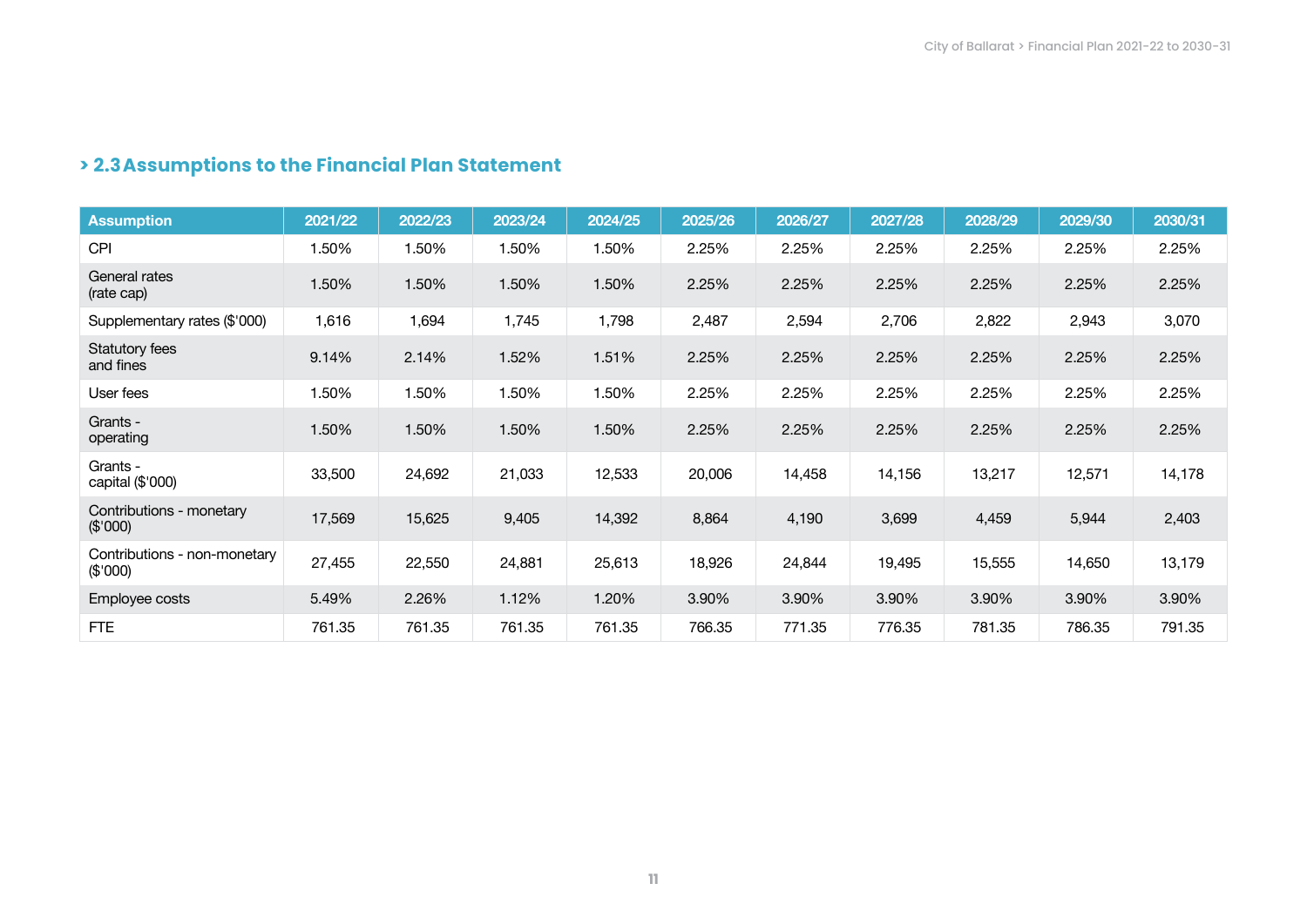### 2.3.1 Rates and charges

Based on the expected Consumer Price Index (CPI) and State Government rate cap, general rates will increase by an average of 1.5% for the first four years of the plan. In addition, supplementary rates (new growth properties) are expected to total 1.5% of general rates each year.

Following the initial four year period, general rates are forecast to increase by an average 2.25% per annum for the remaining years of the long term Financial Plan, with supplementary rates expected to total 2.0% of general rates each year.

These assumption will vary year on year based on rate caps set by the State Government and any future potential associated rate cap variation requests. This was the best information available at the time of preparing the Plan.

#### 2.3.2 Statutory fees and fines

The Financial Plan indexes statutory fees, set by legislation, according to the estimated annual rate of CPI.

### 2.3.3 User fees

Revenue from user fees is projected to increase by 9.14% for the 2021/22 year. This is due to the impact closures relating to COVID-19 had on the amount of user fees generated during 2020/21. Facilities such as Ballarat Aquatic and Lifestyle Centre, Her Majesty's Theatre and child care centres were closed for extended periods of time during 2020/21.

Increases in individual user fees throughout the period of the plan are expected to be consistent with CPI. Details of user fees for the 2021/22 budget year can be found in Council's schedule of Fees and Charges which is adopted in conjunction with the budget.

### 2.3.4 Grants

Council currently receives grants for tied (specific purpose grants) and un-tied Financial Assistance grant funding received via the Victorian Local Government Grants Commission (VLGGC). Operating grants are expected to increase on an annual basis by an amount approximating CPI.

#### 2.3.5 Contributions

Council receives contributions from developers. These contributions represent funds to enable council to provide the necessary infrastructure and infrastructure improvements to accommodate development growth. The contributions are for specific purposes and often require Council to outlay funds for infrastructure works before receipt of this income source. These contributions are statutory contributions and are transferred to a restricted reserve until utilised for a specific purpose through the capital works program or delivered as works in kind by developers.

#### 2.3.6 Other income

Revenue from other income mainly comprises property rental received from the hire of Council buildings and investment income.

#### 2.3.7 Employee costs

The 2021/22 year includes a 5.49% increase for employee costs that mainly reflects the salary increase for all staff pursuant to the Enterprise Bargaining Agreement, movement within band levels, as well as a further 2.16 Full Time Equivalent (FTE) staff.

As Council works through the process of developing a workforce plan in 2021/22 it has taken a conservative approach in assuming that FTE will remain steady at 761.35 for the first four years of the plan, with moderate annual increases in employee costs - 2.26%, 1.12%, 1.20% respectively over the years 2022/23 to 2024/25.

The ensuing years, from 2025/26 to 2030/31, assume an increase of 5 FTE per year to accommodate the growing community and corresponding demand for services. The annual increase in employee costs totals 3.9% per annum, which provides for annual EBA increases, movements within band levels as well as the additional 5 FTE to meet the increasing demand for existing services.

### 2.3.8 Materials and services

Materials costs include items required for the maintenance and repairs of Council buildings, roads, drains and footpaths. Other associated costs included under this category are utilities, materials for the supply of Meals on Wheels and consumable items for a range of services. Council also uses external expertise on a range of matters, including legal services and audit. These costs are projected to increase by CPI levels year on year.

The 2021/22 materials and services budget of \$81m includes an additional \$4m relating to the increase in the EPA Landfill Levy, which is a compulsory amount collected for and then paid to the State Government. Materials and Services steadily increase to \$88.5m in 2024/25, before increasing by an average of 2.25% p.a. from 2025/26.

#### 2.3.9 Depreciation & amortisation

Depreciation estimates have been based on the projected capital spending contained within this Financial Plan document. Depreciation has been further increased by the indexing of the replacement cost of Council's fixed assets.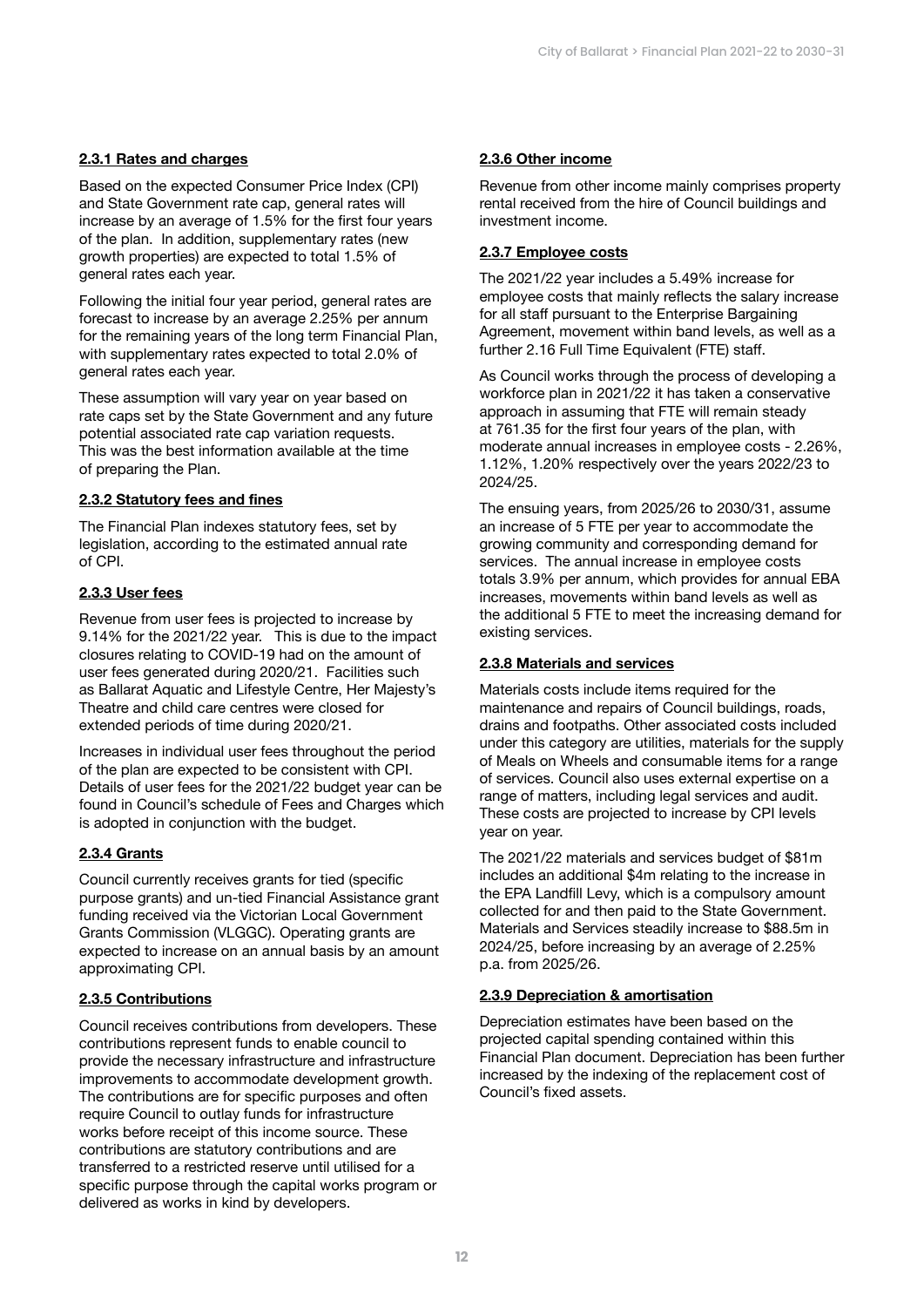#### 2.3.10 Borrowing costs

Borrowing costs comprise the interest expense to service Council's loan portfolio that is described in Section 5.1 Borrowing Strategy.

#### 2.3.11 Other expenses

Other expenses include administration costs such as Councillor allowances, election costs, sponsorships, partnerships, community grants, lease expenditure, fire services property levy, audit costs and other costs associated with the day to day running of Council.

# **> 2.4 Other Matters impacting the 10-year financial projections**

Description of the current challenges and expected future events likely to impact the Financial Plan projections.

### Completion of Asset Plan

Once the Asset Plan is finalised and adopted it will provide additional information relating to the level of funding required for Community Assets. Current modelling is based on broad estimates and expenditure commitments relating to development. An Asset Plan must be adopted by 30 June 2022.

#### Completion of Workforce Plan

Council is in the process of developing a Workforce Plan which will outline the future demands of the City of Ballarat workforce. This plan will need to address how Council is going to meet the additional demand for services resulting from the growth the city is experiencing. Currently, Council has assumed it can meet this demand within existing resources for the first four years of the Financial Plan. It has assumed FTE will remain at 761 from 2021/22 through to 2024/25.

It will be essential that this Financial Plan be reviewed in 2022, following the development and adoption of these two key strategic documents.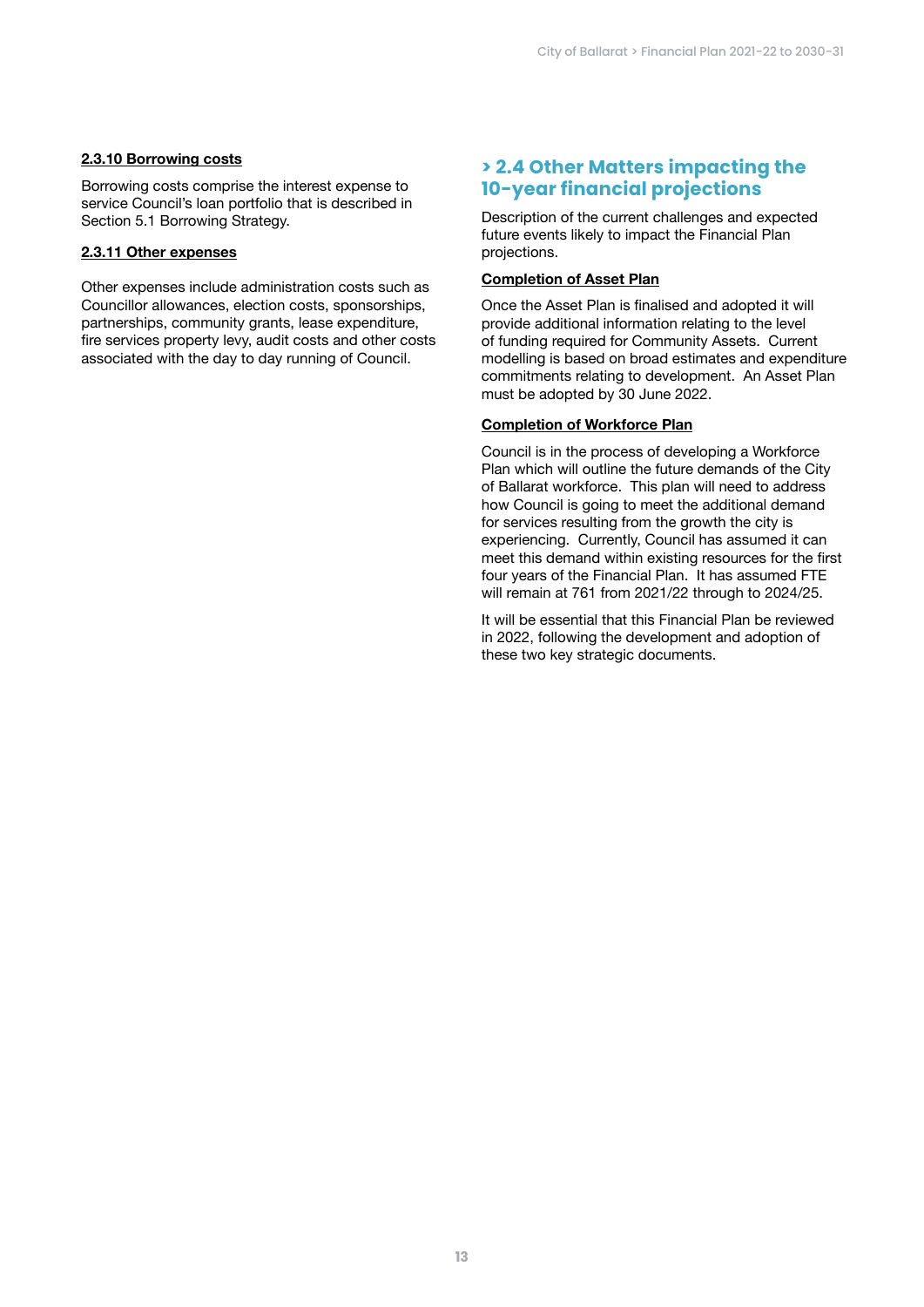# $\sum_{i=1}^{n}$ **3. Financial Plan Statements**

This section presents information regarding the Financial Plan Statements for the 10 years from 2021/22 to 2030/31.

- Comprehensive Income Statement
- Balance Sheet
- Statement of Changes in Equity
- Statement of Cash Flows
- Statement of Capital Works
- Statement of Human Resources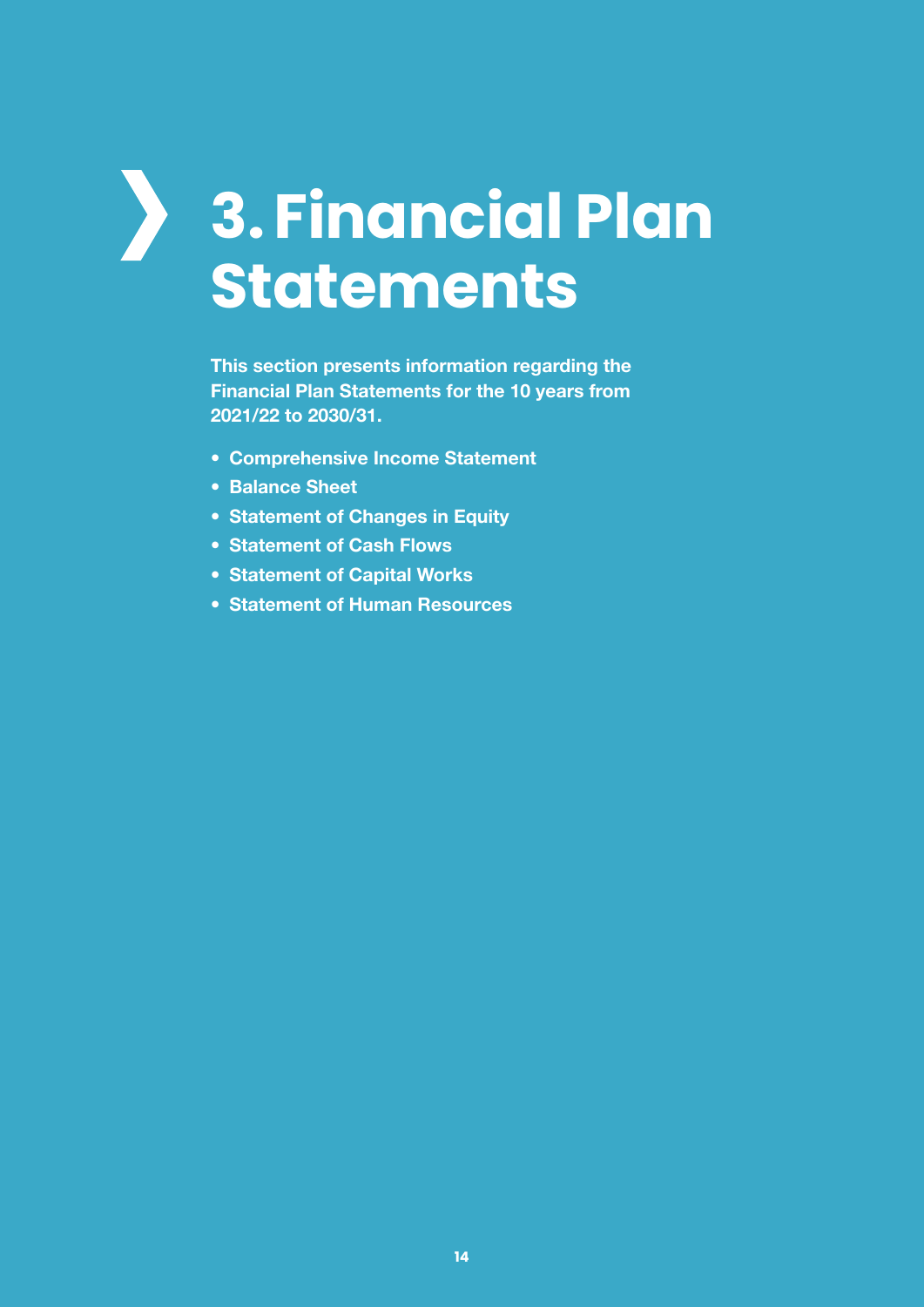# **> 3.1 Comprehensive Income Statement**

## Ballarat City Council

### Budgeted Comprehensive Income Statement

|                                                                                    | <b>Forecast</b> | <b>Budget</b>  |         |         |         |         | <b>Projections</b> |         |         |         |         |
|------------------------------------------------------------------------------------|-----------------|----------------|---------|---------|---------|---------|--------------------|---------|---------|---------|---------|
| For the ten years ending<br>30 June 2031                                           | 2020/21         | 2021/22        | 2022/23 | 2023/24 | 2024/25 | 2025/26 | 2026/27            | 2027/28 | 2028/29 | 2029/30 | 2030/31 |
|                                                                                    | \$'000          | \$'000         | \$'000  | \$'000  | \$'000  | \$'000  | \$'000             | \$'000  | \$'000  | \$'000  | \$'000  |
| <b>Income</b>                                                                      |                 |                |         |         |         |         |                    |         |         |         |         |
| Rates and charges                                                                  | 126,665         | 134,030        | 137,674 | 141,659 | 145,684 | 151,611 | 157,297            | 163,535 | 170,028 | 176,789 | 183,828 |
| Statutory fees and fines                                                           | 4,969           | 5,423          | 5,539   | 5,623   | 5,708   | 5,836   | 5,968              | 6,102   | 6,239   | 6,380   | 6,523   |
| User fees                                                                          | 16,420          | 20,428         | 25,564  | 25,995  | 26,819  | 27,422  | 28,039             | 28,670  | 29,315  | 29,975  | 30,649  |
| Grants - operating                                                                 | 24,931          | 25,325         | 24,412  | 24,730  | 25,128  | 25,693  | 26,271             | 26,863  | 27,467  | 28,085  | 28,717  |
| Grants - capital                                                                   | 27,760          | 33,500         | 24,692  | 21,033  | 12,533  | 20,006  | 14,458             | 14,156  | 13,217  | 12,571  | 14,178  |
| Contributions - monetary                                                           | 9,936           | 17,569         | 15,625  | 9,405   | 14,392  | 8,864   | 4,190              | 3,699   | 4,459   | 5,944   | 2,403   |
| Contributions - non-monetary                                                       | 33,332          | 27,455         | 22,550  | 24,881  | 25,613  | 18,926  | 24,844             | 19,495  | 15,555  | 14,650  | 13,179  |
| Net gain/(loss) on disposal of<br>property, infrastructure, plant and<br>equipment |                 | 1,200          | 200     | 200     | 200     | 200     | 200                | 200     | 200     | 200     | 200     |
| Fair value adjustments for<br>investment property                                  |                 |                |         |         |         |         |                    |         |         |         |         |
| Net gain/(loss) on disposal of<br>investment property                              |                 |                |         |         |         |         |                    |         |         |         |         |
| Net gain/(loss) on disposal of<br>intangible assets                                |                 |                |         |         |         |         |                    |         |         |         |         |
| Share of net profits/(losses) of<br>associates and joint ventures                  |                 | $\blacksquare$ |         |         |         |         |                    |         |         |         |         |
| Other income                                                                       | 2,752           | 2,605          | 2,624   | 2,644   | 2,669   | 2,712   | 2,756              | 2,801   | 2,848   | 2,895   | 2,943   |
| <b>Total Income</b>                                                                | 246,765         | 267,535        | 258,880 | 256,170 | 258,746 | 261,271 | 264,024            | 265,522 | 269,329 | 277,488 | 282,621 |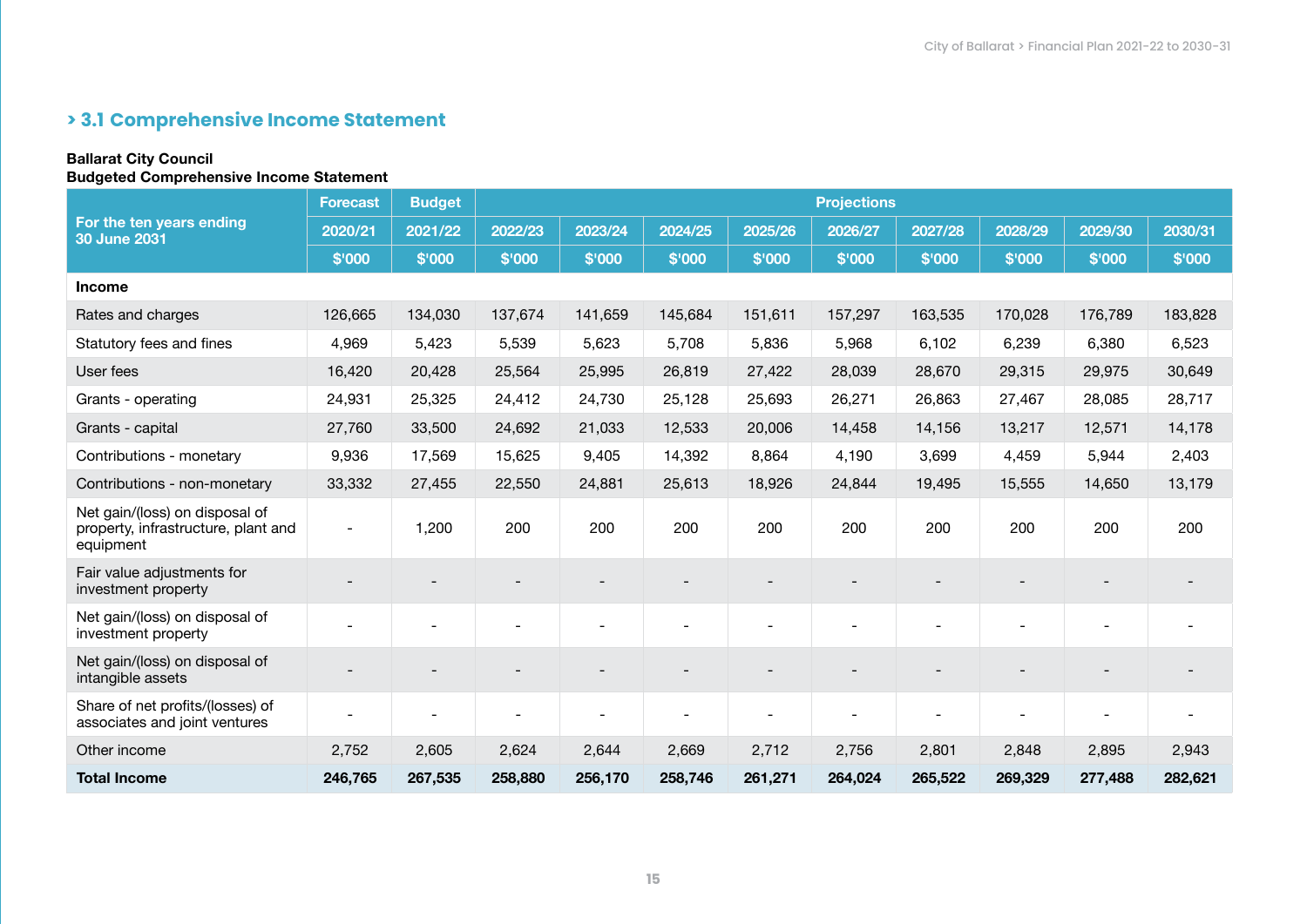### Ballarat City Council Budgeted Comprehensive Income Statement (continued)

|                                                                              | <b>Forecast</b>          | <b>Budget</b>            |                          |                |                          |                          | <b>Projections</b>       |            |                          |                          |                          |
|------------------------------------------------------------------------------|--------------------------|--------------------------|--------------------------|----------------|--------------------------|--------------------------|--------------------------|------------|--------------------------|--------------------------|--------------------------|
| For the ten years ending<br><b>30 June 2031</b>                              | 2020/21                  | 2021/22                  | 2022/23                  | 2023/24        | 2024/25                  | 2025/26                  | 2026/27                  | 2027/28    | 2028/29                  | 2029/30                  | 2030/31                  |
|                                                                              | \$'000                   | \$'000                   | \$'000                   | \$'000         | \$'000                   | \$'000                   | \$'000                   | \$'000     | \$'000                   | \$'000                   | \$'000                   |
| <b>Expenses</b>                                                              |                          |                          |                          |                |                          |                          |                          |            |                          |                          |                          |
| Employee costs                                                               | (69, 015)                | (72, 803)                | (74, 450)                | (75, 283)      | (76, 186)                | (79, 157)                | (82, 244)                | (85, 452)  | (88, 785)                | (92, 247)                | (95, 845)                |
| Materials and services                                                       | (69, 879)                | (81, 414)                | (85, 884)                | (86, 272)      | (88, 535)                | (90, 527)                | (92, 564)                | (94, 647)  | (96, 776)                | (98, 954)                | (101, 180)               |
| Depreciation                                                                 | (39, 867)                | (41, 420)                | (41, 430)                | (41, 961)      | (42, 492)                | (44, 158)                | (44, 905)                | (45, 767)  | (46, 531)                | (46, 150)                | (46, 417)                |
| Amortisation - intangible assets                                             | $\blacksquare$           |                          |                          |                |                          |                          |                          |            |                          |                          |                          |
| Amortisation - right of use assets                                           | $\overline{\phantom{a}}$ | $\overline{\phantom{a}}$ | $\overline{\phantom{a}}$ | $\blacksquare$ | $\overline{\phantom{a}}$ | $\overline{\phantom{a}}$ | $\blacksquare$           |            | $\blacksquare$           | $\overline{\phantom{a}}$ | $\overline{\phantom{a}}$ |
| Bad and doubtful debts                                                       | (529)                    | (747)                    | (757)                    | (762)          | (762)                    | (512)                    | (648)                    | (631)      | (649)                    | (672)                    | (696)                    |
| Borrowing costs                                                              | (1,900)                  | (1, 563)                 | (1, 358)                 | (1, 149)       | (1, 100)                 | (777)                    | (691)                    | (862)      | (771)                    | (684)                    | (593)                    |
| Finance costs - leases                                                       | $\overline{\phantom{a}}$ | $\overline{\phantom{a}}$ | $\overline{\phantom{0}}$ |                |                          | $\qquad \qquad -$        | $\overline{\phantom{a}}$ |            | $\overline{\phantom{a}}$ | $\overline{\phantom{a}}$ | $\overline{\phantom{a}}$ |
| Other expenses                                                               | (2, 552)                 | (1, 835)                 | (1,771)                  | (1, 842)       | (2,486)                  | (2,028)                  | (1, 972)                 | (2,016)    | (2, 712)                 | (2, 228)                 | (2, 155)                 |
| <b>Total expenses</b>                                                        | (183, 742)               | (199, 782)               | (205, 650)               | (207, 269)     | (211, 561)               | (217,074)                | (223, 195)               | (229, 284) | (236, 136)               | (240, 843)               | (246, 886)               |
|                                                                              |                          |                          |                          |                |                          |                          |                          |            |                          |                          |                          |
| Surplus/(deficit) for the year                                               | 63,023                   | 67,753                   | 53,230                   | 48,901         | 47,185                   | 44,112                   | 41,000                   | 36,147     | 33,106                   | 36,553                   | 35,734                   |
|                                                                              |                          |                          |                          |                |                          |                          |                          |            |                          |                          |                          |
| Other comprehensive income                                                   |                          |                          |                          |                |                          |                          |                          |            |                          |                          |                          |
| Items that will not be reclassified to surplus or deficit in future periods: |                          |                          |                          |                |                          |                          |                          |            |                          |                          |                          |
| Net asset revaluation increment /<br>(decrement)                             |                          |                          |                          |                |                          |                          |                          |            |                          |                          |                          |
| Share of other comprehensive<br>income of associates and joint<br>ventures   | $\overline{\phantom{a}}$ |                          |                          |                |                          |                          |                          |            |                          |                          |                          |
| Items that may be reclassified to<br>surplus or deficit in future periods    |                          |                          |                          |                |                          |                          |                          |            |                          |                          |                          |
| <b>Total comprehensive result</b>                                            | 63,023                   | 67,753                   | 53,230                   | 48,901         | 47,185                   | 44,112                   | 41,000                   | 36,147     | 33,106                   | 36,553                   | 35,734                   |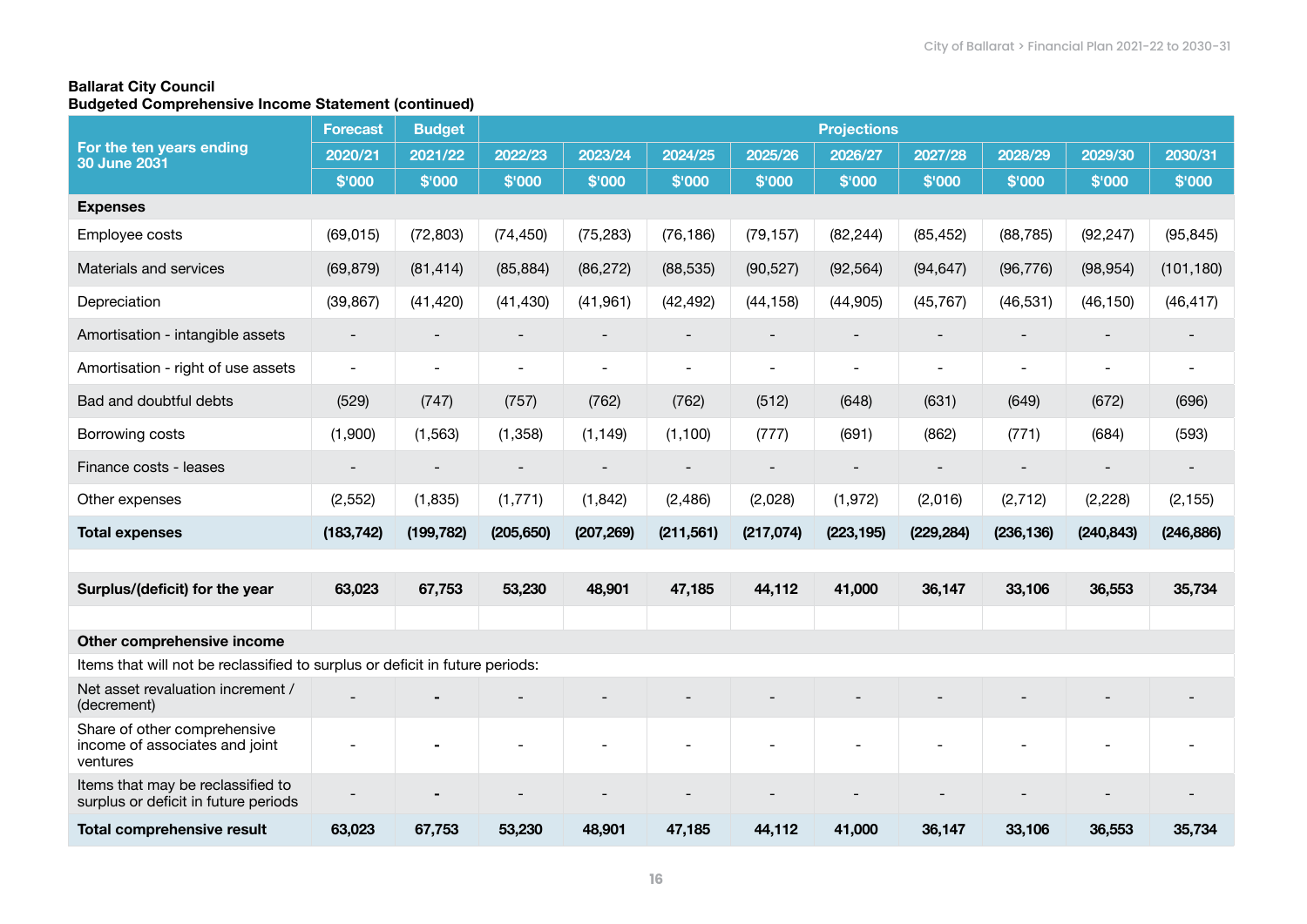# **> 3.2Balance Sheet**

# Ballarat City Council

#### Budgeted Balance Sheet

|                                                   | <b>Forecast</b>          | <b>Budget</b>            |                          |                              |           |                          | <b>Projections</b>       |                          |                |                          |                          |
|---------------------------------------------------|--------------------------|--------------------------|--------------------------|------------------------------|-----------|--------------------------|--------------------------|--------------------------|----------------|--------------------------|--------------------------|
| For the ten years ending<br><b>30 June 2031</b>   | 2020/21                  | 2021/22                  | 2022/23                  | 2023/24                      | 2024/25   | 2025/26                  | 2026/27                  | 2027/28                  | 2028/29        | 2029/30                  | 2030/31                  |
|                                                   | \$'000                   | \$'000                   | \$'000                   | \$'000                       | \$'000    | \$'000                   | \$'000                   | \$'000                   | \$'000         | \$'000                   | \$'000                   |
| <b>Assets</b>                                     |                          |                          |                          |                              |           |                          |                          |                          |                |                          |                          |
| <b>Current assets</b>                             |                          |                          |                          |                              |           |                          |                          |                          |                |                          |                          |
| Cash and cash equivalents                         | 100,247                  | 47,195                   | 33,986                   | 38,663                       | 50,404    | 39,985                   | 46,955                   | 38,120                   | 47,911         | 63,916                   | 76,248                   |
| Trade and other receivables                       | 12,673                   | 12,526                   | 11,769                   | 11,007                       | 10,245    | 13,867                   | 13,604                   | 14,011                   | 14,342         | 14,808                   | 15,210                   |
| Other financial assets                            |                          |                          | $\overline{\phantom{a}}$ | $\qquad \qquad \blacksquare$ |           | $\overline{\phantom{a}}$ | $\overline{\phantom{a}}$ | -                        |                | $\overline{\phantom{a}}$ | $\overline{\phantom{a}}$ |
| Inventories                                       | 400                      | 400                      | 400                      | 400                          | 400       | 400                      | 400                      | 400                      | 400            | 400                      | 400                      |
| Non-current assets classified as<br>held for sale |                          |                          |                          |                              |           |                          |                          |                          |                |                          |                          |
| Other assets                                      | 1,187                    | 1,187                    | 1,187                    | 1,187                        | 1,187     | 1,187                    | 1,187                    | 1,187                    | 1,187          | 1,187                    | 1,187                    |
| <b>Total current assets</b>                       | 114,507                  | 61,308                   | 47,342                   | 51,257                       | 62,236    | 55,439                   | 62,146                   | 53,718                   | 63,840         | 80,311                   | 93,045                   |
| <b>Non-current assets</b>                         |                          |                          |                          |                              |           |                          |                          |                          |                |                          |                          |
| Trade and other receivables                       | 746                      | 746                      | 746                      | 746                          | 746       | 746                      | 746                      | 746                      | 746            | 746                      | 746                      |
| Investments in associates and<br>joint ventures   | $\blacksquare$           | $\overline{\phantom{a}}$ | $\sim$                   | L,                           |           | $\blacksquare$           | $\blacksquare$           | $\blacksquare$           | $\blacksquare$ | $\blacksquare$           | $\overline{\phantom{a}}$ |
| Property, infrastructure, plant &<br>equipment    | 1,924,358                | 2,042,038                | 2,105,251                | 2,147,893                    | 2,180,707 | 2,217,190                | 2,261,086                | 2,303,106                | 2,324,557      | 2,342,945                | 2,364,195                |
| Right-of-use assets                               | 2,834                    | 2,125                    | 1,416                    | 707                          | 2,834     | 2,126                    | 1,417                    | 709                      |                |                          |                          |
| Investment property                               | $\overline{\phantom{a}}$ | $\overline{\phantom{a}}$ | $\overline{\phantom{a}}$ | -                            |           | $\overline{\phantom{a}}$ | $\overline{\phantom{a}}$ | $\overline{\phantom{a}}$ |                | $\overline{\phantom{a}}$ | $\overline{\phantom{a}}$ |
| Intangible asset                                  | $\overline{\phantom{a}}$ | $\overline{\phantom{a}}$ | $\overline{\phantom{a}}$ | $\overline{\phantom{0}}$     |           | $\overline{\phantom{0}}$ | $\overline{\phantom{a}}$ | $\blacksquare$           |                | $\overline{\phantom{0}}$ | $\sim$                   |
| Landfill rehabilitation intangible<br>asset       |                          |                          |                          |                              |           |                          |                          |                          |                |                          |                          |
| <b>Total non-current assets</b>                   | 1,927,938                | 2,044,909                | 2,107,413                | 2,149,346                    | 2,184,287 | 2,220,061                | 2,263,249                | 2,304,560                | 2,325,303      | 2,343,691                | 2,364,941                |
| <b>Total assets</b>                               | 2,042,445                | 2,106,217                | 2,154,755                | 2,200,603                    | 2,246,523 | 2,275,500                | 2,325,395                | 2,358,279                | 2,389,144      | 2,424,003                | 2,457,986                |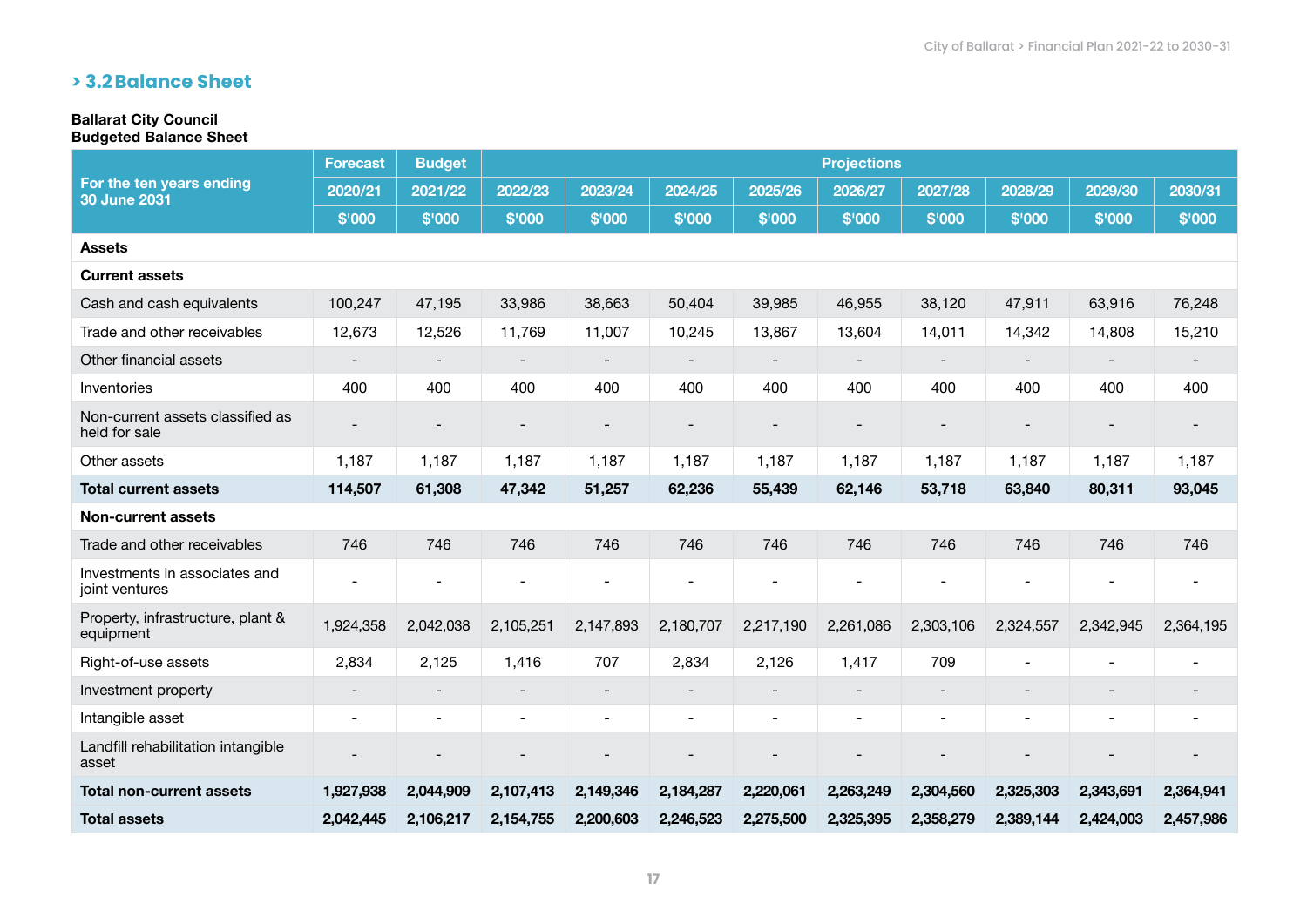### Ballarat City Council Budgeted Balance Sheet (continued)

|                                                 | <b>Forecast</b> | <b>Budget</b> |           |           |           |           | <b>Projections</b> |           |           |           |                              |
|-------------------------------------------------|-----------------|---------------|-----------|-----------|-----------|-----------|--------------------|-----------|-----------|-----------|------------------------------|
| For the ten years ending<br><b>30 June 2031</b> | 2020/21         | 2021/22       | 2022/23   | 2023/24   | 2024/25   | 2025/26   | 2026/27            | 2027/28   | 2028/29   | 2029/30   | 2030/31                      |
|                                                 | \$'000          | \$'000        | \$'000    | \$'000    | \$'000    | \$'000    | \$'000             | \$'000    | \$'000    | \$'000    | \$'000                       |
| <b>Liabilities</b>                              |                 |               |           |           |           |           |                    |           |           |           |                              |
| <b>Current liabilities</b>                      |                 |               |           |           |           |           |                    |           |           |           |                              |
| Trade and other payables                        | 9,089           | 9,089         | 9,089     | 9,089     | 9,089     | 9,916     | 10,205             | 10,480    | 10,861    | 11,153    | 11,480                       |
| Trust funds and deposits                        | 11,288          | 11,788        | 11,788    | 11,788    | 11,788    | 11,788    | 11,788             | 11,788    | 11,788    | 11,788    | 11,788                       |
| Provisions                                      | 15,560          | 15,560        | 15,560    | 15,560    | 15,560    | 15,560    | 15,560             | 15,560    | 15,560    | 15,560    | 15,560                       |
| Interest-bearing loans and<br>borrowings        | 4,481           | 4,692         | 3,053     | 1,265     | 24,417    | 2,105     | 2,816              | 1,899     | 1,986     | 2,078     | 2,173                        |
| Lease liabilities                               | 1,302           | 1,302         | 1,302     | 1,302     | 1,302     | 723       | 723                | 723       |           |           | $\qquad \qquad \blacksquare$ |
| <b>Total current liabilities</b>                | 41,720          | 42,431        | 40,792    | 39,004    | 62,156    | 40,092    | 41,091             | 40,450    | 40,196    | 40,579    | 41,001                       |
| <b>Non-current liabilities</b>                  |                 |               |           |           |           |           |                    |           |           |           |                              |
| Provisions                                      | 11,729          | 11,729        | 11,729    | 11,729    | 11,729    | 11,729    | 11,729             | 11,729    | 11,729    | 11,729    | 11,729                       |
| Interest-bearing loans and<br>borrowings        | 35,739          | 31,047        | 27,994    | 26,729    | 2,312     | 9,386     | 18,005             | 16,106    | 14,119    | 12,042    | 9,869                        |
| Lease liabilities                               | 1,591           | 1,591         | 1,591     | 1,591     | 1,591     | 1,447     | 723                |           |           |           |                              |
| <b>Total non-current liabilities</b>            | 49,059          | 44,367        | 41,314    | 40,049    | 15,632    | 22,561    | 30,457             | 27,835    | 25,848    | 23,771    | 21,598                       |
| <b>Total liabilities</b>                        | 90,779          | 86,798        | 82,106    | 79,053    | 77,788    | 62,653    | 71,549             | 68,285    | 66,044    | 64,350    | 62,599                       |
|                                                 |                 |               |           |           |           |           |                    |           |           |           |                              |
| <b>Net assets</b>                               | 1,951,666       | 2,019,419     | 2,072,649 | 2,121,550 | 2,168,735 | 2,212,847 | 2,253,847          | 2,289,994 | 2,323,100 | 2,359,653 | 2,395,387                    |
|                                                 |                 |               |           |           |           |           |                    |           |           |           |                              |
| <b>Equity</b>                                   |                 |               |           |           |           |           |                    |           |           |           |                              |
| Accumulated surplus                             | 1,258,327       | 1,323,030     | 1,376,260 | 1,425,161 | 1,472,346 | 1,511,444 | 1,548,254          | 1,601,603 | 1,633,608 | 1,665,213 | 1,700,330                    |
| Reserves                                        | 693,339         | 696,389       | 696,389   | 696,389   | 696,389   | 701,403   | 705,593            | 688,391   | 689,492   | 694,440   | 695,057                      |
| <b>Total equity</b>                             | 1,951,666       | 2,019,419     | 2,072,649 | 2,121,550 | 2,168,735 | 2,212,847 | 2,253,847          | 2,289,994 | 2,323,100 | 2,359,653 | 2,395,387                    |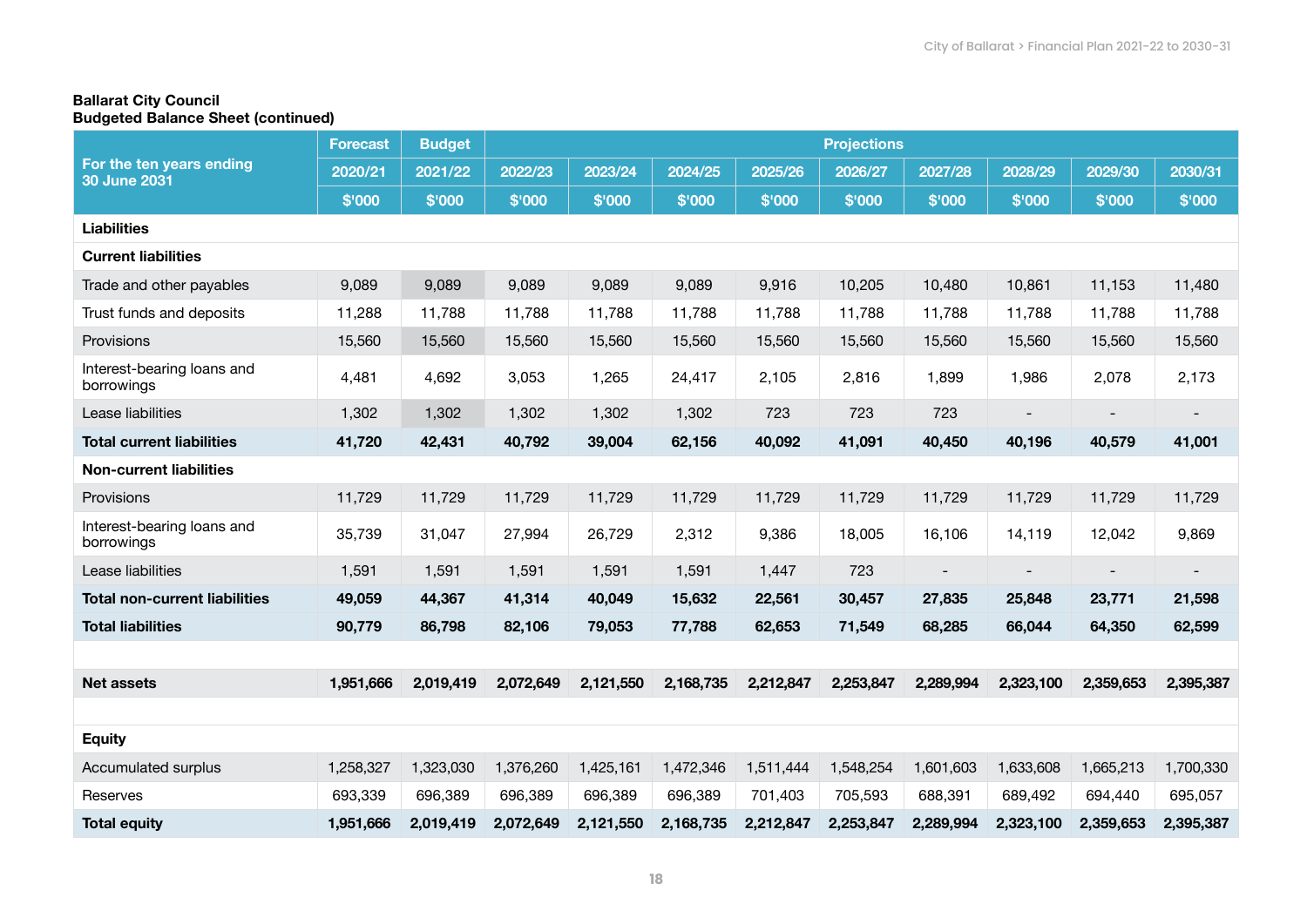# **> 3.3 Statement of Changes in Equity**

#### Ballarat City Council

#### Budgeted Statement of Changes in Equity

|                                             | <b>Total</b> | <b>Accumulated</b><br><b>Surplus</b> | <b>Revaluation</b><br><b>Reserve</b> | <b>Other</b><br><b>Reserves</b> |
|---------------------------------------------|--------------|--------------------------------------|--------------------------------------|---------------------------------|
|                                             | \$'000       | \$'000                               | \$'000                               | \$'000                          |
| 2020/21                                     |              |                                      |                                      |                                 |
| Balance at beginning of the financial year  | 1,888,643    | 1,203,539                            | 674,488                              | 10,616                          |
| Surplus/(deficit) for the year              | 63,023       | 63,023                               |                                      |                                 |
| Net asset revaluation increment/(decrement) |              |                                      |                                      |                                 |
| Transfer (to)/from reserves                 |              | (8, 235)                             |                                      | 8,235                           |
| Balance at end of financial year            | 1,951,666    | 1,258,327                            | 674,488                              | 18,851                          |
| 2021/22                                     |              |                                      |                                      |                                 |
| Balance at beginning of the financial year  | 1,951,666    | 1,258,327                            | 674,488                              | 18,851                          |
| Surplus/(deficit) for the year              | 67,753       | 67,753                               |                                      |                                 |
| Net asset revaluation increment/(decrement) |              |                                      |                                      |                                 |
| Transfer (to)/from reserves                 |              | (3,050)                              |                                      | 3,050                           |
| Balance at end of financial year            | 2,019,419    | 1,323,030                            | 674,488                              | 21,901                          |
| 2022/23                                     |              |                                      |                                      |                                 |
| Balance at beginning of the financial year  | 2,019,419    | 1,323,030                            | 674,488                              | 21,901                          |
| Surplus/(deficit) for the year              | 53,230       | 53,230                               |                                      |                                 |
| Net asset revaluation increment/(decrement) |              |                                      |                                      |                                 |
| Transfer (to)/from reserves                 |              |                                      |                                      |                                 |
| Balance at end of financial year            | 2,072,649    | 1,376,260                            | 674,488                              | 21,901                          |
| 2023/24                                     |              |                                      |                                      |                                 |
| Balance at beginning of the financial year  | 2,072,649    | 1,376,260                            | 674,488                              | 21,901                          |
| Surplus/(deficit) for the year              | 48,901       | 48,901                               |                                      |                                 |
| Net asset revaluation increment/(decrement) |              |                                      |                                      |                                 |
| Transfer (to)/from reserves                 |              |                                      |                                      |                                 |
| Balance at end of financial year            | 2,121,550    | 1,425,161                            | 674,488                              | 21,901                          |
| 2024/25                                     |              |                                      |                                      |                                 |
| Balance at beginning of the financial year  | 2,121,550    | 1,425,161                            | 674,488                              | 21,901                          |
| Surplus/(deficit) for the year              | 47,185       | 47,185                               |                                      |                                 |
| Net asset revaluation increment/(decrement) |              |                                      |                                      |                                 |
| Transfer (to)/from reserves                 |              |                                      |                                      |                                 |
| Balance at end of financial year            | 2,168,735    | 1,472,346                            | 674,488                              | 21,901                          |
| 2025/26                                     |              |                                      |                                      |                                 |
| Balance at beginning of the financial year  | 2,168,735    | 1,472,346                            | 674,488                              | 21,901                          |
| Surplus/(deficit) for the year              | 44,112       | 44,112                               |                                      |                                 |
| Net asset revaluation increment/(decrement) |              |                                      |                                      |                                 |
| Transfer (to)/from reserves                 | -            | (5,014)                              | $\overline{\phantom{a}}$             | 5,014                           |
| Balance at end of financial year            | 2,212,847    | 1,511,444                            | 674,488                              | 26,915                          |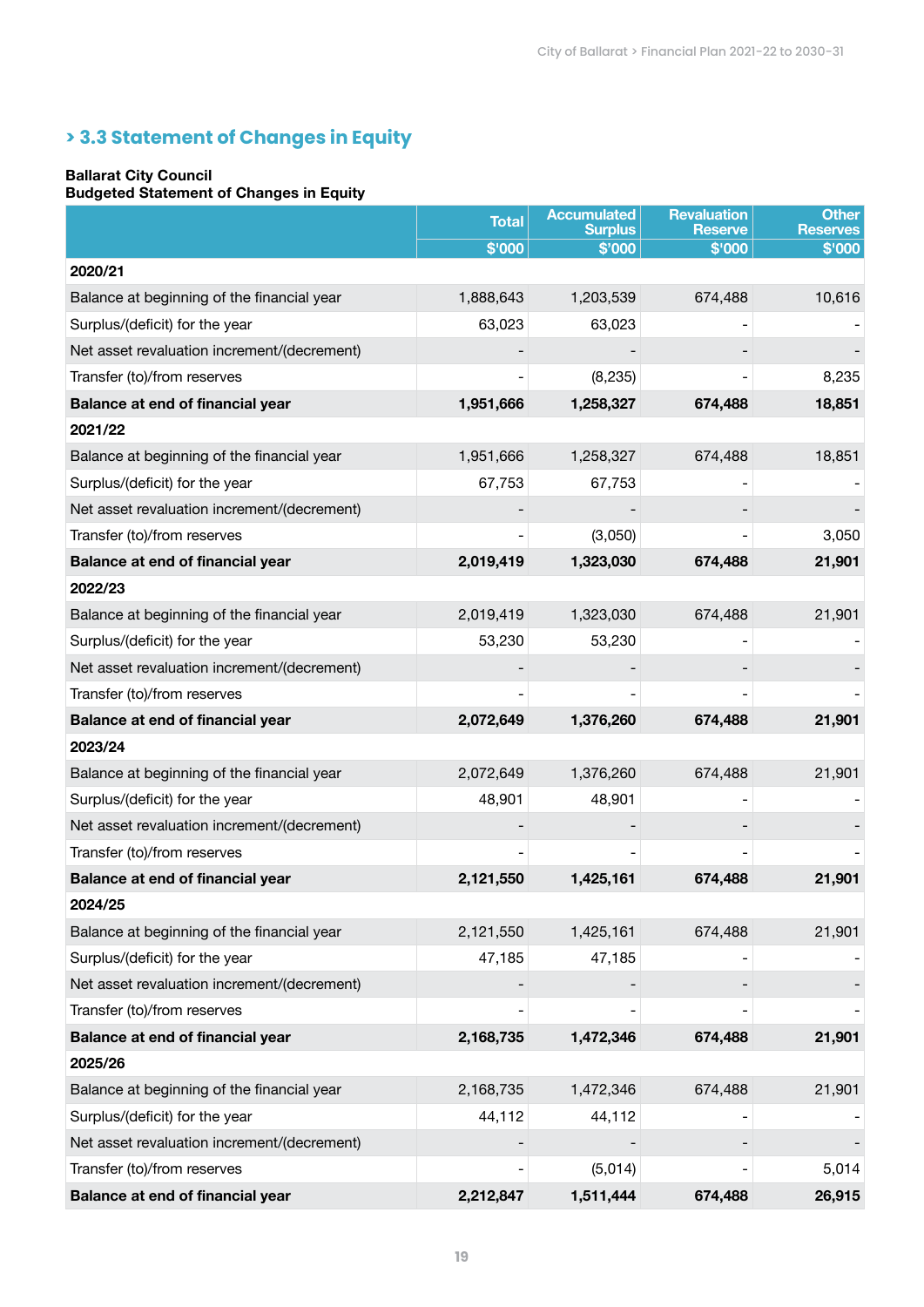#### Ballarat City Council

#### Budgeted Statement of Changes in Equity (continued)

|                                             | <b>Total</b>             | <b>Accumulated</b><br><b>Surplus</b> | <b>Revaluation</b><br><b>Reserve</b> | <b>Other</b><br><b>Reserves</b> |
|---------------------------------------------|--------------------------|--------------------------------------|--------------------------------------|---------------------------------|
|                                             | \$'000                   | \$'000                               | \$'000                               | \$'000                          |
| 2026/27                                     |                          |                                      |                                      |                                 |
| Balance at beginning of the financial year  | 2,212,847                | 1,511,444                            | 674,488                              | 26,915                          |
| Surplus/(deficit) for the year              | 41,000                   | 41,000                               |                                      |                                 |
| Net asset revaluation increment/(decrement) |                          |                                      |                                      |                                 |
| Transfer (to)/from reserves                 | -                        | (4, 190)                             |                                      | 4,190                           |
| Balance at end of financial year            | 2,253,847                | 1,548,254                            | 674,488                              | 31,105                          |
| 2027/28                                     |                          |                                      |                                      |                                 |
| Balance at beginning of the financial year  | 2,253,847                | 1,548,254                            | 674,488                              | 31,105                          |
| Surplus/(deficit) for the year              | 36,147                   | 36,147                               |                                      |                                 |
| Net asset revaluation increment/(decrement) |                          |                                      |                                      |                                 |
| Transfer (to)/from reserves                 | $\overline{\phantom{0}}$ | 17,202                               |                                      | (17, 202)                       |
| Balance at end of financial year            | 2,289,994                | 1,601,603                            | 674,488                              | 13,903                          |
| 2028/29                                     |                          |                                      |                                      |                                 |
| Balance at beginning of the financial year  | 2,289,994                | 1,601,603                            | 674,488                              | 13,903                          |
| Surplus/(deficit) for the year              | 33,106                   | 33,106                               |                                      |                                 |
| Net asset revaluation increment/(decrement) |                          |                                      |                                      |                                 |
| Transfer (to)/from reserves                 | $\overline{\phantom{0}}$ | (1, 101)                             |                                      | 1,101                           |
| Balance at end of financial year            | 2,323,100                | 1,633,608                            | 674,488                              | 15,004                          |
| 2029/30                                     |                          |                                      |                                      |                                 |
| Balance at beginning of the financial year  | 2,323,100                | 1,633,608                            | 674,488                              | 15,004                          |
| Surplus/(deficit) for the year              | 36,553                   | 36,553                               |                                      |                                 |
| Net asset revaluation increment/(decrement) |                          |                                      |                                      |                                 |
| Transfer (to)/from reserves                 |                          | (4,948)                              |                                      | 4,948                           |
| Balance at end of financial year            | 2,359,653                | 1,665,213                            | 674,488                              | 19,952                          |
| 2030/31                                     |                          |                                      |                                      |                                 |
| Balance at beginning of the financial year  | 2,359,653                | 1,665,213                            | 674,488                              | 19,952                          |
| Surplus/(deficit) for the year              | 35,734                   | 35,734                               |                                      |                                 |
| Net asset revaluation increment/(decrement) |                          |                                      |                                      |                                 |
| Transfer (to)/from reserves                 | $\overline{\phantom{0}}$ | (617)                                |                                      | 617                             |
| Balance at end of financial year            | 2,395,387                | 1,700,330                            | 674,488                              | 20,569                          |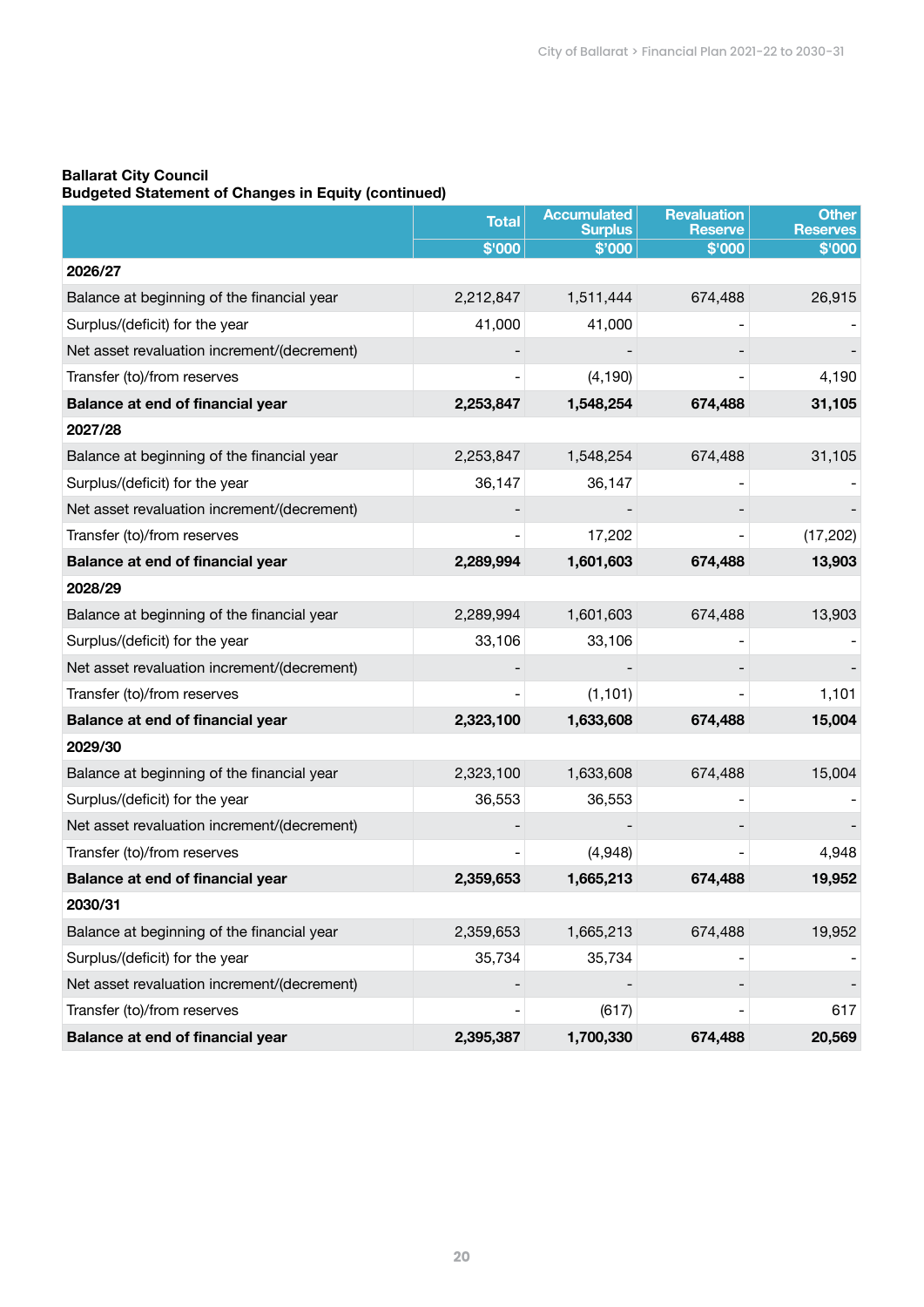# **> 3.4 Statement of Cash Flows**

# Ballarat City Council

# Budgeted Statement of Cash Flows

|                                                        | <b>Forecast</b> | <b>Budget</b>            |                          |                          |                |                           | <b>Projections</b>       |                |                          |                |                          |
|--------------------------------------------------------|-----------------|--------------------------|--------------------------|--------------------------|----------------|---------------------------|--------------------------|----------------|--------------------------|----------------|--------------------------|
| For the ten years ending                               | 2020/21         | 2021/22                  | 2022/23                  | 2023/24                  | 2024/25        | 2025/26                   | 2026/27                  | 2027/28        | 2028/29                  | 2029/30        | 2030/31                  |
| <b>30 June 2031</b>                                    | \$'000          | \$'000                   | \$'000                   | \$'000                   | \$'000         | \$'000                    | \$'000                   | \$'000         | \$'000                   | \$'000         | \$'000                   |
|                                                        |                 |                          |                          |                          |                | <b>Inflows (Outflows)</b> |                          |                |                          |                |                          |
| Cash flows from operating activities                   |                 |                          |                          |                          |                |                           |                          |                |                          |                |                          |
| Rates and charges                                      | 126,365         | 133,730                  | 137,674                  | 141,659                  | 145,684        | 149,637                   | 156,686                  | 162,814        | 169,250                  | 176,005        | 183,013                  |
| Statutory fees and fines                               | 4,969           | 5,423                    | 5,539                    | 5,623                    | 5,708          | 6,336                     | 6,543                    | 6,688          | 6,837                    | 6,992          | 7,149                    |
| User fees                                              | 16,120          | 20,128                   | 25,564                   | 25,995                   | 26,819         | 29,769                    | 30,743                   | 31,422         | 32,123                   | 32,851         | 33,591                   |
| Grants - operating                                     | 24,931          | 25,325                   | 24,412                   | 24,730                   | 25,128         | 25,356                    | 26,186                   | 26,764         | 27,362                   | 27,982         | 28,611                   |
| Grants - capital                                       | 27,760          | 33,500                   | 24,692                   | 21,033                   | 12,533         | 19,744                    | 14,720                   | 14,136         | 13,231                   | 12,573         | 14,058                   |
| Contributions - monetary                               | 9,936           | 17,569                   | 15,625                   | 9,405                    | 14,392         | 8,864                     | 4,190                    | 3,699          | 4,459                    | 5,944          | 2,403                    |
| Interest received                                      | 750             | 750                      | 750                      | 750                      | 750            | 750                       | 750                      | 750            | 750                      | 750            | 750                      |
| Dividends received                                     | $\blacksquare$  | $\overline{\phantom{0}}$ | $\overline{\phantom{a}}$ | $\overline{\phantom{a}}$ | $\blacksquare$ | $\overline{\phantom{a}}$  | $\overline{\phantom{a}}$ | $\blacksquare$ | $\overline{\phantom{a}}$ | $\blacksquare$ | $\overline{\phantom{a}}$ |
| Trust funds and deposits taken                         | 600             | 500                      |                          |                          |                |                           |                          |                |                          |                |                          |
| Other receipts                                         | 2,002           | 1,855                    | 1,874                    | 1,894                    | 1,919          | 2,889                     | 2,880                    | 2,636          | 2,688                    | 2,843          | 2,841                    |
| Net GST refund / payment                               | 10,487          | 10,173                   | 10,573                   | 10,281                   | 10,386         | 10,003                    | 11,655                   | 12,285         | 10,995                   | 10,647         | 11,490                   |
| Employee costs                                         | (69, 015)       | (72, 803)                | (74, 450)                | (75, 283)                | (76, 186)      | (78, 795)                 | (82,075)                 | (85, 289)      | (88, 589)                | (92,057)       | (95, 648)                |
| Materials and services                                 | (90, 541)       | (91, 587)                | (96, 252)                | (96, 139)                | (98, 458)      | (99, 125)                 | (101, 698)               | (104,001)      | (106, 310)               | (108, 718)     | (111, 164)               |
| Short-term, low value and variable<br>lease payments   |                 |                          |                          |                          |                |                           |                          |                |                          |                |                          |
| Trust funds and deposits repaid                        |                 |                          | -                        |                          |                |                           |                          |                |                          |                |                          |
| Other payments                                         | (2, 552)        | (1,835)                  | (1,771)                  | (1, 842)                 | (2, 486)       | (2, 221)                  | (2, 172)                 | (2, 215)       | (2,940)                  | (2,480)        | (2, 375)                 |
| Net cash provided by/(used in)<br>operating activities | 61,812          | 82,728                   | 74,230                   | 68,106                   | 66,189         | 73,206                    | 68,408                   | 69,687         | 69,855                   | 73,332         | 74,720                   |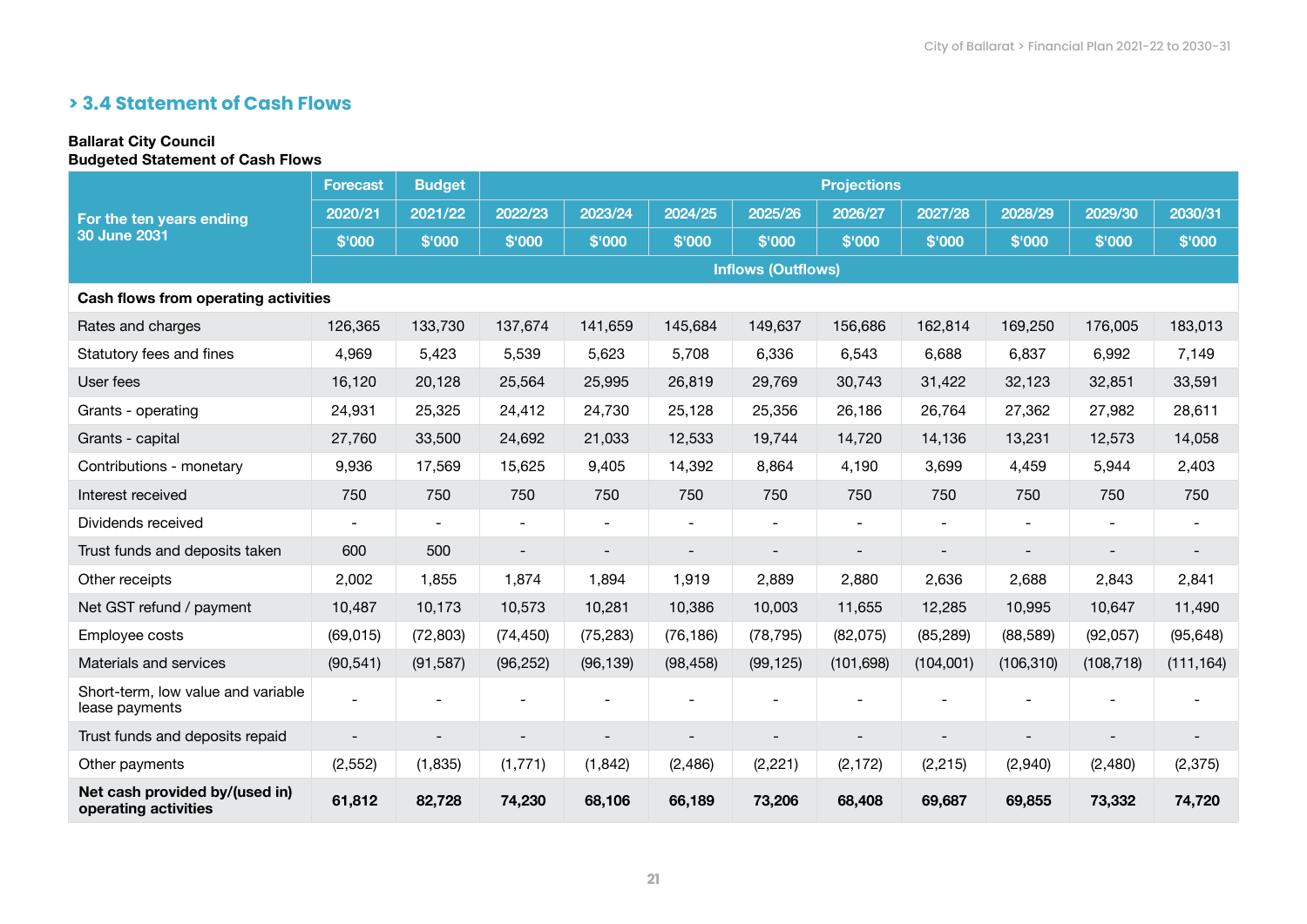### Ballarat City Council Budgeted Statement of Cash Flows (continued)

|                                                                        | <b>Forecast</b> | <b>Budget</b>  |           |                |                              |                           | <b>Projections</b> |                          |                |           |           |
|------------------------------------------------------------------------|-----------------|----------------|-----------|----------------|------------------------------|---------------------------|--------------------|--------------------------|----------------|-----------|-----------|
| For the ten years ending                                               | 2020/21         | 2021/22        | 2022/23   | 2023/24        | 2024/25                      | 2025/26                   | 2026/27            | 2027/28                  | 2028/29        | 2029/30   | 2030/31   |
| <b>30 June 2031</b>                                                    | \$'000          | \$'000         | \$'000    | \$'000         | \$'000                       | \$'000                    | \$'000             | \$'000                   | \$'000         | \$'000    | \$'000    |
|                                                                        |                 |                |           |                |                              | <b>Inflows (Outflows)</b> |                    |                          |                |           |           |
| <b>Cash flows from investing activities</b>                            |                 |                |           |                |                              |                           |                    |                          |                |           |           |
| Payments for property, infrastructure,<br>plant and equipment          | (76, 387)       | (130, 936)     | (81, 384) | (59, 013)      | (51, 820)                    | (67, 326)                 | (69, 794)          | (74, 561)                | (57, 110)      | (55,097)  | (60, 157) |
| Proceeds from sale of property,<br>infrastructure, plant and equipment |                 | 1,200          | 200       | 200            | 200                          | 440                       | 440                | 440                      | 440            | 440       | 440       |
| Payments for investment property                                       |                 |                |           |                |                              |                           |                    |                          |                |           |           |
| Proceeds from investment property                                      | $\blacksquare$  | $\blacksquare$ |           | $\overline{a}$ | $\overline{a}$               | ÷                         | $\overline{a}$     | $\blacksquare$           |                |           | ٠         |
| Payments for intangible assets                                         |                 |                |           |                |                              |                           |                    |                          |                |           |           |
| Proceeds from intangible assets                                        |                 |                |           |                |                              |                           |                    |                          |                |           |           |
| Payments for investments                                               |                 |                |           |                |                              |                           |                    |                          |                |           |           |
| Proceeds from investments                                              |                 | $\blacksquare$ |           |                |                              |                           |                    | $\overline{\phantom{a}}$ | $\blacksquare$ |           |           |
| Loan and advances made                                                 |                 |                |           |                |                              |                           |                    |                          |                |           |           |
| Repayments of loans and advances                                       |                 |                |           |                |                              |                           |                    |                          |                |           |           |
| Net cash provided by/(used in)<br>investing activities                 | (76, 387)       | (129, 736)     | (81, 184) | (58, 813)      | (51, 620)                    | (66, 886)                 | (69, 354)          | (74, 121)                | (56, 670)      | (54, 657) | (59, 717) |
| <b>Cash flows from financing activities</b>                            |                 |                |           |                |                              |                           |                    |                          |                |           |           |
| Finance costs                                                          | (1,776)         | (1, 563)       | (1, 563)  | (1, 563)       | (1, 563)                     | (777)                     | (691)              | (862)                    | (771)          | (684)     | (593)     |
| Proceeds from borrowings                                               |                 |                |           |                | $\qquad \qquad \blacksquare$ | 9,561                     | 11,912             | $\overline{\phantom{0}}$ |                |           |           |
| Repayment of borrowings                                                | (5,206)         | (4, 481)       | (4,692)   | (3,053)        | (1,265)                      | (24, 800)                 | (2, 582)           | (2,816)                  | (1,899)        | (1,986)   | (2,078)   |
| Interest paid - lease liability                                        |                 |                |           |                | ۰                            |                           |                    |                          |                |           |           |
| Repayment of lease liabilities                                         |                 |                |           |                |                              | (723)                     | (723)              | (723)                    | (723)          |           |           |
| Net cash provided by/(used in)<br>financing activities                 | (6,982)         | (6,044)        | (6, 255)  | (4,616)        | (2,828)                      | (16, 739)                 | 7,916              | (4, 401)                 | (3, 394)       | (2,671)   | (2,671)   |
|                                                                        |                 |                |           |                |                              |                           |                    |                          |                |           |           |
| Net increase/(decrease) in cash &<br>cash equivalents                  | (21, 557)       | (53,052)       | (13, 209) | 4,677          | 11,741                       | (10, 419)                 | 6,970              | (8,835)                  | 9,791          | 16,005    | 12,332    |
| Cash and cash equivalents at the<br>beginning of the financial year    | 121,804         | 100,247        | 47,195    | 33,986         | 38,663                       | 50,404                    | 39,985             | 46,955                   | 38,120         | 47,911    | 63,916    |
| Cash and cash equivalents at the<br>end of the financial year          | 100,247         | 47,195         | 33,986    | 38,663         | 50,404                       | 39,985                    | 46,955             | 38,120                   | 47,911         | 63,916    | 76,248    |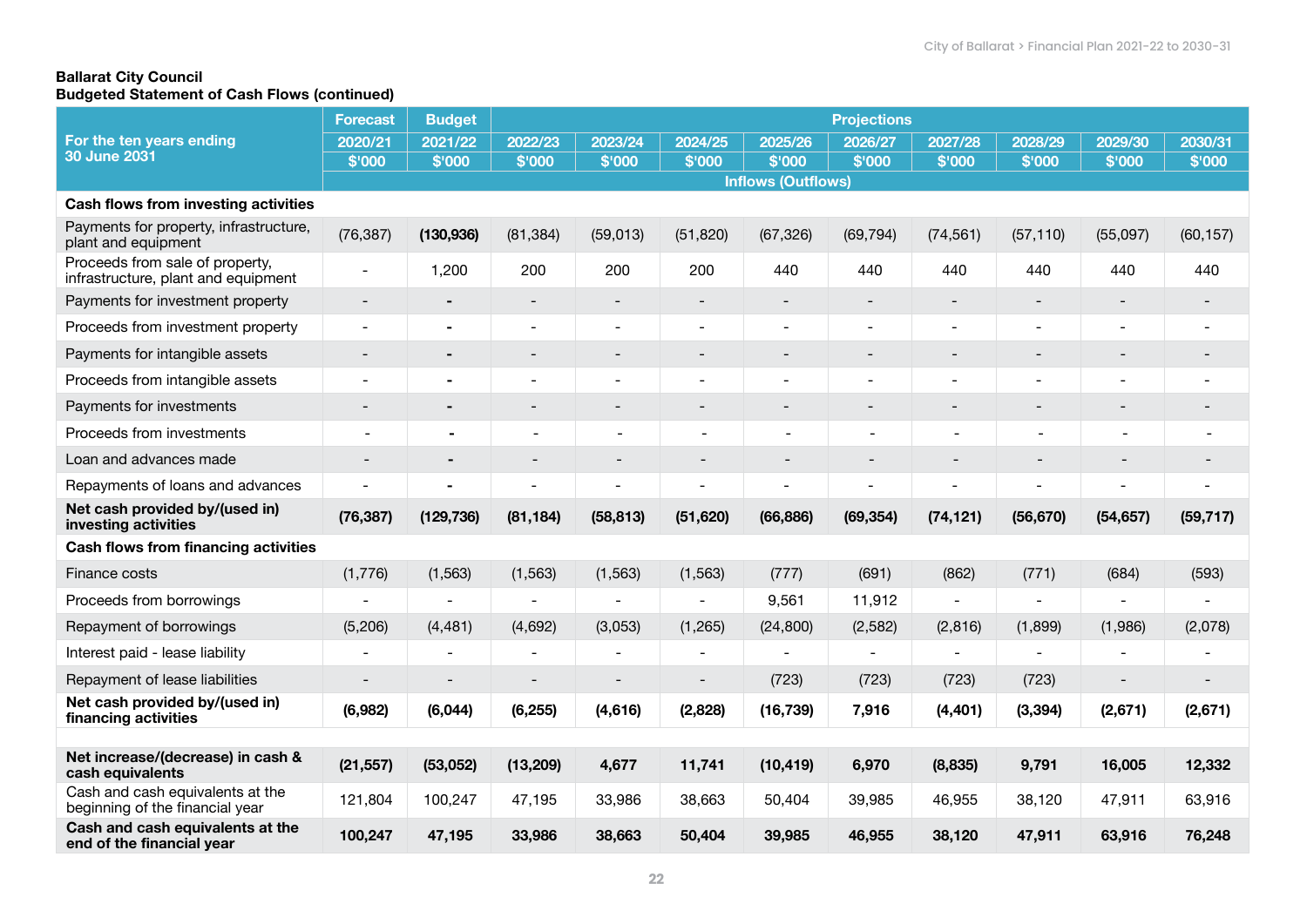# **> 3.5 Statement of Capital Works**

#### Ballarat City Council Budgeted Capital Works Statement

|                                                 | <b>Forecast</b>          | <b>Budget</b>            |                          |                          |                              |                          | <b>Projections</b> |                          |                          |                          |                          |
|-------------------------------------------------|--------------------------|--------------------------|--------------------------|--------------------------|------------------------------|--------------------------|--------------------|--------------------------|--------------------------|--------------------------|--------------------------|
| For the ten years ending<br><b>30 June 2031</b> | 2020/21                  | 2021/22                  | 2022/23                  | 2023/24                  | 2024/25                      | 2025/26                  | 2026/27            | 2027/28                  | 2028/29                  | 2029/30                  | 2030/31                  |
|                                                 | \$'000                   | \$'000                   | \$'000                   | \$'000                   | \$'000                       | \$'000                   | \$'000             | \$'000                   | \$'000                   | \$'000                   | \$'000                   |
| <b>Property</b>                                 |                          |                          |                          |                          |                              |                          |                    |                          |                          |                          |                          |
| Land                                            | 1,000                    | 10,000                   | $\sim$                   | $\blacksquare$           | $\blacksquare$               |                          |                    |                          |                          | $\blacksquare$           | $\blacksquare$           |
| Land improvements                               | $\overline{\phantom{a}}$ | 200                      | 500                      | 500                      | -                            |                          |                    |                          | $\overline{\phantom{a}}$ | $\overline{\phantom{a}}$ | $\overline{\phantom{a}}$ |
| <b>Total land</b>                               | 1,000                    | 10,200                   | 500                      | 500                      |                              |                          |                    |                          |                          |                          |                          |
| <b>Buildings</b>                                | 2,064                    | 6,196                    | 5,950                    | 1,000                    | 3,000                        | 21,352                   | 10,961             | 13,942                   | 3,590                    | 3,665                    | 3,747                    |
| Heritage buildings                              | 2,250                    | 3,117                    | 5,500                    | 2,000                    | $\overline{\phantom{0}}$     |                          | 500                |                          | 621                      | $\blacksquare$           | 656                      |
| <b>Building improvements</b>                    | 5,840                    | 9,511                    | 5,101                    | 4,495                    | 4,330                        | 3,000                    | 3,000              | 3,584                    | 3,584                    | 3,665                    | 3,747                    |
| Leasehold improvements                          |                          | $\overline{\phantom{a}}$ | $\overline{\phantom{a}}$ | $\overline{\phantom{a}}$ | $\qquad \qquad$              | $\overline{\phantom{a}}$ |                    |                          | $\overline{\phantom{a}}$ | $\overline{\phantom{a}}$ | $\overline{\phantom{a}}$ |
| <b>Total buildings</b>                          | 10,154                   | 18,824                   | 16,551                   | 7,495                    | 7,330                        | 24,352                   | 14,461             | 17,526                   | 7,796                    | 7,330                    | 8,151                    |
| <b>Total property</b>                           | 11,154                   | 29,024                   | 17,051                   | 7,995                    | 7,330                        | 24,352                   | 14,461             | 17,526                   | 7,796                    | 7,330                    | 8,151                    |
| <b>Plant and equipment</b>                      |                          |                          |                          |                          |                              |                          |                    |                          |                          |                          |                          |
| Heritage plant and equipment                    |                          |                          | $\overline{\phantom{a}}$ | $\overline{\phantom{a}}$ | $\qquad \qquad \blacksquare$ | $\overline{\phantom{a}}$ |                    | $\overline{\phantom{a}}$ |                          |                          | $\overline{\phantom{a}}$ |
| Plant, machinery and equipment                  | 4,058                    | 5,379                    | 3,472                    | 3,522                    | 3,572                        | 3,470                    | 3,525              | 3,506                    | 3,584                    | 3,665                    | 3,747                    |
| Fixtures, fittings and furniture                | 20                       | $\overline{\phantom{a}}$ | $\overline{\phantom{a}}$ |                          | $\overline{\phantom{0}}$     |                          |                    |                          |                          |                          | $\overline{\phantom{a}}$ |
| Computers and<br>telecommunications             | 2,104                    | 5,542                    | 1,870                    | 1,630                    | 1,630                        | 1,750                    | 2,000              | 2,337                    | 2,390                    | 2,443                    | 2,498                    |
| Library books                                   | 449                      | 414                      | 420                      | 426                      | 432                          | 440                      | 450                | 467                      | 478                      | 489                      | 500                      |
| <b>Total plant and equipment</b>                | 6,631                    | 11,335                   | 5,762                    | 5,578                    | 5,634                        | 5,660                    | 5,975              | 6,310                    | 6,452                    | 6,597                    | 6,745                    |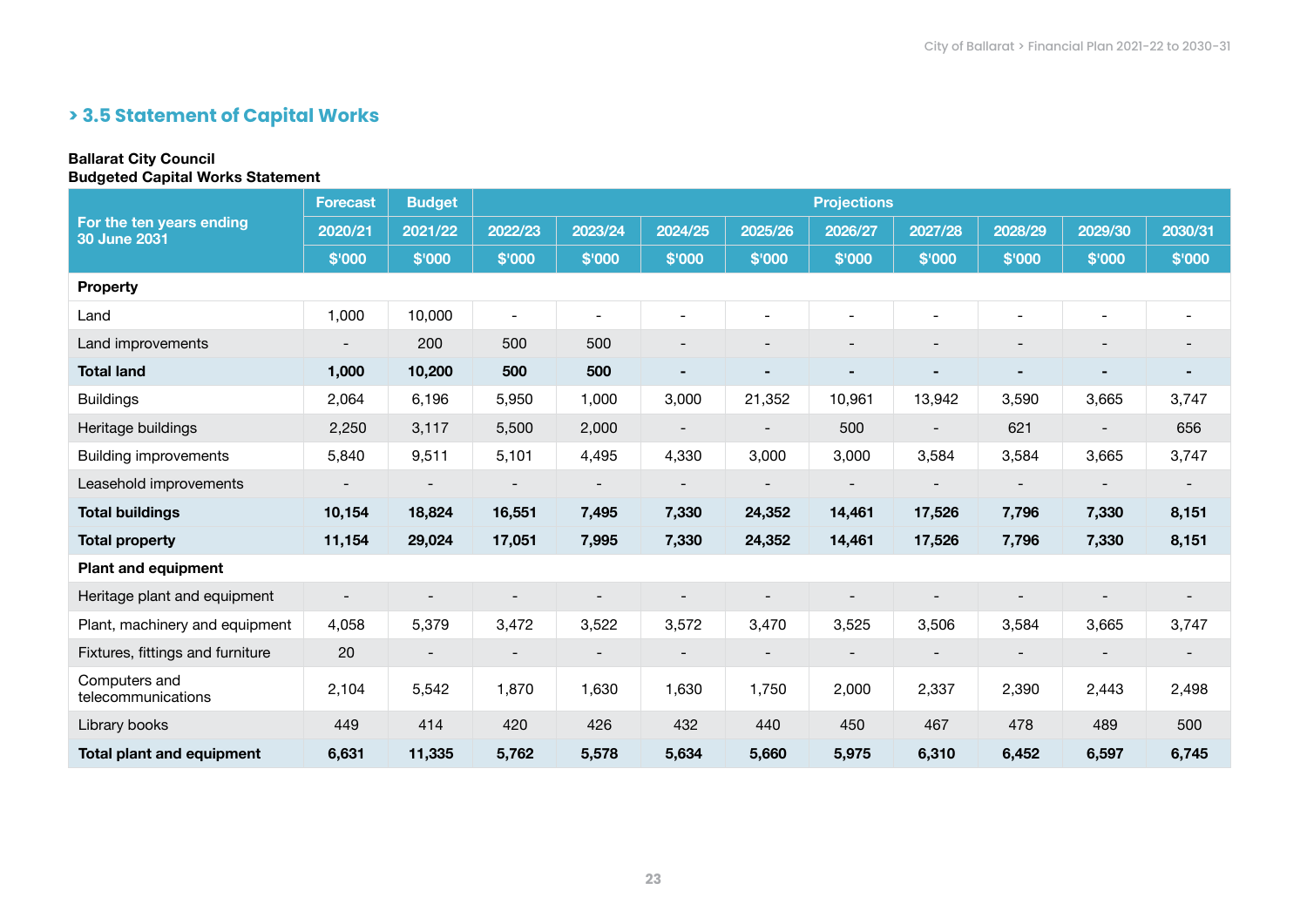### Ballarat City Council Budgeted Capital Works Statement (continued)

|                                                   | <b>Forecast</b>          | <b>Budget</b>            |                          |                          |                          |                          | <b>Projections</b>       |         |                          |                          |                          |
|---------------------------------------------------|--------------------------|--------------------------|--------------------------|--------------------------|--------------------------|--------------------------|--------------------------|---------|--------------------------|--------------------------|--------------------------|
| For the ten years ending<br><b>30 June 2031</b>   | 2020/21                  | 2021/22                  | 2022/23                  | 2023/24                  | 2024/25                  | 2025/26                  | 2026/27                  | 2027/28 | 2028/29                  | 2029/30                  | 2030/31                  |
|                                                   | \$'000                   | \$'000                   | \$'000                   | \$'000                   | \$'000                   | \$'000                   | \$'000                   | \$'000  | \$'000                   | \$'000                   | \$'000                   |
| Infrastructure                                    |                          |                          |                          |                          |                          |                          |                          |         |                          |                          |                          |
| Roads                                             | 23,213                   | 33,841                   | 25,394                   | 23,020                   | 24,783                   | 17,551                   | 30,674                   | 28,227  | 21,519                   | 19,566                   | 20,773                   |
| <b>Bridges</b>                                    | 173                      | 377                      | 382                      | 482                      | 489                      | 420                      | 588                      | 605     | 621                      | 638                      | 656                      |
| Footpaths and cycleways                           | 779                      | 2,479                    | 2,463                    | 916                      | 936                      | 1,458                    | 918                      | 605     | 1,242                    | 638                      | 1,312                    |
| Drainage                                          | 976                      | 3,680                    | 4,898                    | 1,416                    | 934                      | 1,112                    | 605                      | 605     | 1,242                    | 1,277                    | 1,312                    |
| Recreational, leisure and<br>community facilities | 21,625                   | 27,460                   | 4,854                    | 5,411                    | 5,357                    | 2,291                    | 2,353                    | 4,232   | 3,727                    | 4,468                    | 5,902                    |
| Waste management                                  | 4,227                    | 4,068                    | 6,434                    | 4,554                    | 3,679                    | 4,013                    | 2,942                    | 4,837   | 4,970                    | 5,106                    | 5,246                    |
| Parks, open space and<br>streetscapes             | 1,622                    | 7,588                    | 1,281                    | 2,070                    | 2,098                    | 3,820                    | 4,353                    | 4,232   | 3,727                    | 3,830                    | 3,935                    |
| Aerodromes                                        | 80                       | $\overline{\phantom{a}}$ | 5,000                    | 5,000                    | $\overline{\phantom{a}}$ | $\overline{\phantom{a}}$ | $\overline{\phantom{a}}$ |         | $\overline{\phantom{a}}$ | $\overline{\phantom{a}}$ | $\overline{\phantom{a}}$ |
| Off street car parks                              | 600                      | 2,070                    | $\overline{\phantom{a}}$ |                          | $\blacksquare$           | $\blacksquare$           | $\overline{\phantom{a}}$ |         | $\overline{\phantom{a}}$ | $\sim$                   | $\blacksquare$           |
| Other infrastructure                              | 5,308                    | 9,014                    | 7,864                    | 2,571                    | 581                      | 529                      | 580                      | 605     | 621                      | 638                      | 656                      |
| <b>Total infrastructure</b>                       | 58,603                   | 90,577                   | 58,570                   | 45,440                   | 38,857                   | 31,193                   | 43,012                   | 43,946  | 37,670                   | 36,161                   | 39,792                   |
| Total capital works expenditure                   | 76,388                   | 130,936                  | 81,383                   | 59,013                   | 51,821                   | 61,206                   | 63,449                   | 67,782  | 51,919                   | 50,088                   | 54,688                   |
| <b>Represented by</b>                             |                          |                          |                          |                          |                          |                          |                          |         |                          |                          |                          |
| New asset expenditure                             | 25,384                   | 51,751                   | 16,659                   | 13,405                   | 13,913                   | 17,561                   | 18,687                   | 20,901  | 3,358                    | 1,890                    | 5,393                    |
| Asset renewal expenditure                         | 46,723                   | 63,049                   | 50,774                   | 38,608                   | 37,908                   | 42,499                   | 43,291                   | 44,463  | 46,076                   | 45,645                   | 46,672                   |
| Asset expansion expenditure                       | $\overline{\phantom{a}}$ |                          | $\blacksquare$           | $\blacksquare$           | $\overline{\phantom{a}}$ | $\blacksquare$           | $\blacksquare$           |         | $\blacksquare$           | $\blacksquare$           |                          |
| Asset upgrade expenditure                         | 4,281                    | 16,136                   | 13,950                   | 7,000                    | $\overline{\phantom{a}}$ | 1,145                    | 1,471                    | 2,418   | 2,485                    | 2,553                    | 2,623                    |
| <b>Total capital works</b>                        | 76,388                   | 130,936                  | 81,383                   | 59,013                   | 51,821                   | 61,206                   | 63,449                   | 67,782  | 51,919                   | 50,088                   | 54,688                   |
| <b>Funding sources represented by</b>             |                          |                          |                          |                          |                          |                          |                          |         |                          |                          |                          |
| Grants                                            | 27,760                   | 39,304                   | 24,692                   | 21,033                   | 15,033                   | 20,006                   | 14,458                   | 14,156  | 13,217                   | 12,571                   | 14,178                   |
| Contributions                                     |                          |                          | 1,000                    | $\overline{\phantom{a}}$ |                          | 850                      |                          |         |                          |                          |                          |
| Council Cash                                      | 39,159                   | 87,507                   | 55,691                   | 37,980                   | 36,788                   | 30,788                   | 37,079                   | 53,627  | 38,701                   | 37,517                   | 40,510                   |
| <b>Borrowings</b>                                 | 9,469                    | 4,125                    |                          |                          |                          | 9,561                    | 11,912                   |         |                          |                          |                          |
| <b>Total capital works expenditure</b>            | 76,388                   | 130,936                  | 81,383                   | 59,013                   | 51,821                   | 61,206                   | 63,449                   | 67,782  | 51,919                   | 50,088                   | 54,688                   |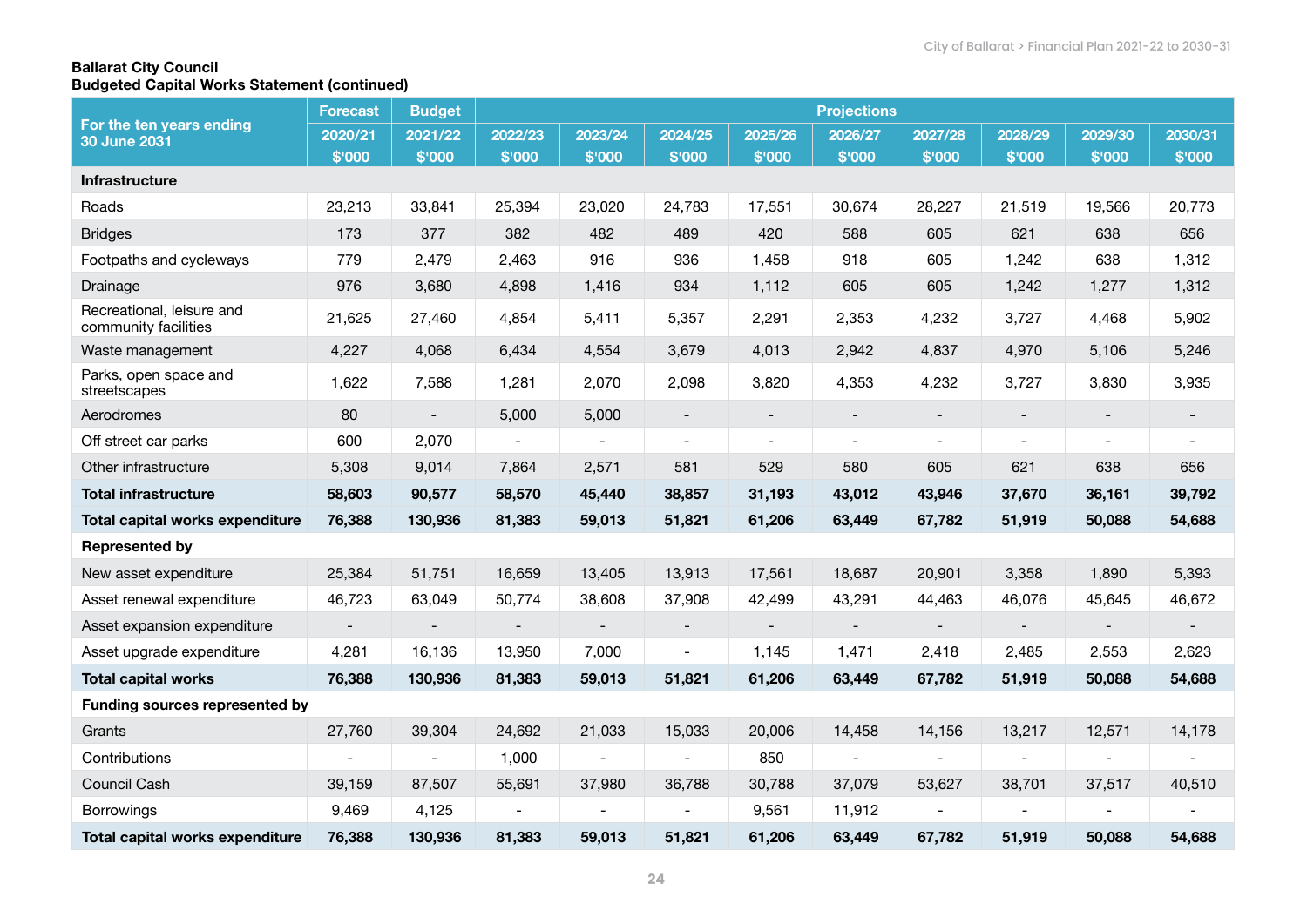# **> 3.6 Statement of Human Resources**

#### Ballarat City Council Budgeted Statement of Human Resources

| For the four years ending      | Forecast<br><b>Actual</b> | <b>Budget</b> | <b>Projections</b> |            |            |            |            |            |            |            |            |  |  |
|--------------------------------|---------------------------|---------------|--------------------|------------|------------|------------|------------|------------|------------|------------|------------|--|--|
| 30 June 2025                   | 2020/21                   | 2021/22       | 2022/23            | 2023/24    | 2024/25    | 2025/26    | 2026/27    | 2027/28    | 2028/29    | 2029/30    | 2030/31    |  |  |
|                                | \$'000                    | \$'000        | \$'000             | \$'000     | \$'000     | \$'000     | \$'000     | \$'000     | \$'000     | \$'000     | \$'000     |  |  |
| <b>Staff expenditure</b>       |                           |               |                    |            |            |            |            |            |            |            |            |  |  |
| Employee costs - operating     | (67, 635)                 | (71, 347)     | (72, 961)          | (73, 777)  | (74, 662)  | (77, 574)  | (80, 599)  | (83, 743)  | (87,009)   | (90, 402)  | (93, 928)  |  |  |
| Employee costs - capital       | (1, 380)                  | (1, 456)      | (1,489)            | (1,506)    | (1,524)    | (1, 583)   | (1,645)    | (1,709)    | (1,776)    | (1, 845)   | (1, 917)   |  |  |
| <b>Total staff expenditure</b> | (69, 015)                 | (72, 803)     | (74, 450)          | (75, 283)  | (76, 186)  | (79, 157)  | (82, 244)  | (85, 452)  | (88, 785)  | (92, 247)  | (95, 845)  |  |  |
|                                |                           |               |                    |            |            |            |            |            |            |            |            |  |  |
| <b>Staff numbers</b>           | <b>EFT</b>                | <b>EFT</b>    | <b>EFT</b>         | <b>EFT</b> | <b>EFT</b> | <b>EFT</b> | <b>EFT</b> | <b>EFT</b> | <b>EFT</b> | <b>EFT</b> | <b>EFT</b> |  |  |
| Employees                      | 761                       | 761           | 761                | 761        | 761        | 766        | 771        | 776        | 781        | 786        | 791        |  |  |
| <b>Total staff numbers</b>     | 761                       | 761           | 761                | 761        | 761        | 766        | 771        | 776        | 781        | 786        | 791        |  |  |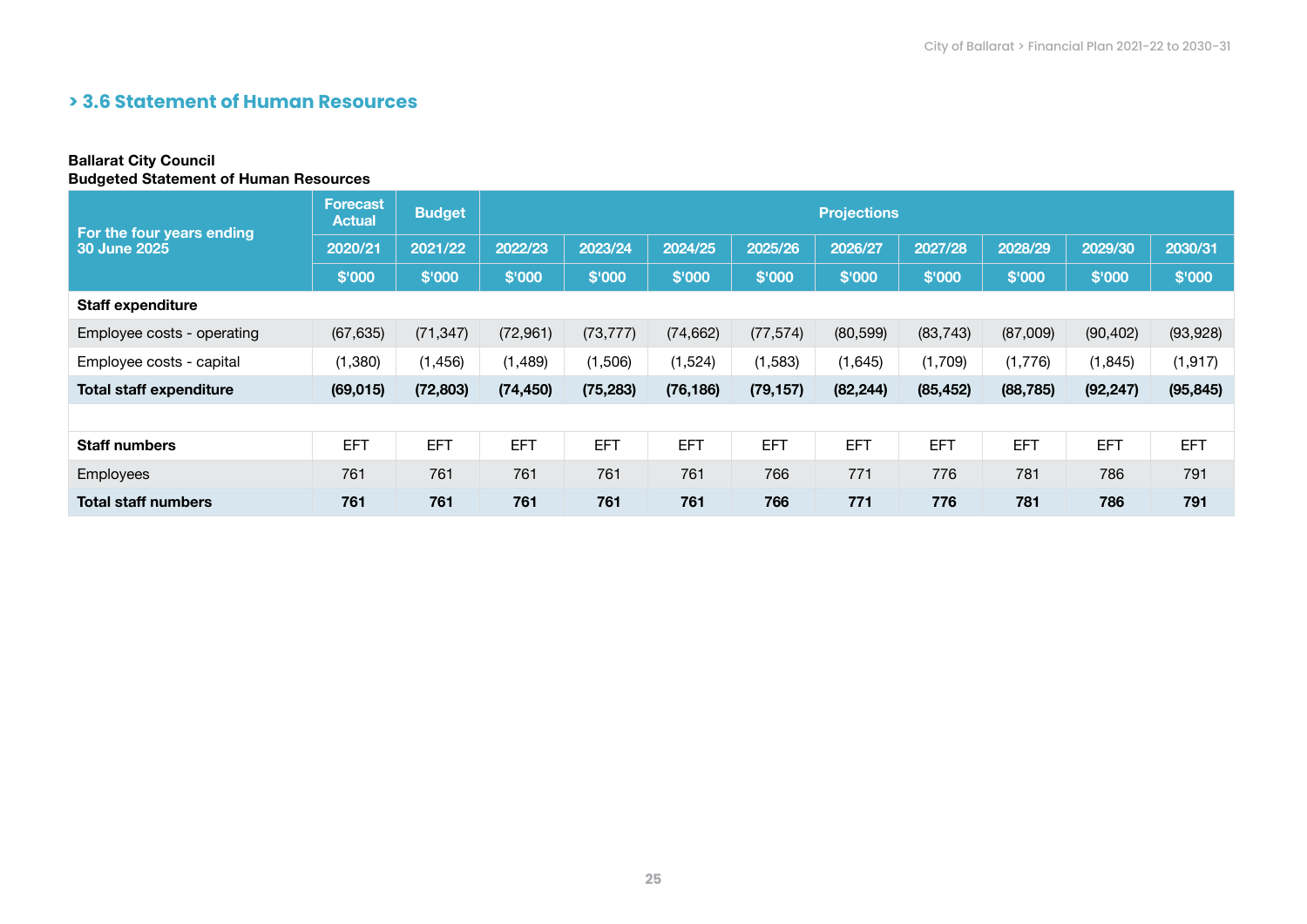# **> 3.7 Planned Human Resource Expenditure**

| For the ten years ended<br>30 June 2031               | <b>Budget</b>            |                          |                              |                          |                          | <b>Projections</b> |         |         |         |         |
|-------------------------------------------------------|--------------------------|--------------------------|------------------------------|--------------------------|--------------------------|--------------------|---------|---------|---------|---------|
|                                                       | 2021/22                  | 2022/23                  | 2023/24                      | 2024/25                  | 2025/26                  | 2026/27            | 2027/28 | 2028/29 | 2029/30 | 2030/31 |
|                                                       | \$'000                   | \$'000                   | \$'000                       | \$'000                   | \$'000                   | \$'000             | \$'000  | \$'000  | \$'000  | \$'000  |
| <b>CEO Department</b>                                 |                          |                          |                              |                          |                          |                    |         |         |         |         |
| Permanent - full time                                 | 3,456                    | 3,497                    | 3,539                        | 3,582                    | 3,700                    | 3,822              | 4,047   | 4,182   | 4,320   | 4,583   |
| Female                                                | 1,758                    | 1,779                    | 1,800                        | 1,822                    | 1,882                    | 1,944              | 2,008   | 2,075   | 2,143   | 2,214   |
| Male                                                  | 1,612                    | 1,631                    | 1,651                        | 1,671                    | 1,726                    | 1,783              | 1,842   | 1,903   | 1,966   | 2,151   |
| Self-described gender                                 |                          |                          |                              |                          |                          |                    | 99      | 102     | 105     | 109     |
| Vacant                                                | 86                       | 87                       | 88                           | 89                       | 92                       | 95                 | 98      | 102     | 106     | 109     |
| Permanent - part time                                 | 369                      | 373                      | 378                          | 382                      | 486                      | 597                | 617     | 639     | 765     | 791     |
| Female                                                | 369                      | 373                      | 378                          | 382                      | 395                      | 408                | 421     | 435     | 449     | 464     |
| Male                                                  | $\sim$                   | $\blacksquare$           | $\blacksquare$               | $\blacksquare$           | 91                       | 94                 | 98      | 102     | 210     | 217     |
| Self-described gender                                 | $\overline{\phantom{a}}$ | $\overline{\phantom{a}}$ | $\qquad \qquad \blacksquare$ | $\overline{\phantom{a}}$ | $\overline{\phantom{a}}$ | 95                 | 98      | 102     | 106     | 109     |
| Vacant                                                |                          |                          | $\blacksquare$               |                          | $\overline{\phantom{0}}$ |                    |         |         |         |         |
| <b>Total CEO Department</b>                           | 3,825                    | 3,870                    | 3,917                        | 3,964                    | 4,186                    | 4,419              | 4,664   | 4,821   | 5,085   | 5,374   |
| <b>Community Wellbeing Department</b>                 |                          |                          |                              |                          |                          |                    |         |         |         |         |
| Permanent - full time                                 | 12,698                   | 12,850                   | 13,005                       | 13,161                   | 13,595                   | 14,139             | 14,725  | 15,212  | 15,698  | 16,371  |
| Female                                                | 8,231                    | 8,330                    | 8,430                        | 8,531                    | 8,812                    | 9,103              | 9,404   | 9,714   | 10,019  | 10,349  |
| Male                                                  | 3,109                    | 3,146                    | 3,184                        | 3,222                    | 3,329                    | 3,438              | 3,671   | 3,793   | 3,918   | 4,203   |
| Self-described gender                                 |                          | $\overline{\phantom{a}}$ | $\blacksquare$               |                          | $\overline{\phantom{a}}$ | 95                 | 98      | 102     | 106     | 109     |
| Vacant                                                | 1,358                    | 1,374                    | 1,391                        | 1,407                    | 1,454                    | 1,502              | 1,551   | 1,603   | 1,656   | 1,710   |
| Permanent - part time                                 | 9,099                    | 9,208                    | 9,319                        | 9,431                    | 9,833                    | 10,158             | 10,493  | 10,927  | 11,392  | 11,768  |
| Female                                                | 8,023                    | 8,119                    | 8,217                        | 8,315                    | 8,590                    | 8,873              | 9,166   | 9,468   | 9,781   | 10,104  |
| Male                                                  | 658                      | 666                      | 674                          | 682                      | 704                      | 728                | 752     | 863     | 892     | 921     |
| Self-described gender                                 |                          |                          |                              |                          | 91                       | 94                 | 98      | 102     | 210     | 217     |
| Vacant                                                | 418                      | 423                      | 428                          | 433                      | 448                      | 462                | 478     | 493     | 510     | 526     |
| <b>Total Community Wellbeing</b><br><b>Department</b> | 21,797                   | 22,059                   | 22,323                       | 22,591                   | 23,428                   | 24,296             | 25,218  | 26,138  | 27,090  | 28,139  |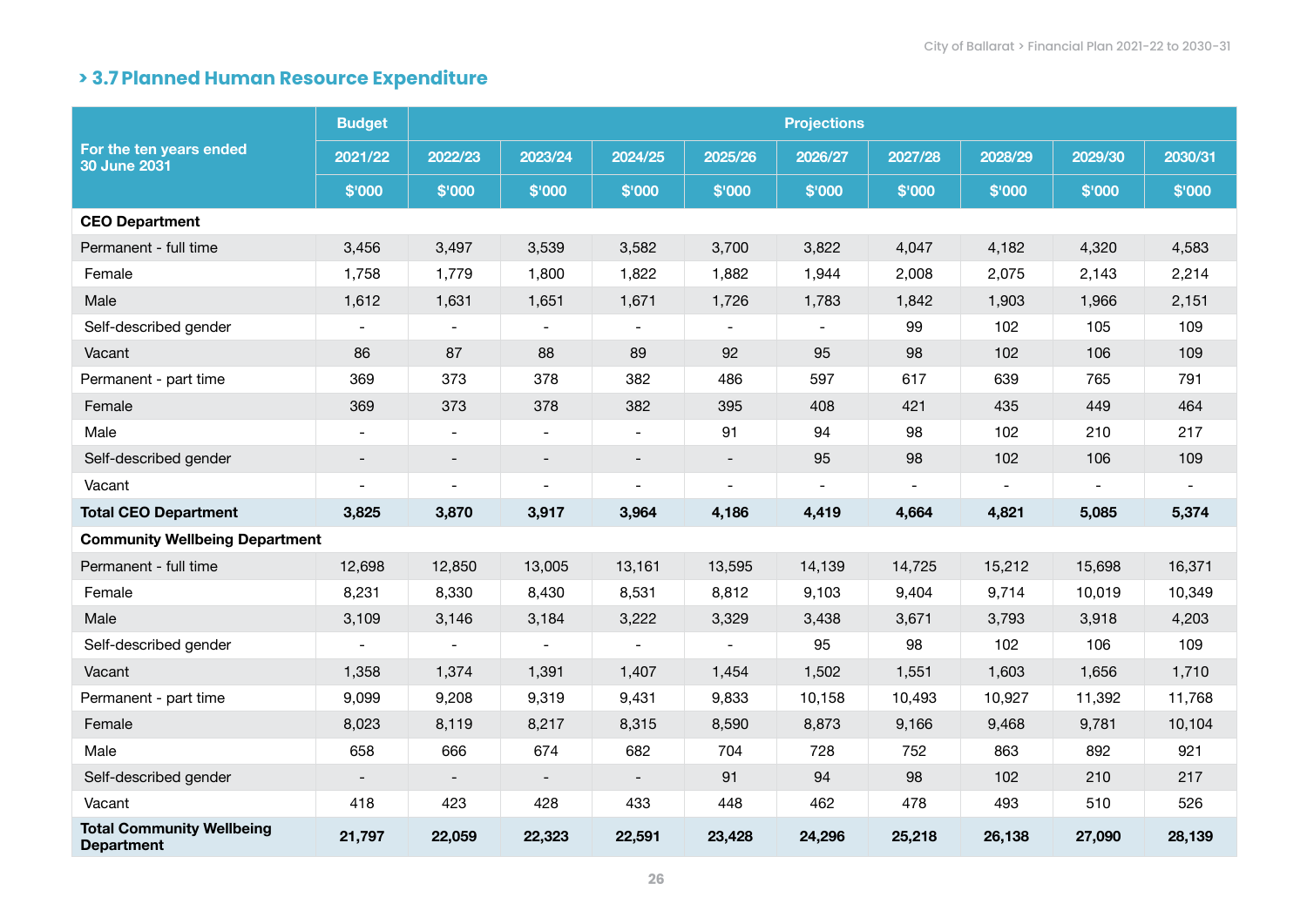|                                                          | <b>Budget</b>            | <b>Projections</b>       |                          |                          |                          |         |                |         |         |         |  |  |  |
|----------------------------------------------------------|--------------------------|--------------------------|--------------------------|--------------------------|--------------------------|---------|----------------|---------|---------|---------|--|--|--|
| For the ten years ended<br><b>30 June 2031</b>           | 2021/22                  | 2022/23                  | 2023/24                  | 2024/25                  | 2025/26                  | 2026/27 | 2027/28        | 2028/29 | 2029/30 | 2030/31 |  |  |  |
|                                                          | \$'000                   | \$'000                   | \$'000                   | \$'000                   | \$'000                   | \$'000  | \$'000         | \$'000  | \$'000  | \$'000  |  |  |  |
| <b>Corporate Services Department</b>                     |                          |                          |                          |                          |                          |         |                |         |         |         |  |  |  |
| Permanent - full time                                    | 7,331                    | 7,419                    | 7,508                    | 7,598                    | 7,849                    | 8,108   | 8,375          | 8,771   | 9,167   | 9,469   |  |  |  |
| Female                                                   | 2,327                    | 2,355                    | 2,383                    | 2,412                    | 2,491                    | 2,574   | 2,659          | 2,866   | 2,960   | 3,058   |  |  |  |
| Male                                                     | 4,008                    | 4,056                    | 4,105                    | 4,154                    | 4,291                    | 4,433   | 4,579          | 4,730   | 4,886   | 5,047   |  |  |  |
| Self-described gender                                    | $\blacksquare$           | $\overline{\phantom{a}}$ | $\overline{\phantom{a}}$ |                          |                          |         |                |         | 106     | 109     |  |  |  |
| Vacant                                                   | 996                      | 1,008                    | 1,020                    | 1,032                    | 1,066                    | 1,102   | 1,138          | 1,175   | 1,214   | 1,254   |  |  |  |
| Permanent - part time                                    | 456                      | 461                      | 467                      | 473                      | 580                      | 694     | 792            | 819     | 846     | 958     |  |  |  |
| Female                                                   | 456                      | 461                      | 467                      | 473                      | 488                      | 504     | 521            | 538     | 556     | 659     |  |  |  |
| Male                                                     | $\overline{\phantom{a}}$ | $\overline{\phantom{a}}$ | $\overline{\phantom{a}}$ | $\overline{\phantom{a}}$ | 91                       | 94      | 173            | 178     | 184     | 190     |  |  |  |
| Self-described gender                                    |                          |                          |                          |                          |                          | 95      | 98             | 102     | 106     | 109     |  |  |  |
| Vacant                                                   |                          |                          |                          |                          |                          |         |                |         |         |         |  |  |  |
| <b>Total Corporate Services</b><br><b>Department</b>     | 7,787                    | 7,880                    | 7,975                    | 8,071                    | 8,428                    | 8,802   | 9,167          | 9,590   | 10,012  | 10,428  |  |  |  |
| <b>Development and Growth Department</b>                 |                          |                          |                          |                          |                          |         |                |         |         |         |  |  |  |
| Permanent - full time                                    | 11,379                   | 11,516                   | 11,654                   | 11,794                   | 12,183                   | 12,585  | 13,110         | 13,645  | 14,222  | 14,560  |  |  |  |
| Female                                                   | 5,210                    | 5,273                    | 5,336                    | 5,400                    | 5,578                    | 5,762   | 5,952          | 6,149   | 6,479   | 6,561   |  |  |  |
| Male                                                     | 5,108                    | 5,169                    | 5,231                    | 5,294                    | 5,469                    | 5,649   | 5,946          | 6,142   | 6,345   | 6,554   |  |  |  |
| Self-described gender                                    | $\blacksquare$           | $\blacksquare$           | $\blacksquare$           | $\overline{\phantom{a}}$ | $\overline{\phantom{a}}$ |         | $\blacksquare$ | 102     | 105     | 109     |  |  |  |
| Vacant                                                   | 1,061                    | 1,074                    | 1,087                    | 1,100                    | 1,136                    | 1,173   | 1,212          | 1,252   | 1,293   | 1,336   |  |  |  |
| Permanent - part time                                    | 3,951                    | 3,998                    | 4,046                    | 4,095                    | 4,321                    | 4,545   | 4,695          | 4,937   | 5,100   | 5,360   |  |  |  |
| Female                                                   | 2,853                    | 2,887                    | 2,922                    | 2,957                    | 3,055                    | 3,155   | 3,259          | 3,367   | 3,478   | 3,593   |  |  |  |
| Male                                                     | 948                      | 959                      | 971                      | 983                      | 1,015                    | 1,129   | 1,166          | 1,291   | 1,334   | 1,470   |  |  |  |
| Self-described gender                                    | $\blacksquare$           | $\blacksquare$           | $\overline{\phantom{a}}$ | $\blacksquare$           | 91                       | 94      | 98             | 102     | 105     | 109     |  |  |  |
| Vacant                                                   | 150                      | 152                      | 154                      | 155                      | 161                      | 166     | 171            | 177     | 183     | 189     |  |  |  |
| <b>Total Development and Growth</b><br><b>Department</b> | 15,330                   | 15,514                   | 15,700                   | 15,889                   | 16,504                   | 17,130  | 17,805         | 18,582  | 19,322  | 19,920  |  |  |  |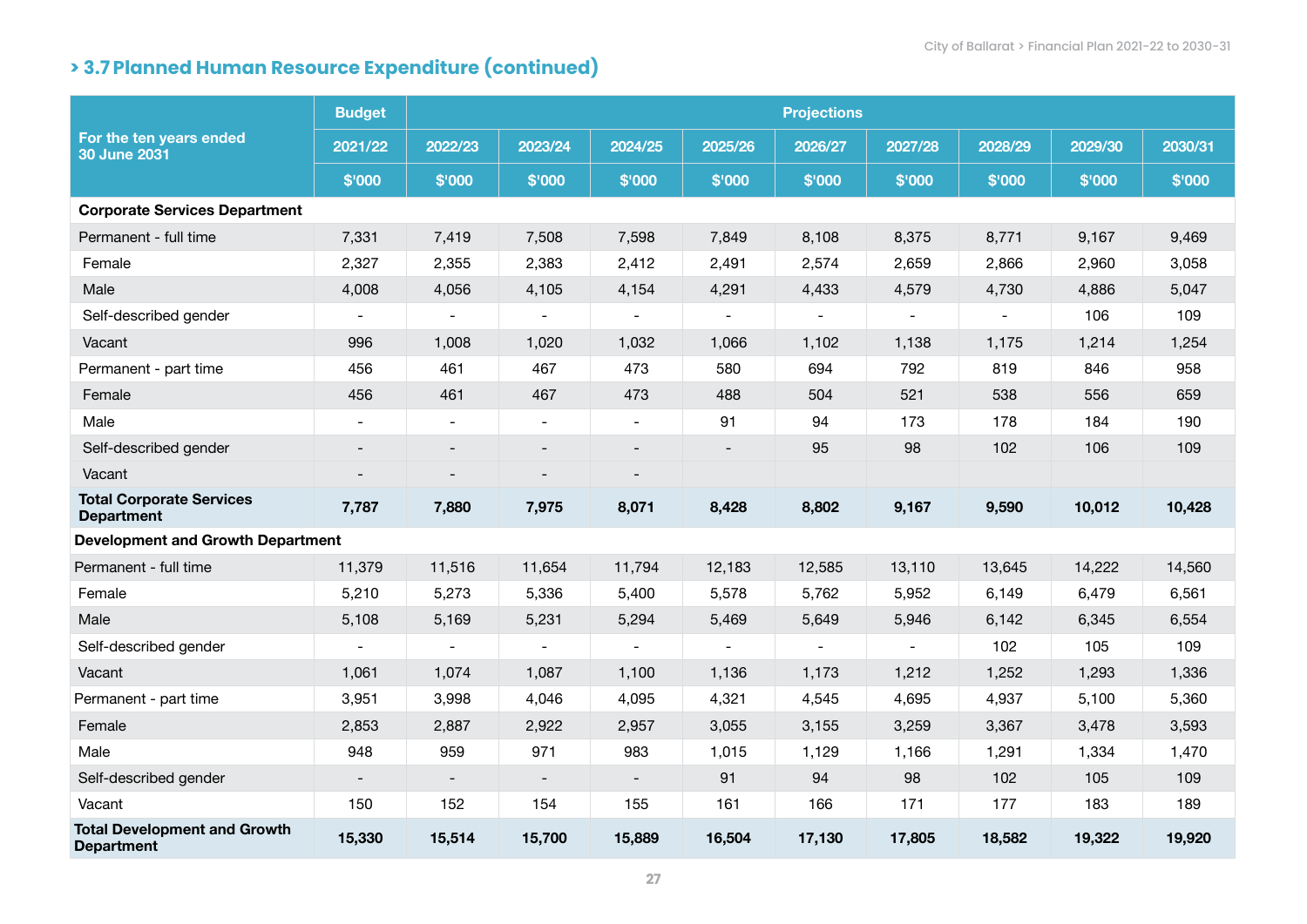|                                                | <b>Budget</b>            |                          |                          |                          |                | <b>Projections</b>       |                          |                          |                          |         |
|------------------------------------------------|--------------------------|--------------------------|--------------------------|--------------------------|----------------|--------------------------|--------------------------|--------------------------|--------------------------|---------|
| For the ten years ended<br><b>30 June 2031</b> | 2021/22                  | 2022/23                  | 2023/24                  | 2024/25                  | 2025/26        | 2026/27                  | 2027/28                  | 2028/29                  | 2029/30                  | 2030/31 |
|                                                | \$'000                   | \$'000                   | \$'000                   | \$'000                   | \$'000         | \$'000                   | \$'000                   | \$'000                   | \$'000                   | \$'000  |
| Infrastructure and environment                 |                          |                          |                          |                          |                |                          |                          |                          |                          |         |
| Permanent - full time                          | 20,390                   | 20,635                   | 20,882                   | 21,133                   | 21,830         | 22,660                   | 23,498                   | 24,274                   | 25,179                   | 26,134  |
| Female                                         | 2,570                    | 2,601                    | 2,632                    | 2,664                    | 2,752          | 2,952                    | 3,139                    | 3,243                    | 3,470                    | 3,708   |
| Male                                           | 14,793                   | 14,971                   | 15,150                   | 15,332                   | 15,838         | 16,361                   | 16,900                   | 17,458                   | 18,019                   | 18,614  |
| Self-described gender                          | $\overline{\phantom{a}}$ | $\overline{\phantom{a}}$ | $\blacksquare$           | $\overline{\phantom{a}}$ | $\blacksquare$ | $\overline{\phantom{a}}$ | $\overline{\phantom{a}}$ | $\overline{\phantom{a}}$ | $\overline{\phantom{a}}$ |         |
| Vacant                                         | 3,027                    | 3,063                    | 3,100                    | 3,137                    | 3,241          | 3,348                    | 3,458                    | 3,572                    | 3,690                    | 3,812   |
| Permanent - part time                          | 620                      | 627                      | 635                      | 643                      | 755            | 780                      | 806                      | 833                      | 861                      | 889     |
| Female                                         | 303                      | 307                      | 310                      | 314                      | 324            | 335                      | 346                      | 358                      | 369                      | 382     |
| Male                                           | 282                      | 285                      | 289                      | 292                      | 302            | 312                      | 322                      | 333                      | 344                      | 355     |
| Self-described gender                          | $\overline{\phantom{a}}$ | $\overline{\phantom{a}}$ | $\overline{\phantom{a}}$ | $\overline{\phantom{a}}$ | 91             | 94                       | 98                       | 102                      | 105                      | 109     |
| Vacant                                         | 35                       | 35                       | 36                       | 36                       | 37             | 39                       | 40                       | 41                       | 43                       | 44      |
| <b>Total infrastructure and</b><br>environment | 21,010                   | 21,262                   | 21,517                   | 21,775                   | 22,585         | 23,440                   | 24,304                   | 25,107                   | 26,040                   | 27,023  |
| Casuals, temporary and other<br>expenditure    | 1,799                    | 2,594                    | 2,565                    | 2,595                    | 2,681          | 2,769                    | 2,860                    | 2,960                    | 3,058                    | 3,267   |
| Casuals, temporary and other<br>expenditure    | 1,255                    | 1,270                    | 1,285                    | 1,301                    | 1,344          | 1,388                    | 1,434                    | 1,587                    | 1,639                    | 1,694   |
| <b>Total staff expenditure</b>                 | 72,803                   | 74,449                   | 75,283                   | 76,186                   | 79,157         | 82,244                   | 85,452                   | 88,785                   | 92,247                   | 95,845  |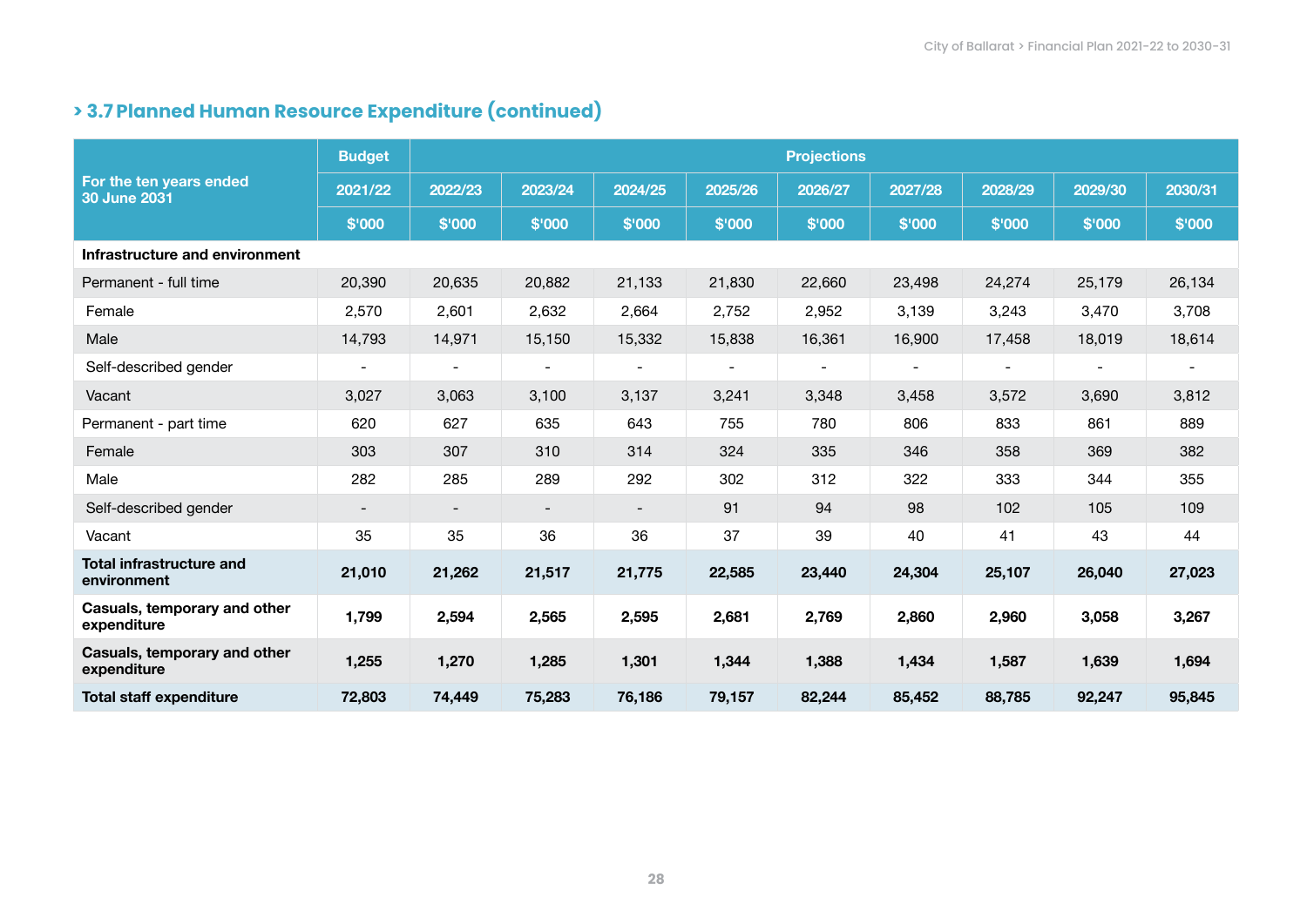|                                                       | <b>Budget</b>            | <b>Projections</b>       |                          |                          |                          |                          |                          |                |                |                |  |  |  |
|-------------------------------------------------------|--------------------------|--------------------------|--------------------------|--------------------------|--------------------------|--------------------------|--------------------------|----------------|----------------|----------------|--|--|--|
| For the ten years ended<br>30 June 2031               | 2021/22                  | 2022/23                  | 2023/24                  | 2024/25                  | 2025/26                  | 2026/27                  | 2027/28                  | 2028/29        | 2029/30        | 2030/31        |  |  |  |
|                                                       | <b>FTE</b>               | <b>FTE</b>               | <b>FTE</b>               | FTE.                     | <b>FTE</b>               | <b>FTE</b>               | <b>FTE</b>               | <b>FTE</b>     | <b>FTE</b>     | <b>FTE</b>     |  |  |  |
| <b>CEO Department</b>                                 |                          |                          |                          |                          |                          |                          |                          |                |                |                |  |  |  |
| Permanent - full time                                 | 26                       | 26                       | 26                       | 26                       | 26                       | 26                       | 27                       | 27             | 27             | 28             |  |  |  |
| Female                                                | 15                       | 15                       | 15                       | 15                       | 15                       | 15                       | 15                       | 15             | 15             | 15             |  |  |  |
| Male                                                  | 10                       | 10                       | 10                       | $10$                     | 10                       | 10                       | 10                       | 10             | 10             | 11             |  |  |  |
| Self-described gender                                 | $\overline{\phantom{a}}$ | $\overline{\phantom{a}}$ | $\overline{\phantom{a}}$ | $\overline{\phantom{a}}$ | $\overline{\phantom{a}}$ | $\overline{\phantom{a}}$ | 1                        | 1              | $\mathbf{1}$   | $\mathbf{1}$   |  |  |  |
| Vacant                                                | $\mathbf{1}$             | $\mathbf{1}$             | $\mathbf{1}$             | $\mathbf{1}$             | $\mathbf{1}$             | $\mathbf{1}$             | $\mathbf{1}$             | $\mathbf{1}$   | $\mathbf{1}$   | $\mathbf{1}$   |  |  |  |
| Permanent - part time                                 | 5                        | $\overline{5}$           | $\overline{5}$           | 5                        | $\,6\,$                  | $\overline{7}$           | $\overline{7}$           | $\overline{7}$ | $\bf 8$        | $\bf 8$        |  |  |  |
| Female                                                | $\sqrt{5}$               | $\mathbf 5$              | $\mathbf 5$              | 5                        | $\mathbf 5$              | 5                        | 5                        | 5              | $\sqrt{5}$     | $\sqrt{5}$     |  |  |  |
| Male                                                  | $\sim$                   | $\blacksquare$           | $\sim$                   | $\blacksquare$           | $\mathbf{1}$             | 1                        | 1                        | $\mathbf 1$    | $\overline{c}$ | $\overline{c}$ |  |  |  |
| Self-described gender                                 | $\overline{\phantom{a}}$ | $\overline{\phantom{a}}$ | $\overline{\phantom{a}}$ | $\overline{\phantom{a}}$ | $\blacksquare$           | $\mathbf{1}$             | $\mathbf{1}$             | $\mathbf{1}$   | $\mathbf{1}$   | $\mathbf{1}$   |  |  |  |
| Vacant                                                | $\overline{\phantom{a}}$ | $\overline{\phantom{a}}$ | $\sim$                   | $\overline{\phantom{a}}$ | $\blacksquare$           | $\overline{\phantom{a}}$ | $\overline{\phantom{a}}$ |                | $\blacksquare$ |                |  |  |  |
| <b>Total CEO Department</b>                           | 31                       | 31                       | 31                       | 31                       | 32                       | 33                       | 34                       | 34             | 35             | 36             |  |  |  |
| <b>Community Wellbeing Department</b>                 |                          |                          |                          |                          |                          |                          |                          |                |                |                |  |  |  |
| Permanent - full time                                 | 119                      | 119                      | 119                      | 119                      | 119                      | 120                      | 121                      | 121            | 121            | 122            |  |  |  |
| Female                                                | 81                       | 81                       | 81                       | 81                       | 81                       | 81                       | 81                       | 81             | 81             | 81             |  |  |  |
| Male                                                  | 25                       | 25                       | 25                       | 25                       | 25                       | 25                       | 26                       | 26             | 26             | 27             |  |  |  |
| Self-described gender                                 | $\overline{\phantom{a}}$ | $\overline{\phantom{a}}$ | $\overline{\phantom{a}}$ | $\overline{\phantom{a}}$ | $\sim$                   | 1                        | 1                        | 1              | $\mathbf{1}$   | $\mathbf{1}$   |  |  |  |
| Vacant                                                | 13                       | 13                       | 13                       | 13                       | 13                       | 13                       | 13                       | 13             | 13             | 13             |  |  |  |
| Permanent - part time                                 | 102                      | 102                      | 102                      | 102                      | 103                      | 103                      | 103                      | 104            | 105            | 105            |  |  |  |
| Female                                                | 88                       | 88                       | 88                       | 88                       | 88                       | 88                       | 88                       | 88             | 88             | 88             |  |  |  |
| Male                                                  | 9                        | 9                        | 9                        | 9                        | $\boldsymbol{9}$         | 9                        | $\boldsymbol{9}$         | 10             | 10             | $10$           |  |  |  |
| Self-described gender                                 | $\overline{\phantom{a}}$ | $\overline{\phantom{a}}$ | $\overline{\phantom{a}}$ | $\overline{\phantom{a}}$ | $\mathbf{1}$             | $\mathbf{1}$             | $\mathbf{1}$             | $\mathbf{1}$   | $\overline{2}$ | $\overline{2}$ |  |  |  |
| Vacant                                                | 5                        | 5                        | $\sqrt{5}$               | 5                        | $\mathbf 5$              | 5                        | 5                        | 5              | $\sqrt{5}$     | 5              |  |  |  |
| <b>Total Community Wellbeing</b><br><b>Department</b> | 221                      | 221                      | 221                      | 221                      | 222                      | 223                      | 224                      | 225            | 226            | 227            |  |  |  |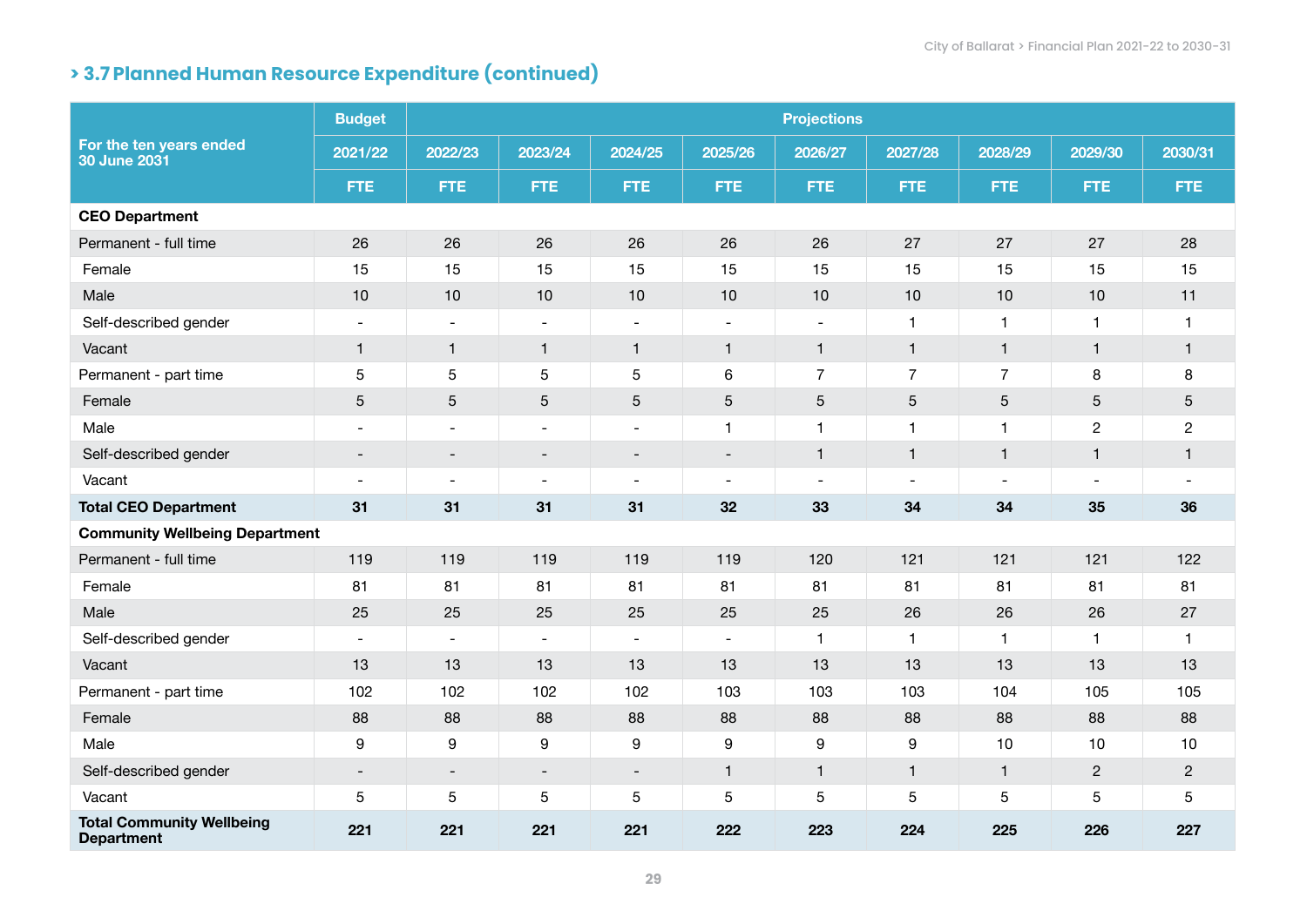|                                                          | <b>Budget</b>            |                          |                          |                          |                          | <b>Projections</b>       |                |                |                |                |
|----------------------------------------------------------|--------------------------|--------------------------|--------------------------|--------------------------|--------------------------|--------------------------|----------------|----------------|----------------|----------------|
| For the ten years ended<br>30 June 2031                  | 2021/22                  | 2022/23                  | 2023/24                  | 2024/25                  | 2025/26                  | 2026/27                  | 2027/28        | 2028/29        | 2029/30        | 2030/31        |
|                                                          | <b>FTE</b>               | <b>FTE</b>               | <b>FTE</b>               | FTE.                     | FTE.                     | <b>FTE</b>               | <b>FTE</b>     | <b>FTE</b>     | FTE.           | <b>FTE</b>     |
| <b>Corporate Services Department</b>                     |                          |                          |                          |                          |                          |                          |                |                |                |                |
| Permanent - full time                                    | 69                       | 69                       | 69                       | 69                       | 69                       | 69                       | 69             | 70             | 71             | 71             |
| Female                                                   | 23                       | 23                       | 23                       | 23                       | 23                       | 23                       | 23             | 24             | 24             | 24             |
| Male                                                     | 33                       | 33                       | 33                       | 33                       | 33                       | 33                       | 33             | 33             | 33             | 33             |
| Self-described gender                                    | $\overline{\phantom{a}}$ | $\blacksquare$           | $\blacksquare$           | $\blacksquare$           | $\blacksquare$           | $\blacksquare$           | $\blacksquare$ | $\blacksquare$ | $\mathbf{1}$   | $\mathbf{1}$   |
| Vacant                                                   | 13                       | 13                       | 13                       | 13                       | 13                       | 13                       | 13             | 13             | 13             | 13             |
| Permanent - part time                                    | $\overline{7}$           | $\overline{7}$           | $\overline{7}$           | $\overline{7}$           | 8                        | 9                        | 10             | 10             | 10             | 11             |
| Female                                                   | $\overline{7}$           | $\overline{7}$           | $\overline{7}$           | $\overline{7}$           | $\overline{7}$           | $\overline{7}$           | $\overline{7}$ | $\overline{7}$ | $\overline{7}$ | $\,8\,$        |
| Male                                                     | $\overline{\phantom{a}}$ | $\qquad \qquad$          | $\overline{\phantom{a}}$ | $\overline{\phantom{a}}$ | $\mathbf{1}$             | 1                        | $\overline{c}$ | $\overline{c}$ | $\overline{c}$ | $\overline{c}$ |
| Self-described gender                                    |                          |                          |                          | $\blacksquare$           |                          | $\mathbf{1}$             | $\mathbf{1}$   | $\mathbf{1}$   | $\mathbf{1}$   | $\mathbf{1}$   |
| Vacant                                                   |                          |                          | $\overline{\phantom{0}}$ | $\blacksquare$           | $\overline{\phantom{a}}$ | $\overline{\phantom{a}}$ |                |                |                |                |
| <b>Total Corporate Services</b><br><b>Department</b>     | 76                       | 76                       | 76                       | 76                       | 77                       | 78                       | 79             | 80             | 81             | 82             |
| <b>Development and Growth Department</b>                 |                          |                          |                          |                          |                          |                          |                |                |                |                |
| Permanent - full time                                    | 105                      | 105                      | 105                      | 105                      | 105                      | 105                      | 106            | 107            | 108            | 107            |
| Female                                                   | 50                       | 50                       | 50                       | 50                       | 50                       | 50                       | 50             | 50             | 51             | 50             |
| Male                                                     | 44                       | 44                       | 44                       | 44                       | 44                       | 44                       | 45             | 45             | 45             | 45             |
| Self-described gender                                    | $\sim$                   | $\sim$                   | $\overline{\phantom{a}}$ | $\blacksquare$           | $\blacksquare$           | $\overline{\phantom{a}}$ | $\blacksquare$ | $\mathbf{1}$   | $\mathbf{1}$   | $\mathbf{1}$   |
| Vacant                                                   | 11                       | 11                       | 11                       | 11                       | 11                       | 11                       | 11             | 11             | 11             | 11             |
| Permanent - part time                                    | 52                       | 52                       | 52                       | 52                       | 53                       | 54                       | 54             | 55             | 55             | 56             |
| Female                                                   | 37                       | 37                       | 37                       | 37                       | 37                       | 37                       | 37             | 37             | 37             | 37             |
| Male                                                     | 13                       | 13                       | 13                       | 13                       | 13                       | 14                       | 14             | 15             | 15             | 16             |
| Self-described gender                                    | $\overline{\phantom{a}}$ | $\overline{\phantom{a}}$ | $\overline{\phantom{a}}$ | $\overline{\phantom{a}}$ | $\mathbf{1}$             | $\mathbf{1}$             | $\mathbf{1}$   | $\mathbf{1}$   | $\mathbf{1}$   | $\mathbf{1}$   |
| Vacant                                                   | $\mathbf{2}$             | $\sqrt{2}$               | $\overline{c}$           | $\sqrt{2}$               | $\overline{c}$           | $\overline{c}$           | $\overline{c}$ | $\sqrt{2}$     | $\overline{c}$ | $\overline{c}$ |
| <b>Total Development and Growth</b><br><b>Department</b> | 157                      | 157                      | 157                      | 157                      | 158                      | 159                      | 160            | 162            | 163            | 163            |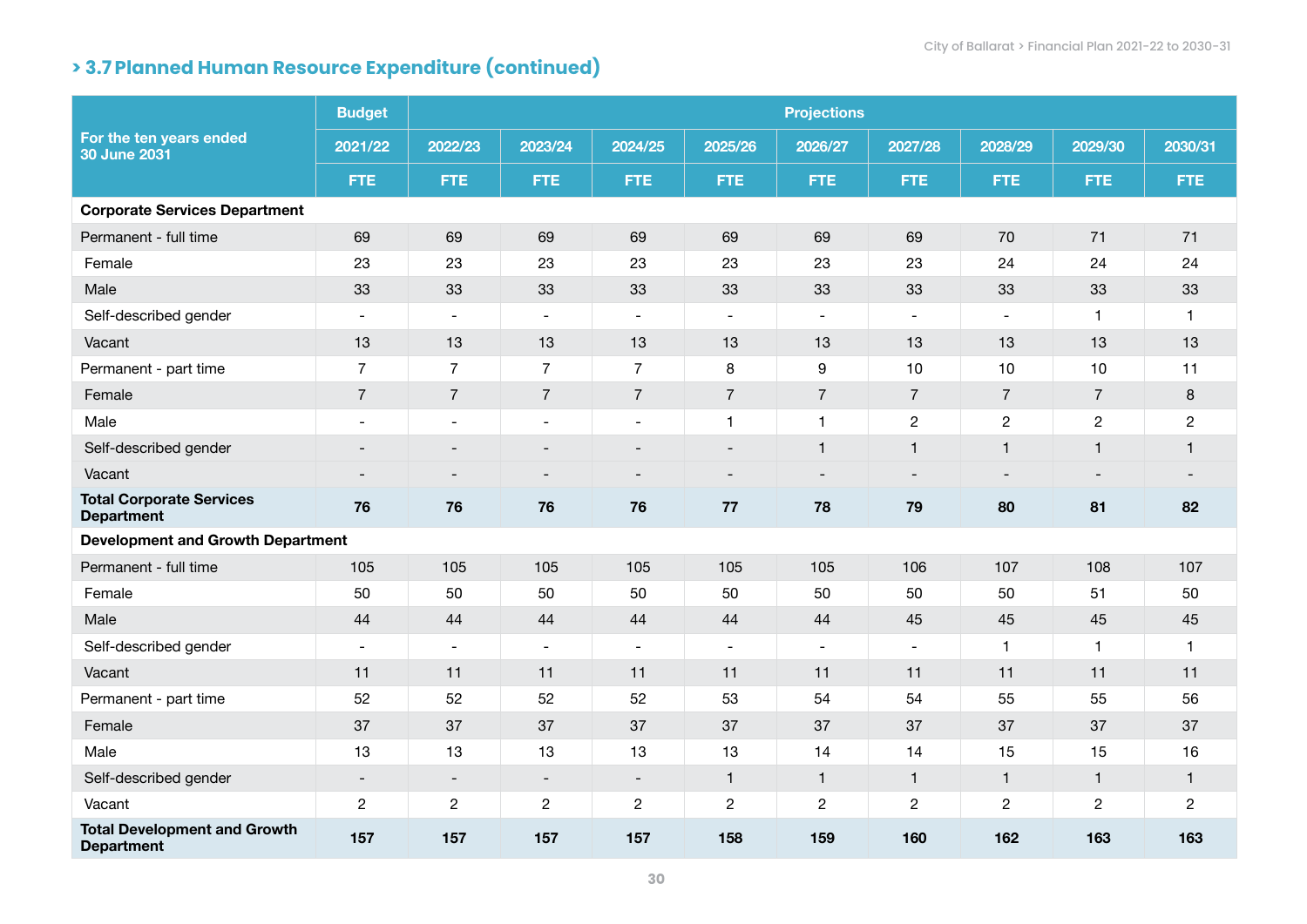|                                                | <b>Budget</b>            |                          |                           |                          |                          | <b>Projections</b>       |                          |                         |                          |                          |
|------------------------------------------------|--------------------------|--------------------------|---------------------------|--------------------------|--------------------------|--------------------------|--------------------------|-------------------------|--------------------------|--------------------------|
| For the ten years ended<br><b>30 June 2031</b> | 2021/22                  | 2022/23                  | 2023/24                   | 2024/25                  | 2025/26                  | 2026/27                  | 2027/28                  | 2028/29                 | 2029/30                  | 2030/31                  |
|                                                | <b>FTE</b>               | <b>FTE</b>               | <b>FTE</b>                | FTE:                     | <b>FTE</b>               | <b>FTE</b>               | <b>FTE</b>               | <b>FTE</b>              | <b>FTE</b>               | <b>FTE</b>               |
| Infrastructure and environment                 |                          |                          |                           |                          |                          |                          |                          |                         |                          |                          |
| Permanent - full time                          | 241                      | 241                      | 241                       | 241                      | 241                      | 242                      | 243                      | 243                     | 244                      | 245                      |
| Female                                         | 26                       | 26                       | 26                        | 26                       | 26                       | 27                       | 28                       | 28                      | 29                       | 30                       |
| Male                                           | 177                      | 177                      | 177                       | 177                      | 177                      | 177                      | 177                      | 177                     | 177                      | 177                      |
| Self-described gender                          | $\overline{\phantom{a}}$ | $\overline{\phantom{a}}$ | $\overline{\phantom{a}}$  | $\overline{\phantom{a}}$ | $\overline{\phantom{a}}$ | $\overline{\phantom{a}}$ | $\overline{\phantom{a}}$ |                         | $\overline{\phantom{a}}$ | $\overline{\phantom{a}}$ |
| Vacant                                         | 38                       | 38                       | 38                        | 38                       | 38                       | 38                       | 38                       | 38                      | 38                       | 38                       |
| Permanent - part time                          | $\overline{7}$           | $\overline{7}$           | $\overline{7}$            | $\overline{7}$           | 8                        | 8                        | 8                        | 8                       | 8                        | 8                        |
| Female                                         | $\overline{4}$           | $\overline{4}$           | $\overline{4}$            | 4                        | 4                        | 4                        | $\overline{4}$           | 4                       | $\overline{4}$           | $\overline{4}$           |
| Male                                           | 3                        | 3                        | $\ensuremath{\mathsf{3}}$ | 3                        | 3                        | 3                        | 3                        | 3                       | 3                        | 3                        |
| Self-described gender                          | $\overline{\phantom{a}}$ | $\overline{\phantom{a}}$ | $\overline{\phantom{a}}$  | $\overline{\phantom{a}}$ | $\mathbf{1}$             | $\mathbf{1}$             | $\mathbf{1}$             | $\overline{\mathbf{1}}$ | $\overline{1}$           | 1                        |
| Vacant                                         | $\overline{\phantom{a}}$ | $\blacksquare$           | $\overline{\phantom{a}}$  | $\overline{\phantom{0}}$ | $\overline{\phantom{a}}$ | $\overline{\phantom{a}}$ | $\blacksquare$           |                         | $\blacksquare$           | $\overline{\phantom{a}}$ |
| <b>Total infrastructure and</b><br>environment | 248                      | 248                      | 248                       | 248                      | 249                      | 250                      | 251                      | 251                     | 252                      | 253                      |
| Casuals, temporary and other<br>expenditure    | 15                       | 15                       | 15                        | 15                       | 15                       | 15                       | 15                       | 15                      | 15                       | 16                       |
| Casuals, temporary and other<br>expenditure    | 13                       | 13                       | 13                        | 13                       | 13                       | 13                       | 13                       | 14                      | 14                       | 14                       |
| <b>Total staff expenditure</b>                 | 761                      | 761                      | 761                       | 761                      | 766                      | 771                      | 776                      | 781                     | 786                      | 791                      |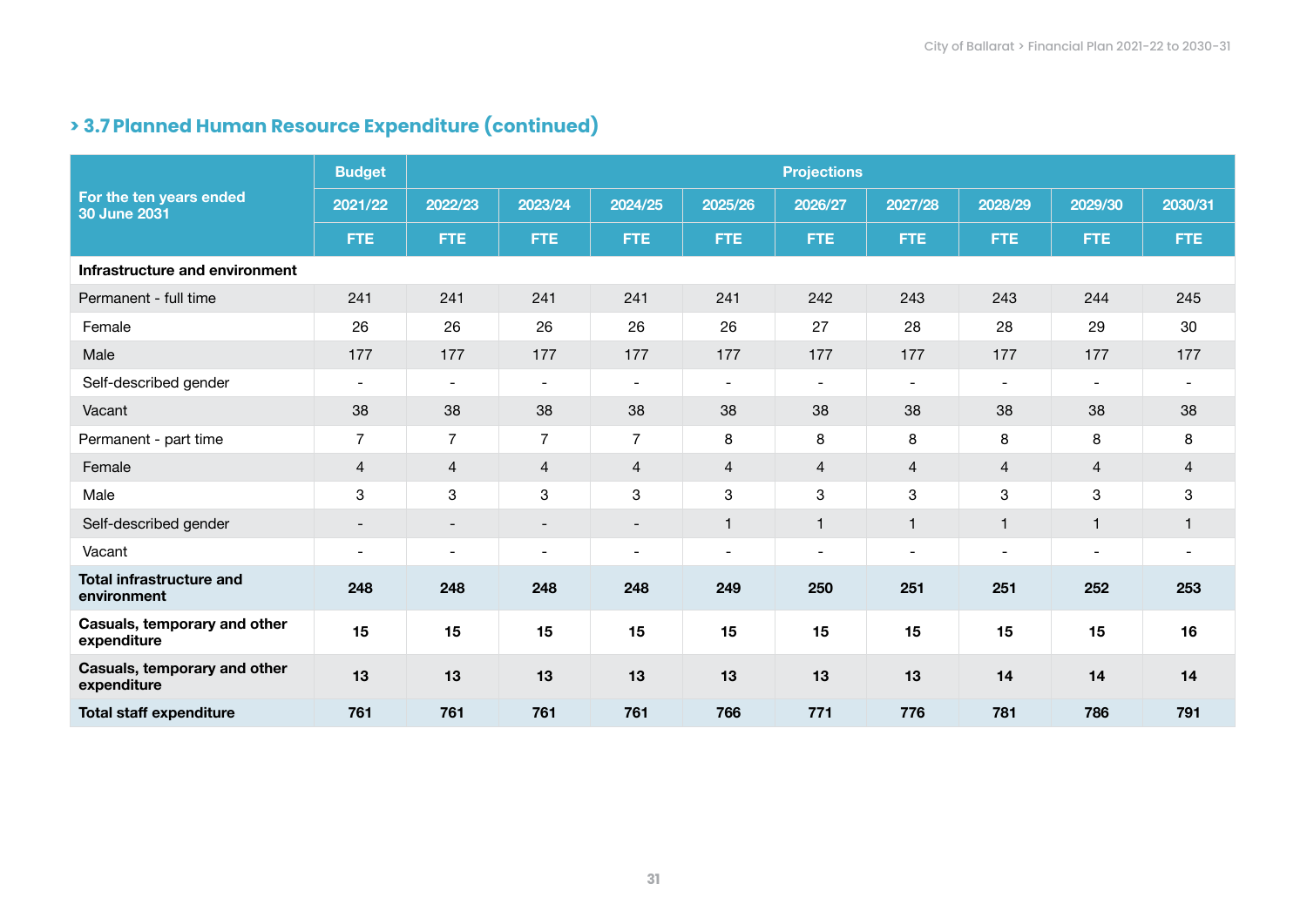# **4. Financial Performance Indicators**

The following table highlights Council's projected performance across a range of key financial performance indicators. These indicators provide an analysis of Council's 10-year financial projections and should be interpreted in the context of the organisation's objectives and financial management principles.

# **> Financial Performance Indicators**

| <b>Indicator</b>              | <b>Measure</b>                                                                                        | <b>Forecast</b><br><b>Actual</b> | <b>Budget</b> |         |         |         |         | <b>Projections</b> |         |         |         |         | <b>Trend</b> |
|-------------------------------|-------------------------------------------------------------------------------------------------------|----------------------------------|---------------|---------|---------|---------|---------|--------------------|---------|---------|---------|---------|--------------|
|                               |                                                                                                       | 2020/21                          | 2021/22       | 2022/23 | 2023/24 | 2024/25 | 2025/26 | 2026/27            | 2027/28 | 2028/29 | 2029/30 | 2030/31 | $+/O/-$      |
| <b>Operating position</b>     |                                                                                                       |                                  |               |         |         |         |         |                    |         |         |         |         |              |
| Adjusted underlying<br>result | Adjusted underlying<br>surplus (deficit) /<br>adjusted underlying<br>revenue                          | 1.0%                             | 3.3%          | 2.8%    | 1.4%    | 4.1%    | 3.5%    | 2.3%               | 2.6%    | 3.3%    | 5.2%    | 4.8%    | $\ddot{}$    |
| Liquidity                     |                                                                                                       |                                  |               |         |         |         |         |                    |         |         |         |         |              |
| Working capital               | Current assets / current<br>liabilities                                                               | 274.5%                           | 144.5%        | 116.1%  | 131.4%  | 100.1%  | 138.3%  | 151.2%             | 132.8%  | 158.8%  | 197.9%  | 226.9%  | $+$          |
| Unrestricted cash             | Unrestricted cash /<br>current liabilities                                                            | 168.0%                           | 31.8%         | 0.7%    | 12.8%   | 26.9%   | 3.2%    | 9.9%               | 30.7%   | 52.5%   | 79.3%   | 107.0%  | $+$          |
| <b>Obligations</b>            |                                                                                                       |                                  |               |         |         |         |         |                    |         |         |         |         |              |
| Loans and borrowings          | Interest bearing loans<br>and borrowings / rate<br>revenue                                            | 31.8%                            | 26.7%         | 22.6%   | 19.8%   | 18.4%   | 7.7%    | 13.5%              | 11.2%   | 9.6%    | 8.1%    | 6.7%    | $+$          |
| Loans and borrowings          | Interest and principal<br>repayments on interest<br>bearing loans and<br>borrowings / rate<br>revenue | 5.5%                             | 4.5%          | 4.5%    | 3.3%    | 1.9%    | 17.2%   | 2.1%               | 2.3%    | 1.6%    | 1.5%    | 1.5%    | $+$          |
| Indebtedness                  | Non-current liabilities /<br>own source revenue                                                       | 32.5%                            | 27.1%         | 24.1%   | 22.7%   | 8.6%    | 13.0%   | 16.6%              | 14.7%   | 13.1%   | 11.4%   | 10.1%   | $+$          |
| Asset renewal                 | Asset renewal and<br>upgrade expense /<br>Asset depreciation                                          | 127.9%                           | 191.2%        | 156.2%  | 108.7%  | 89.2%   | 100.5%  | 101.3%             | 104.0%  | 106.0%  | 104.4%  | 106.2%  | $\circ$      |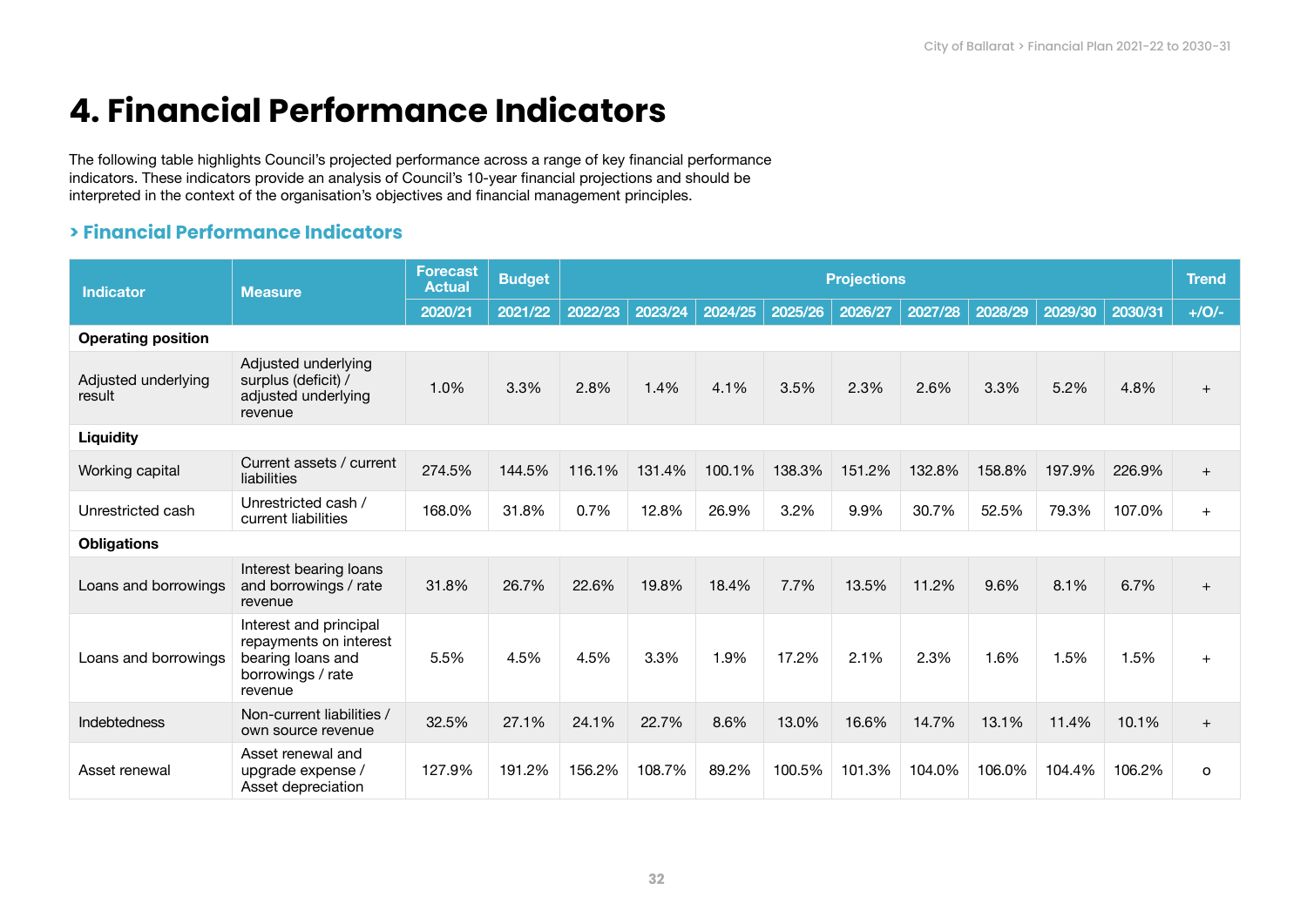# **> Financial Performance Indicators (continued)**

| <b>Indicator</b>            | <b>Measure</b>                                                                                                         | <b>Forecast</b><br><b>Actual</b> | <b>Budget</b> |            |            |            |            | <b>Projections</b>                                                                              |            |                         |            |             | <b>Trend</b> |
|-----------------------------|------------------------------------------------------------------------------------------------------------------------|----------------------------------|---------------|------------|------------|------------|------------|-------------------------------------------------------------------------------------------------|------------|-------------------------|------------|-------------|--------------|
|                             |                                                                                                                        | 2020/21                          | 2021/22       | 2022/23    | 2023/24    | 2024/25    | 2025/26    | 2026/27                                                                                         | 2027/28    | 2028/29                 | 2029/30    | 2030/31     | $+/O/-$      |
| <b>Stability</b>            |                                                                                                                        |                                  |               |            |            |            |            |                                                                                                 |            |                         |            |             |              |
| Rates<br>concentration      | Rate revenue / adjusted<br>underlying revenue                                                                          | 68.1%                            | 64.8%         | 65.0%      | 67.3%      | 66.0%      | 68.6%      | 68.9%                                                                                           | 69.3%      | 69.6%                   | 70.0%      | 70.3%       | $\circ$      |
| Rates effort                | Rate revenue / CIV of<br>rateable properties in<br>the municipality                                                    | 0.6%                             | 0.5%          | 0.5%       | 0.5%       | 0.5%       | 0.5%       | 0.5%                                                                                            | 0.5%       | 0.5%                    | 0.5%       | 0.5%        | o            |
| <b>Efficiency</b>           |                                                                                                                        |                                  |               |            |            |            |            |                                                                                                 |            |                         |            |             |              |
| Expenditure level           | Total expenses/ no. of<br>property assessments                                                                         | \$3,341                          | \$3,568       | \$3,546    | \$3,513    | \$3,526    | \$3,561    | \$3,604                                                                                         | \$3,652    | \$3,705                 | \$3,723    | \$3,758     | $+$          |
| Revenue level               | Total rate revenue / no.<br>of property assessments                                                                    | \$1,936                          | \$1,979       | \$1,956    | \$1,969    | \$1,981    | \$1,993    | \$2,005                                                                                         | \$2,017    | \$2,029                 | \$2,041    | \$2,054     | $+$          |
| Workforce<br>turnover       | No. of permanent<br>staff resignations &<br>terminations / average<br>no. of permanent staff<br>for the financial year | 12.5%                            | 12.5%         | 12.5%      | 12.5%      | 12.5%      | 12.5%      | 12.5%                                                                                           | 12.5%      | 12.5%                   | 12.5%      | 12.5%       | $\circ$      |
| <b>Sustainable Capacity</b> |                                                                                                                        |                                  |               |            |            |            |            |                                                                                                 |            |                         |            |             |              |
| Population                  | Total expenses/ municipal<br>population                                                                                | \$1,649.97                       | \$1,794.00    | \$1,846.70 | \$1,861.24 | \$1,899.78 | \$1,754.58 | \$1,774.31                                                                                      | \$1,796.33 | \$1,821.05              | \$1,828.18 | \$1,845.48  | $\circ$      |
| Population                  | Value of infrastructure /<br>municipal population                                                                      |                                  |               |            |            |            |            | \$17,280.36 \$18,330.74 \$18,918.56 \$19,295.11 \$19,608.88 \$16,696.12 \$16,623.52 \$16,508.87 |            | \$16,309.08 \$16,089.11 |            | \$15,899.91 | $\circ$      |
| Population                  | Municipal population /<br>kilometres of local roads                                                                    | 76.2                             | 76.2          | 76.2       | 76.2       | 76.2       | 77.9       | 78.1                                                                                            | 78.3       | 78.5                    | 78.8       | 79.0        | o            |
| Own-source<br>revenue       | Own source revenue /<br>municipal population                                                                           | \$1,354.21                       | \$1,469.87    | \$1,540.94 | \$1,581.53 | \$1,626.06 | \$1,581.45 | \$1,577.86                                                                                      | \$1,604.65 | \$1,641.96              | \$1,685.21 | \$1,692.88  | $\circ$      |
| Recurrent grants            | Recurrent grants /<br>municipal population                                                                             | \$223.88                         | \$227.41      | \$219.21   | \$222.07   | \$225.64   | \$230.63   | \$232.14                                                                                        | \$233.67   | \$235.21                | \$236.74   | \$238.48    | $+$          |

### Key to Forecast Trend:

+ Forecasts improvement in Council's financial performance/financial position indicator

o Forecasts that Council's financial performance/financial position indicator will be steady

- Forecasts deterioration in Council's financial performance/financial position indicator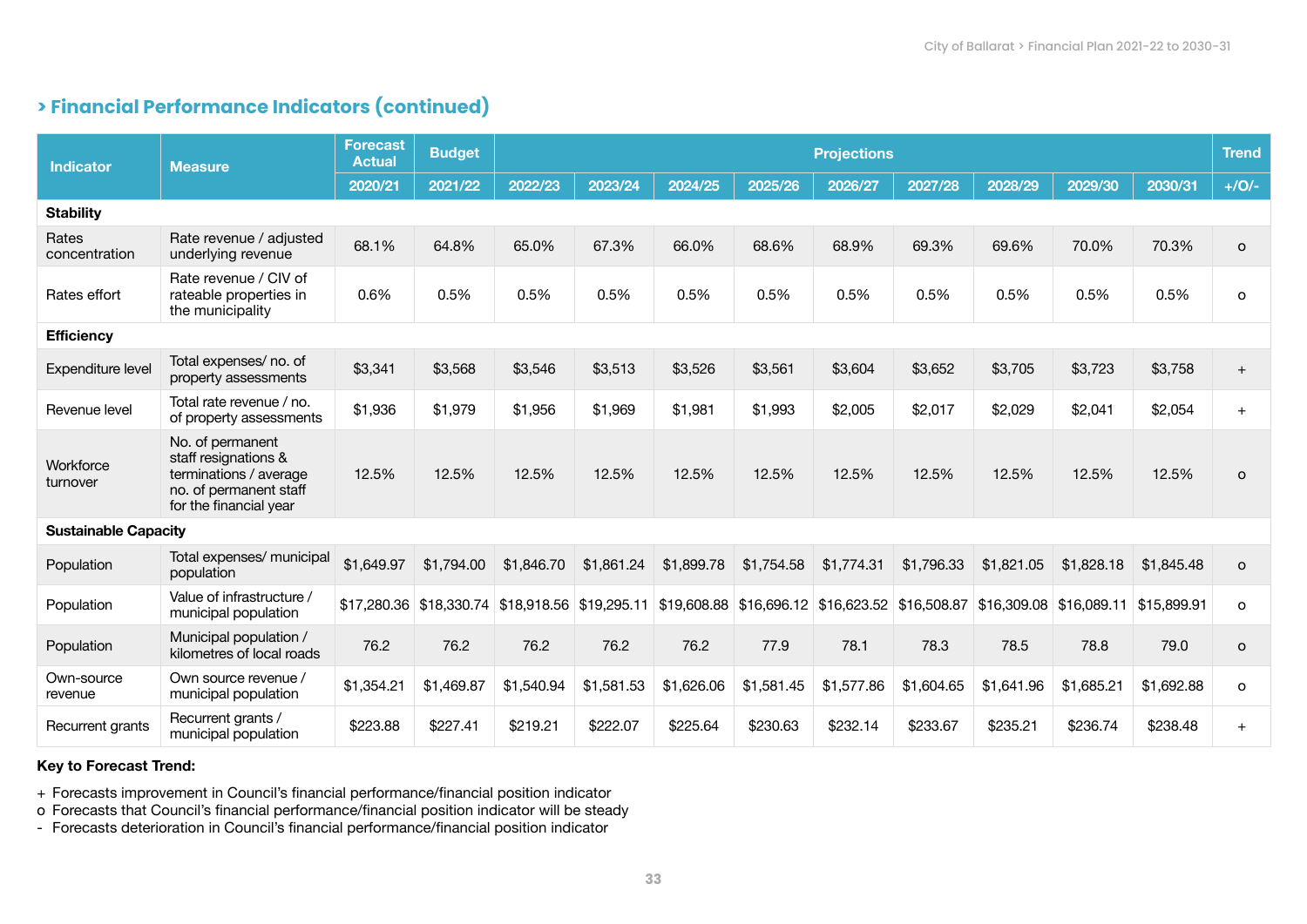# **5. Strategies and Plans**

This section describes the strategies and plans that support the 10-year financial projections included to the Financial Plan.

# **> 5.1 Borrowing Strategy**

### 5.1.1 Current Debt Position

The total amount borrowed as at 30 June 2022 is \$35.7 million, including a \$23.1m interest only loan due for repayment in 2025/26.

Repayment of this \$23.1m loan in 2025/26 will significantly reduce available cash. Additional borrowings are projected to be sought to fund Council's contribution to new infrastructure related to development growth in 2025/26 and 2026/27.

Specifically, Council will be required to borrow a further \$21.5m over these two years to meet its commitments under the Ballarat West Development Scheme.

#### 5.1.2 Future Borrowing Requirements

The following table highlights Council's projected loan balance, including new loans and loan repayments for the 10 years of the Financial Plan.

# **> 5.1.2 Future Borrowing Requirements**

|                          | Forecast                 | <b>Budget</b>            | <b>Projections</b>       |          |          |           |         |                              |         |                              |                          |  |  |  |
|--------------------------|--------------------------|--------------------------|--------------------------|----------|----------|-----------|---------|------------------------------|---------|------------------------------|--------------------------|--|--|--|
|                          | 2020/21                  | 2021/22                  | 2022/23                  | 2023/24  | 2024/25  | 2025/26   | 2026/27 | 2027/28                      | 2028/29 | 2029/30                      | 2030/31                  |  |  |  |
|                          | \$'000                   | \$'000                   | \$'000                   | \$'000   | \$'000   | \$'000    | \$'000  | \$'000                       | \$'000  | \$'000                       | \$'000                   |  |  |  |
| <b>Opening balance</b>   | 45,426                   | 40,220                   | 35,739                   | 31,048   | 27,995   | 26,729    | 11,490  | 20,820                       | 18,005  | 16,106                       | 14,119                   |  |  |  |
| Plus new loans           | $\overline{\phantom{0}}$ | $\overline{\phantom{0}}$ | $\overline{\phantom{a}}$ | $\,$     | $\,$     | 9,561     | 11,912  | $\qquad \qquad \blacksquare$ |         | $\qquad \qquad \blacksquare$ | $\overline{\phantom{0}}$ |  |  |  |
| Less principal repayment | (5,206)                  | (4, 481)                 | (4,691)                  | (3,053)  | (1,266)  | (24, 800) | (2,582) | (2,816)                      | (1,899) | (1,986)                      | (2,078)                  |  |  |  |
| <b>Closing balance</b>   | 40,220                   | 35,739                   | 31.048                   | 27,995   | 26,729   | 11,490    | 20,820  | 18,005                       | 16,106  | 14,119                       | 12,042                   |  |  |  |
| Interest payment         | (1,776)                  | (1, 563)                 | (1, 563)                 | (1, 563) | (1, 563) | (777)     | (691)   | (862)                        | (771)   | (684)                        | (593)                    |  |  |  |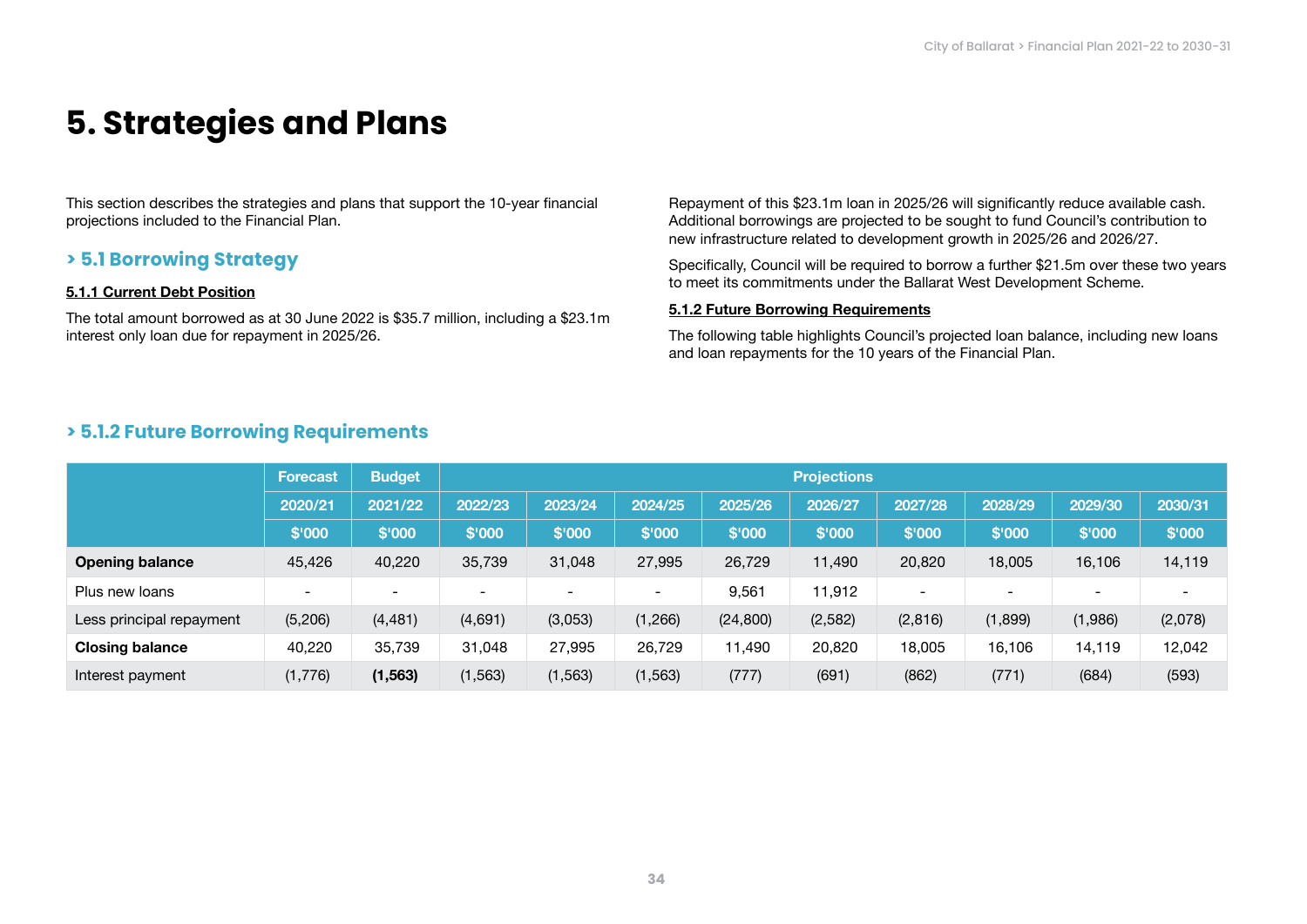### 5.1.3 Performance Indicators

The following table highlights Council's projected performance across a range of debt management performance indicators.

# **> 5.1.3 Performance Indicators**

|                                      | Target *  | <b>Forecast</b> | <b>Budget</b> | <b>Projections</b> |         |         |            |         |            |               |         |            |  |
|--------------------------------------|-----------|-----------------|---------------|--------------------|---------|---------|------------|---------|------------|---------------|---------|------------|--|
| <b>Performance Indicator</b>         |           | 2020/21         | 2021/22       | 2022/23            | 2023/24 | 2024/25 | 2025/26    | 2026/27 | 2027/28    | 2028/29       | 2029/30 | 2030/31    |  |
|                                      |           | $\%$            | $\frac{9}{6}$ | $\frac{9}{6}$      | $\%$    | %       | $\sqrt{2}$ | %       | $\sqrt{2}$ | $\frac{9}{6}$ | %       | $\sqrt{2}$ |  |
| Total borrowings /<br>rate revenue   | Below 60% | 31.8%           | 26.7%         | 22.6%              | 19.8%   | 18.4%   | 7.7%       | 13.5%   | 11.2%      | 9.6%          | 8.1%    | 6.7%       |  |
| Debt servicing /<br>rate revenue     | Below 5%  | 1.4%            | 1.2%          | 1.1%               | 1.1%    | 1.1%    | 0.5%       | 0.4%    | 0.5%       | 0.5%          | 0.4%    | 0.3%       |  |
| Debt committment /<br>rate revenue   | Below 10% | 4.9%            | 3.9%          | 3.8%               | 2.8%    | 1.6%    | 14.3%      | 1.8%    | 1.9%       | 1.3%          | 1.3%    | 1.2%       |  |
| Indebtedness /<br>own source revenue | Below 60% | 32.5%           | 27.1%         | 24.1%              | 22.7%   | 8.6%    | 13.0%      | 16.6%   | 14.7%      | 13.1%         | 11.4%   | 10.1%      |  |

Council maintains its loan borrowing within prudent management limits as demonstrated by the following performance indicators.

\*The targets outlined in the table above equal the targets contained in Local Government Victoria's Financial Plan - Better Practice Guide, which reflect what is widely considered best practice, as City of Ballarat do not *have documented targets relating to these indicators.*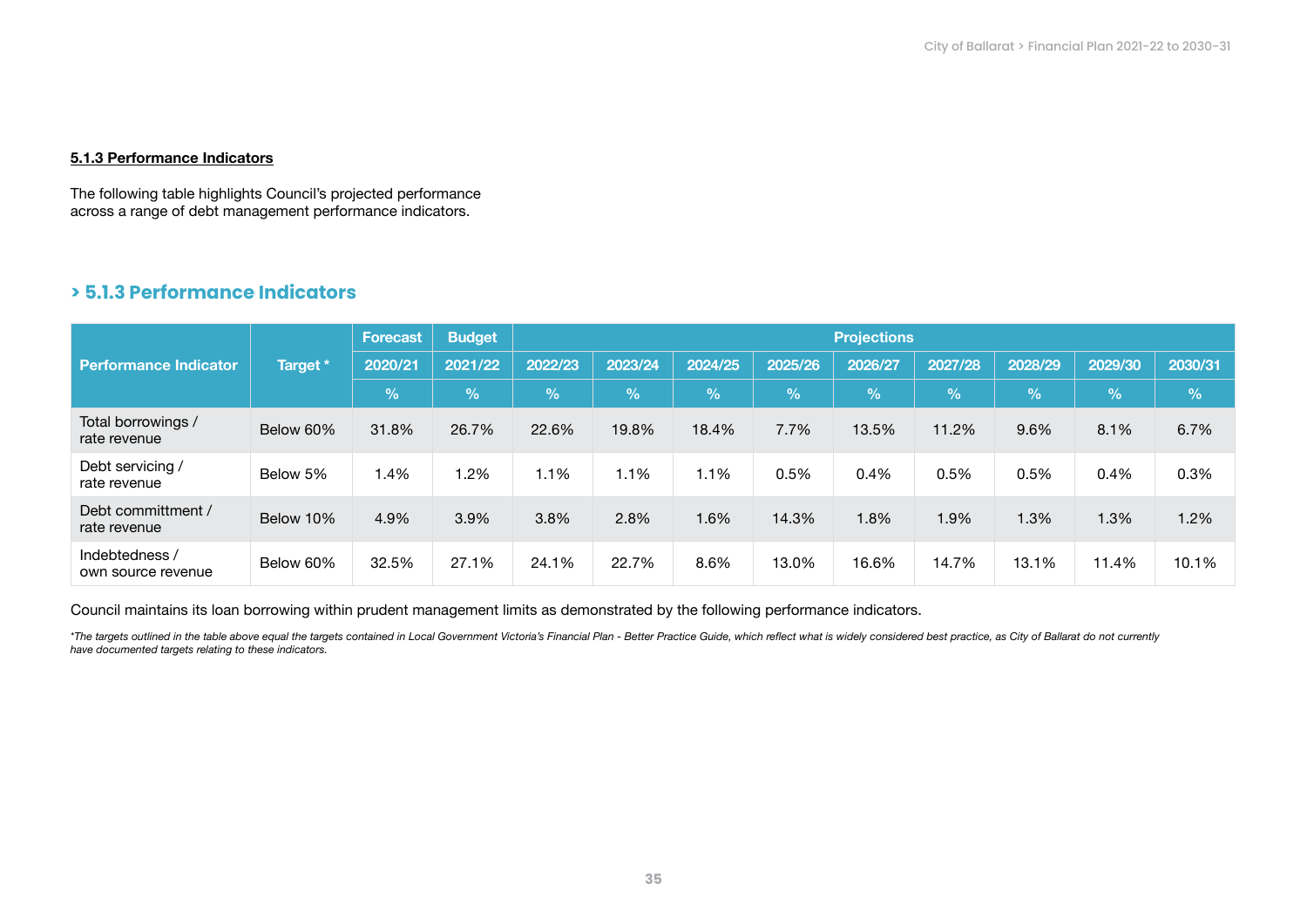### Total borrowings / rate revenue

Total borrowings equate to 26.7% of annual rate revenue at the commencement of this plan in 2021/22 and reduce overall to only 6.7% at the conclusion of the plan. There are a series of loans, totalling \$21.5m, planned for 2025/26 and 2026/27 as detailed in section 5.1.1 above. These borrowings are necessary to support the delivery of Council's capital program.

#### Debt servicing / rate revenue

This indicator remains at very sustainable levels throughout the 10 year period of the plan, never exceeding 1.5%

#### Debt commitment / rate revenue

Except for 2025/26, when a \$23.1m interest only loan is due for repayment, this indicator also remains at very sustainable levels, indicating that Council is generating sufficient fund to meet it debt commitments.

#### Indebtedness / Own source revenue

Non-Current Liabilities equate to 32.5% of Own Source Revenue at the commencement of this plan in 2021/22 and reduce to 10.1% in 2030/31.

## **> 5.2 Reserves Strategy**

Council maintains both statutory and discretionary reserves that acknowledge the receipt of funds from sources to be applied on programs that are consistent with the purpose of that Reserve fund.

Reserves represent a record of future obligations and to efficiently manage the application of these funds, requests for expenditure should form part of the Annual Budget program (and correlated capital program) as approved by Council.

### 5.2.1 Current Reserves

#### Subdividers Contributions Reserve

• Purpose - The Subdividers Contributions Reserve holds funds contributed by landowners for works associated with developing and improving public open space and recreational facilities within Council. Funds are contributed in accordance with Section 18 of the Subdivision Act and transfers are restricted to the purpose of creating open space such as parks, playgrounds, pavilions and other such items where it is deemed that these works should occur at a later point than the initial development.

• Movements - transfers to the reserve (inflows) comprise contribution income from subdividers in lieu of the 5.0% Public Open Space requirement. Transfers from the reserve (outflows) are applied to fund open space capital projects on an as approved basis.

#### Developer Contributions Reserve

- Purpose This reserve retains funds received from developers for infrastructure provision related to Council's Development Contributions Plan. Council has one (1) Development Contribution Plan relating to the development in Ballarat West.
- Movements Transfers from this reserve will be for nominated capital works for Development Infrastructure projects and Community Infrastructure projects. These funds are tied directly to the income received or cash funds refunded to developers for capital works completed directly by the developer.

#### **Asset Realisation Reserve**

- Purpose This reserve retains the proceeds from any sale of surplus land, for the purpose of purchasing other, strategic land. Purchase of land from this reserve can only occur on resolution of Council.
- Movements This reserve is currently forecast to be fully expended during 2021/22.

#### Waste Reserve

- Purpose to fund future infrastructure that supports our transition to a circular economy.
- Movements This reserve is projected to maintain a balance of \$733k for the term of the Financial Plan.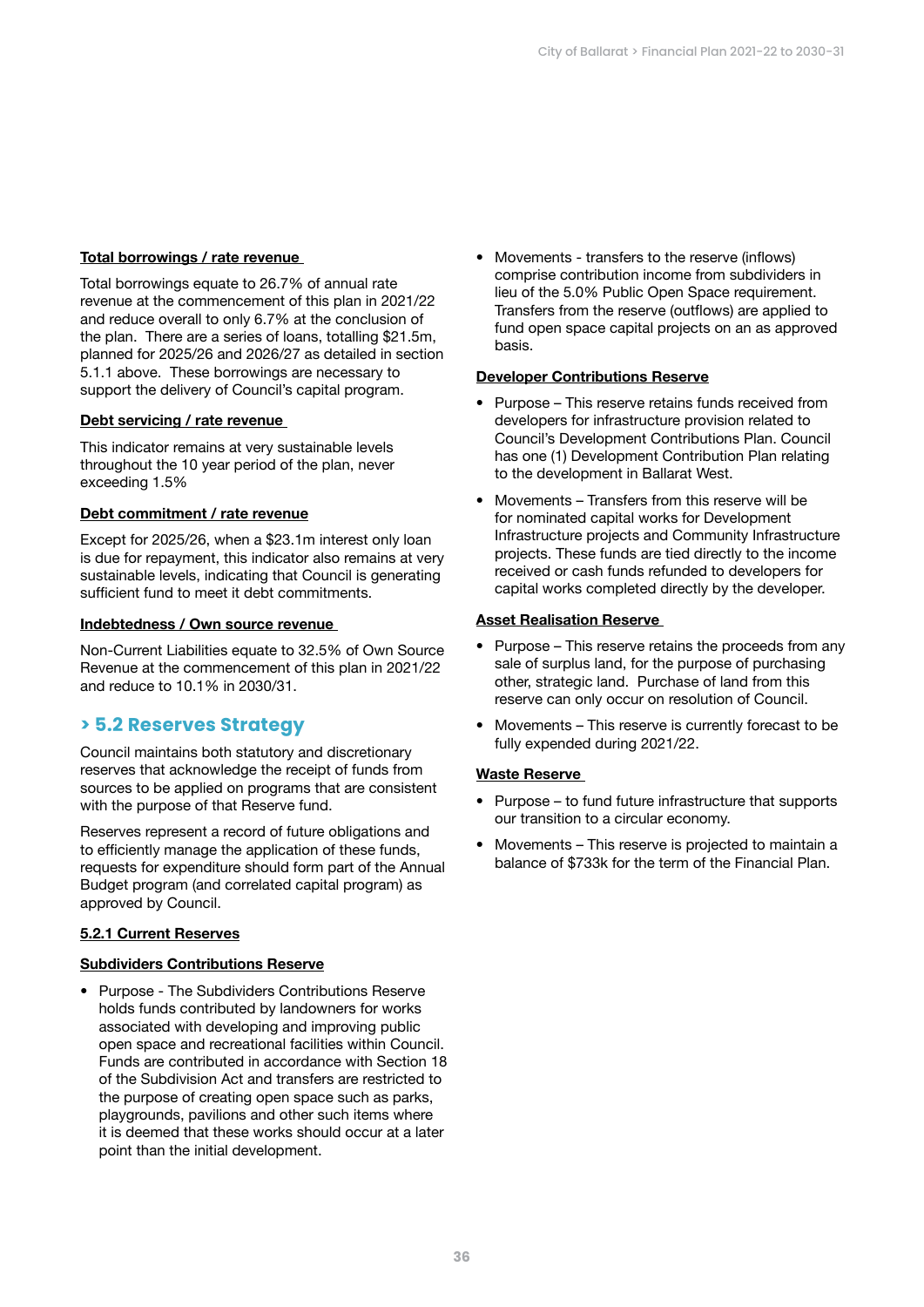### 5.2.2 Reserve Usage Projections

The table on the next page discloses the balance and annual movement for each reserve over the 10-year life of the Financial Plan. Total amount of reserves, for each year, is to align with the Statement of Changes in Equity. Restricted reserves are to be included to the disclosure of restricted cash assets.

# **> 5.2.2 Reserve Usage Projections**

| <b>Reserves</b>                                              | <b>Restricted /</b><br><b>Discretionary</b> | <b>Forecast</b> | <b>Budget</b><br><b>Projections</b> |                          |                          |                          |                          |                              |                          |                          |                          |                              |  |
|--------------------------------------------------------------|---------------------------------------------|-----------------|-------------------------------------|--------------------------|--------------------------|--------------------------|--------------------------|------------------------------|--------------------------|--------------------------|--------------------------|------------------------------|--|
|                                                              |                                             | 2020/21         | 2021/22                             | 2022/23                  | 2023/24                  | 2024/25                  | 2025/26                  | 2026/27                      | 2027/28                  | 2028/29                  | 2029/30                  | 2030/31                      |  |
|                                                              |                                             | \$'000          | \$'000                              | \$'000                   | \$'000                   | \$'000                   | \$'000                   | \$'000                       | \$'000                   | \$'000                   | \$'000                   | \$'000                       |  |
| <b>Subdividers</b><br><b>Contribution Reserve</b>            | <b>Restricted</b>                           |                 |                                     |                          |                          |                          |                          |                              |                          |                          |                          |                              |  |
| <b>Opening balance</b>                                       |                                             | 1,960           | 2,960                               | 3,210                    | 3,210                    | 3,210                    | 3,210                    | 3,210                        | 3,210                    | 3,210                    | 3,210                    | 3,210                        |  |
| Transfer to reserve                                          |                                             |                 |                                     |                          |                          |                          |                          | $\qquad \qquad \blacksquare$ |                          |                          |                          |                              |  |
| Transfer from reserve                                        |                                             | 1,000           | 250                                 | $\overline{\phantom{a}}$ | $\overline{\phantom{a}}$ | $\overline{\phantom{a}}$ | $\overline{\phantom{a}}$ | $\overline{\phantom{0}}$     | $\overline{\phantom{a}}$ | $\overline{\phantom{0}}$ | $\overline{\phantom{a}}$ | $\qquad \qquad \blacksquare$ |  |
| <b>Closing balance</b>                                       |                                             | 2,960           | 3,210                               | 3,210                    | 3,210                    | 3,210                    | 3,210                    | 3,210                        | 3,210                    | 3,210                    | 3,210                    | 3,210                        |  |
| <b>Development</b><br><b>Contributions</b><br><b>Reserve</b> | <b>Restricted</b>                           |                 |                                     |                          |                          |                          |                          |                              |                          |                          |                          |                              |  |
| <b>Opening balance</b>                                       |                                             | 5,276           | 12,710                              | 17,958                   | 17,958                   | 17,958                   | 17,958                   | 22,972                       | 27,162                   | 9,960                    | 11,061                   | 16,009                       |  |
| Transfer to reserve                                          |                                             | 9,936           | 17,569                              | $\overline{\phantom{a}}$ |                          | $\overline{\phantom{a}}$ | 8,014                    | 4,190                        | 3,699                    | 4,459                    | 5,944                    | 2,403                        |  |
| Transfer from reserve                                        |                                             | (2,502)         | (12, 321)                           | $\overline{\phantom{a}}$ | $\blacksquare$           | $\overline{\phantom{a}}$ | (3,000)                  | $\overline{\phantom{0}}$     | (20, 901)                | (3,358)                  | (996)                    | (1,786)                      |  |
| <b>Closing balance</b>                                       |                                             | 12,710          | 17,958                              | 17,958                   | 17,958                   | 17,958                   | 22,972                   | 27,162                       | 9,960                    | 11,061                   | 16,009                   | 16,626                       |  |
| <b>Reserves Summary</b>                                      | <b>Total Restricted</b>                     |                 |                                     |                          |                          |                          |                          |                              |                          |                          |                          |                              |  |
| <b>Opening balance</b>                                       |                                             | 7,236           | 15,670                              | 21,168                   | 21,168                   | 21,168                   | 21,168                   | 26,182                       | 30,372                   | 13,170                   | 14,271                   | 19,219                       |  |
| Transfer to reserve                                          |                                             | 9,936           | 17,569                              | $\overline{\phantom{a}}$ |                          | $\overline{\phantom{a}}$ | 8,014                    | 4,190                        | 3,699                    | 4,459                    | 5,944                    | 2,403                        |  |
| Transfer from reserve                                        |                                             | (1,502)         | (12,071)                            | $\overline{\phantom{a}}$ | $\overline{\phantom{0}}$ | $\overline{\phantom{a}}$ | (3,000)                  | $\blacksquare$               | (20, 901)                | (3,358)                  | (996)                    | (1,786)                      |  |
| <b>Closing balance</b>                                       |                                             | 15,670          | 21,168                              | 21,168                   | 21,168                   | 21,168                   | 26,182                   | 30,372                       | 13,170                   | 14,271                   | 19,219                   | 19,836                       |  |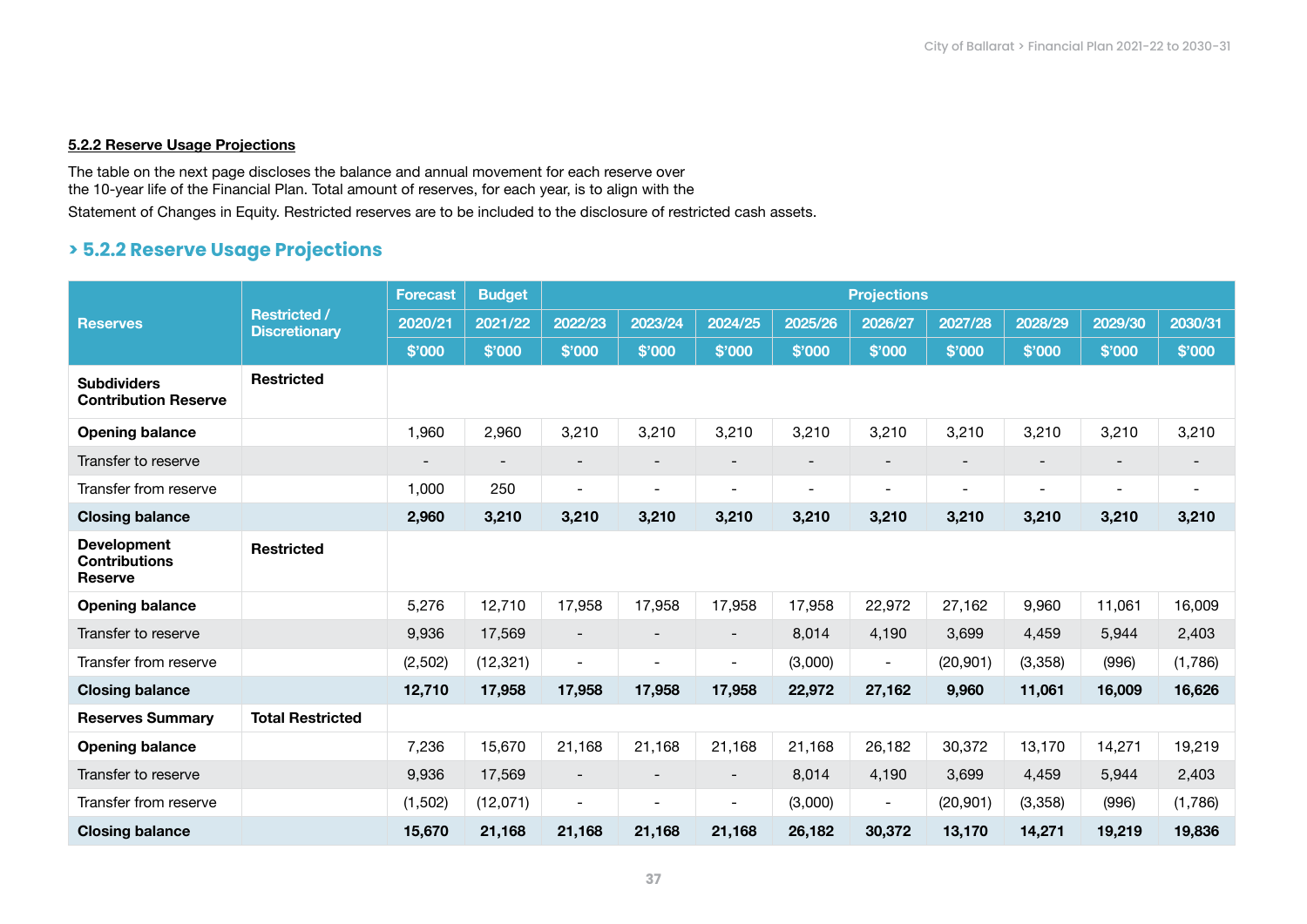| <b>Reserves</b>         |                                                 | <b>Forecast</b>              | <b>Budget</b>            |                          |                              |                          |                          | <b>Projections</b>       |                              |                          |                          |                          |
|-------------------------|-------------------------------------------------|------------------------------|--------------------------|--------------------------|------------------------------|--------------------------|--------------------------|--------------------------|------------------------------|--------------------------|--------------------------|--------------------------|
|                         | <b>Restricted /</b><br><b>Discretionary</b>     | 2020/21                      | 2021/22                  | 2022/23                  | 2023/24                      | 2024/25                  | 2025/26                  | 2026/27                  | 2027/28                      | 2028/29                  | 2029/30                  | 2030/31                  |
|                         |                                                 | \$'000                       | \$'000                   | \$'000                   | \$'000                       | \$'000                   | \$'000                   | \$'000                   | \$'000                       | \$'000                   | \$'000                   | \$'000                   |
| <b>Waste Reserve</b>    | <b>Discretionary</b>                            |                              |                          |                          |                              |                          |                          |                          |                              |                          |                          |                          |
| <b>Opening balance</b>  |                                                 | $\overline{\phantom{a}}$     |                          | 733                      | 733                          | 733                      | 733                      | 733                      | 733                          | 733                      | 733                      | 733                      |
| Transfer to reserve     |                                                 | $\overline{\phantom{a}}$     | 733                      | $\overline{\phantom{a}}$ | $\overline{\phantom{a}}$     | $\overline{\phantom{a}}$ | $\overline{\phantom{a}}$ | $\overline{\phantom{a}}$ | $\overline{\phantom{a}}$     | $\overline{\phantom{a}}$ | $\overline{\phantom{a}}$ | $\overline{\phantom{a}}$ |
| Transfer from reserve   |                                                 | $\blacksquare$               | $\overline{\phantom{a}}$ | $\overline{\phantom{a}}$ | $\overline{\phantom{a}}$     | $\overline{\phantom{a}}$ | $\overline{\phantom{a}}$ | $\overline{\phantom{a}}$ | $\overline{\phantom{a}}$     | $\overline{\phantom{a}}$ | $\blacksquare$           | $\overline{\phantom{a}}$ |
| <b>Closing balance</b>  |                                                 |                              | 733                      | 733                      | 733                          | 733                      | 733                      | 733                      | 733                          | 733                      | 733                      | 733                      |
| <b>Reserves Summary</b> | <b>Total Discretionary</b>                      |                              |                          |                          |                              |                          |                          |                          |                              |                          |                          |                          |
| <b>Opening balance</b>  |                                                 | $\overline{\phantom{a}}$     |                          | 733                      | 733                          | 733                      | 733                      | 733                      | 733                          | 733                      | 733                      | 733                      |
| Transfer to reserve     |                                                 | $\overline{\phantom{a}}$     | 733                      | $\overline{\phantom{a}}$ | $\qquad \qquad$              | $\overline{\phantom{a}}$ | $\overline{\phantom{a}}$ | $\overline{\phantom{a}}$ | $\qquad \qquad$              | $\overline{\phantom{a}}$ | $\qquad \qquad$          | $\qquad \qquad$          |
| Transfer from reserve   |                                                 | $\qquad \qquad \blacksquare$ |                          | $\overline{\phantom{a}}$ | $\qquad \qquad \blacksquare$ | $\overline{\phantom{a}}$ | $\overline{\phantom{a}}$ | $\overline{\phantom{a}}$ | $\qquad \qquad \blacksquare$ | $\overline{\phantom{a}}$ | $\overline{\phantom{a}}$ | $\overline{\phantom{a}}$ |
| <b>Closing balance</b>  |                                                 | ۰.                           | 733                      | 733                      | 733                          | 733                      | 733                      | 733                      | 733                          | 733                      | 733                      | 733                      |
| <b>Reserves Summary</b> | <b>Restricted &amp;</b><br><b>Discretionary</b> |                              |                          |                          |                              |                          |                          |                          |                              |                          |                          |                          |
| <b>Opening balance</b>  |                                                 | 7,236                        | 15,670                   | 21,901                   | 21,901                       | 21,901                   | 21,901                   | 26,915                   | 31,105                       | 13,903                   | 15,004                   | 19,952                   |
| Transfer to reserve     |                                                 | 9,936                        | 18,302                   | $\overline{\phantom{a}}$ | $\overline{\phantom{a}}$     | $\overline{\phantom{a}}$ | 8,014                    | 4,190                    | 3,699                        | 4,459                    | 5,944                    | 2,403                    |
| Transfer from reserve   |                                                 | (1,502)                      | (12,071)                 | $\overline{\phantom{a}}$ | $\overline{\phantom{a}}$     | $\overline{\phantom{a}}$ | (3,000)                  | $\overline{\phantom{a}}$ | (20, 901)                    | (3,358)                  | (996)                    | (1,786)                  |
| <b>Closing balance</b>  |                                                 | 15,670                       | 21,901                   | 21,901                   | 21,901                       | 21,901                   | 26,915                   | 31,105                   | 13,903                       | 15,004                   | 19,952                   | 20,569                   |

# **> 5.2.2 Reserve Usage Projections (continued)**